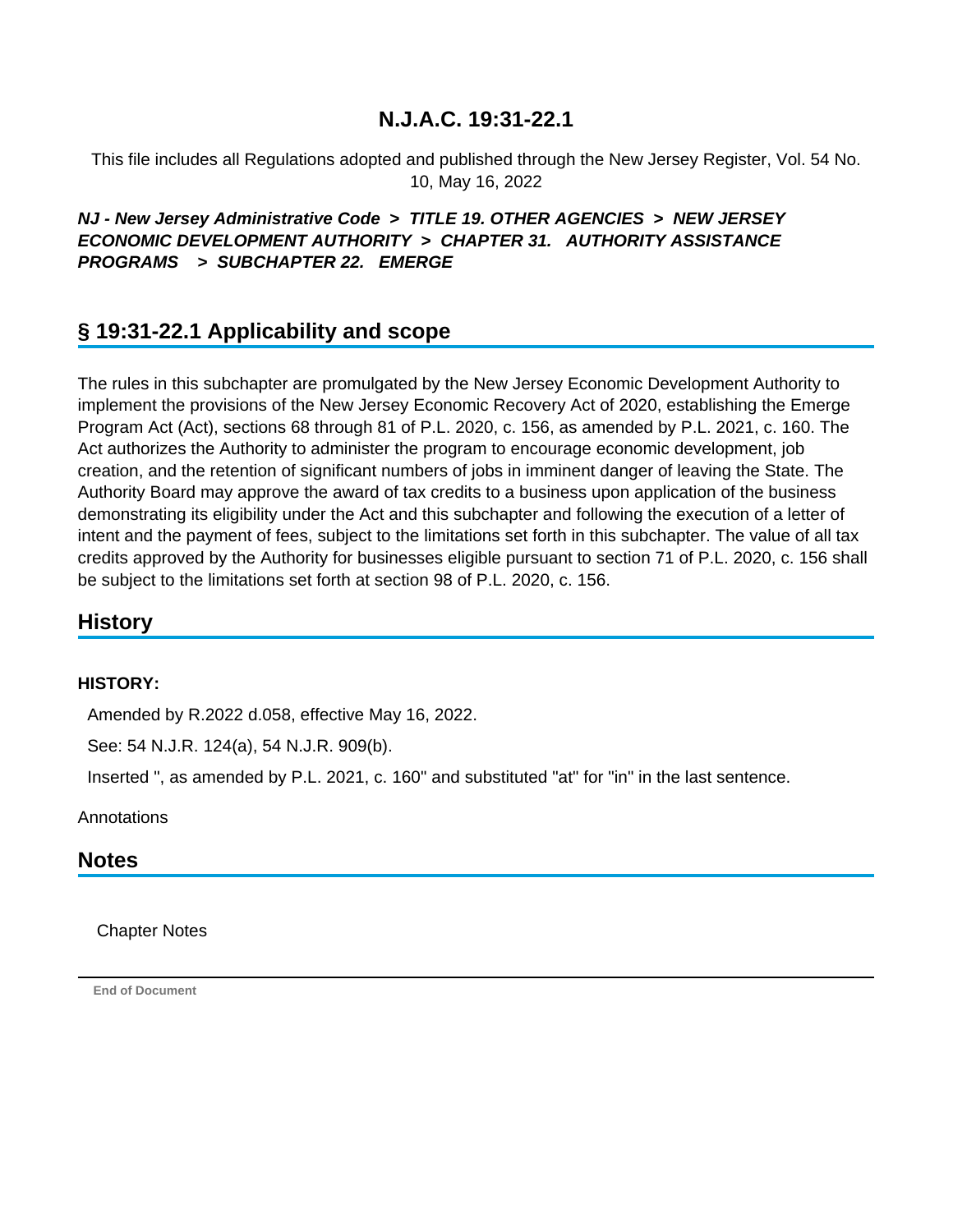This file includes all Regulations adopted and published through the New Jersey Register, Vol. 54 No. 10, May 16, 2022

### **NJ - New Jersey Administrative Code > TITLE 19. OTHER AGENCIES > NEW JERSEY ECONOMIC DEVELOPMENT AUTHORITY > CHAPTER 31. AUTHORITY ASSISTANCE PROGRAMS > SUBCHAPTER 22. EMERGE**

## **§ 19:31-22.2 Definitions**

The following words and terms, as used in this subchapter, shall have the following meanings, unless the context clearly indicates otherwise.

"Act" means the Emerge Program Act, sections 68 through 81 of P.L. 2020, c. 156.

 "Affiliate" means an entity that directly or indirectly controls, is under common control with, or is controlled by, the business. Control exists in all cases in which the entity is a member of a controlled group of corporations, as defined pursuant to section 1563 of the Internal Revenue Code of 1986 (26 U.S.C. § 1563.), or the entity is an organization in a group of organizations under common control, as defined pursuant to subsection (c) of section 414 of the Internal Revenue Code of 1986 (26 U.S.C. § 414.). A taxpayer may establish, by clear and convincing evidence, as determined by the Director of the Division of Taxation in the Department of the Treasury, that control exists in situations involving lesser percentages of ownership than required by sections 1563 and 414 of the Internal Revenue Code of 1986 (26 U.S.C. §§ 1563. and 414). An affiliate of a business may contribute to meeting either the capital investment or full-time employee requirements of a business that applies for a credit under section 71 of P.L. 2020, c. 156.

 "Approval letter" means the letter sent by the Authority to the eligible business awarded tax credits under the program and countersigned by the eligible business pursuant to N.J.A.C. 19:31-22.9(a), which sets forth the conditions that must be met by the eligible business before the execution of a commitment agreement.

 "Authority" means the New Jersey Economic Development Authority established by section 4 of P.L. 1974, c. 80 (N.J.S.A. 34:1B-4).

 "Aviation district" means all areas within the boundaries of the Atlantic City International Airport, established pursuant to section 24 of P.L. 1991, c. 252 (N.J.S.A. 27:25A-24), and the Federal Aviation Administration William J. Hughes Technical Center and the area within a one-mile radius of the outermost boundary of the Atlantic City International Airport and the Federal Aviation Administration William J. Hughes Technical Center.

 "Board" means the Board of members of the New Jersey Economic Development Authority, established pursuant to section 4 of P.L. 1974, c. 80 (N.J.S.A. 34:1B-4).

 "Building services" means any cleaning or routine building maintenance work, including, but not limited to, sweeping, vacuuming, floor cleaning, cleaning of rest rooms, collecting refuse or trash, window cleaning, securing, patrolling, or other work in connection with the care or securing of an existing building, including services typically provided by a door-attendant or concierge. "Building services" shall not include any skilled maintenance work, professional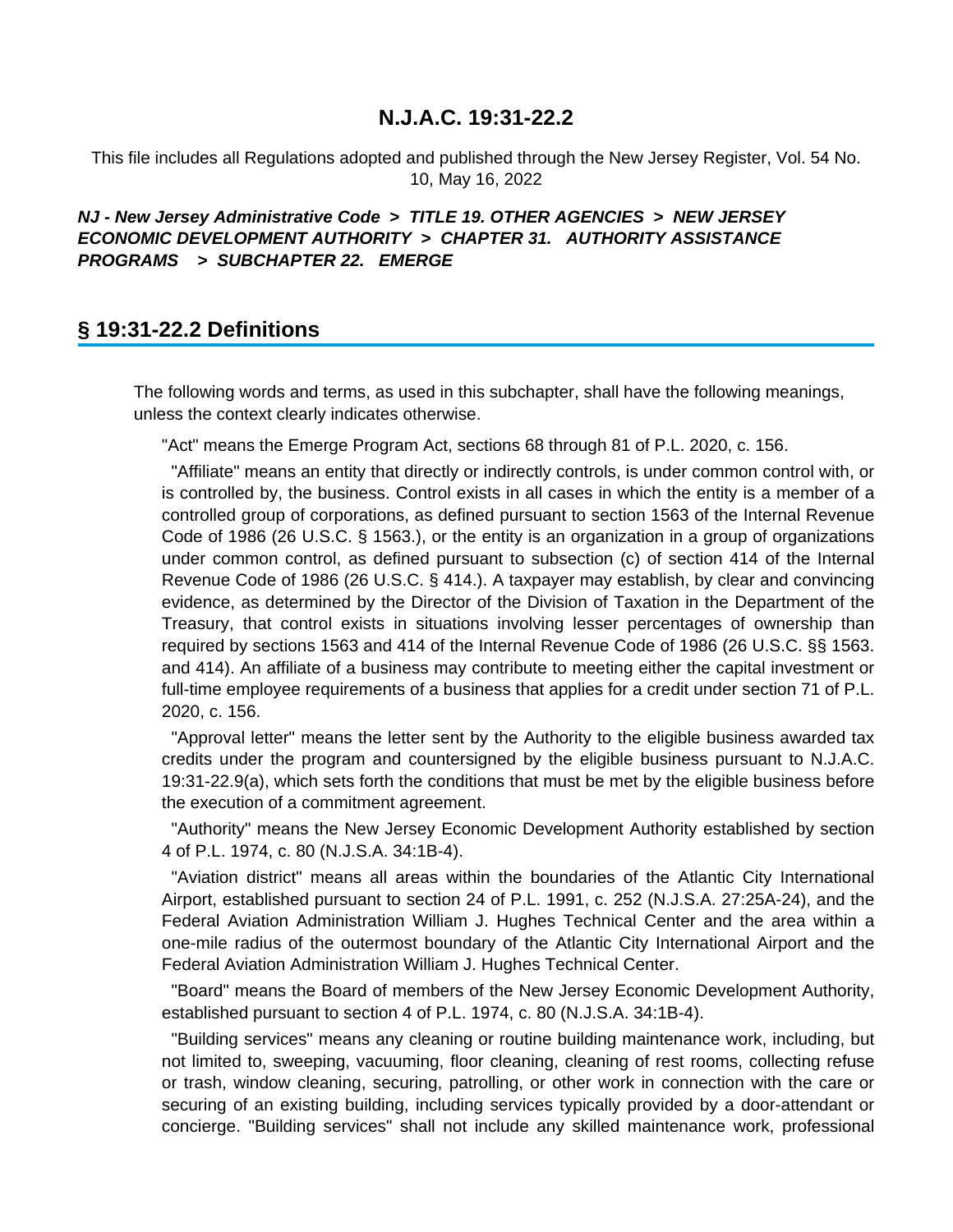services, or other public work for which a contractor is required to pay the "prevailing wage" as defined at section 2 of P.L. 1963, c. 150 (N.J.S.A. 34:11-56.26).

 "Business" means an applicant proposing to own or lease premises in a qualified business facility that is: a corporation that is subject to the tax imposed pursuant to section 5 of P.L. 1945, c. 162 (N.J.S.A. 54:10A-5); sections 2 and 3 of P.L. 1945, c. 132 (N.J.S.A. 54:18A-2 and 54:18A-3); section 1 of P.L. 1950, c. 231 (N.J.S.A. 17:32-15); or N.J.S.A. 17B:23-5, or is a partnership, S corporation, limited liability company, or non-profit corporation. If the business or tenant is a cooperative or part of a cooperative, then the cooperative may qualify for credits by counting the full-time employees and capital investments of its member organizations, and the cooperative may distribute credits to its member organizations. If the business or tenant is a cooperative that leases to its member organizations, the lease shall be treated as a lease to an affiliate or affiliates. After approval by the Board of the award, if the business transfers the project, in whole or in part, or the business merges into another company, a business shall include a successor, as determined by the Authority in its sole discretion, to the business and a successor, as determined by the Authority in its sole discretion, to an affiliate of the business if the business applied for a credit based upon any capital investment made by fulltime employees of the affiliate, provided any successor must execute the commitment agreement, which shall include: the obligation to not reduce the number of full-time employees in the successor's Statewide employment in the last tax period prior to the approval of the award; an agreement that all parties to the commitment agreement are jointly and severally liable under the commitment agreement; and an acknowledgment that the tax credit will be allocated to each party to the commitment agreement in accordance with the number of fulltime employees that each employs.

 "Capital investment" means expenses that a business or an affiliate of the business incurs, or is incurred, on behalf of the business or affiliate by its landlord, which may be demonstrated through an executed letter of intent or lease, following the submission of a complete application to the Authority pursuant to section 72 of P.L. 2020, c. 156 and N.J.A.C. 19:31- 22.5, but prior to the project completion date, as shall be defined in the project agreement, for:

**1.** Site preparation and construction, repair, renovation, improvement, equipping, or furnishing on real property or of a building, structure, facility, or improvement to real property, site-related utility, including, but not limited to, water, electric, sewer, and stormwater, and transportation infrastructure improvements, plantings, solar panels and components, energy storage components, installation costs of solar energy systems, or other environmental components required to attain the level of silver rating and gold rating standards or above in the LEED building rating system, but only to the extent that such capital investments have not received any grant financial assistance from any other State funding source, including N.J.S.A. 52:27H-80 et seq., but does not include site acquisition;

**2.** Obtaining and installing furnishings and machinery, apparatus, or equipment, including but not limited to, material goods subject to bonus depreciation under sections 168 and 179 of the Federal Internal Revenue Code (26 U.S.C. §§ 168. and 179), for the operation of a business on real property or in a building, structure, facility, or improvement to real property; or any combination of the foregoing. Vehicles and heavy equipment not permanently located in the building, structure, facility, or improvement shall not constitute a capital investment. Capital investment shall include the value of a capital lease, as defined by generally accepted accounting practices (GAAP), of furnishings and machinery, apparatus, or equipment, based on the shorter of the useful life of the leased property or the commitment period; and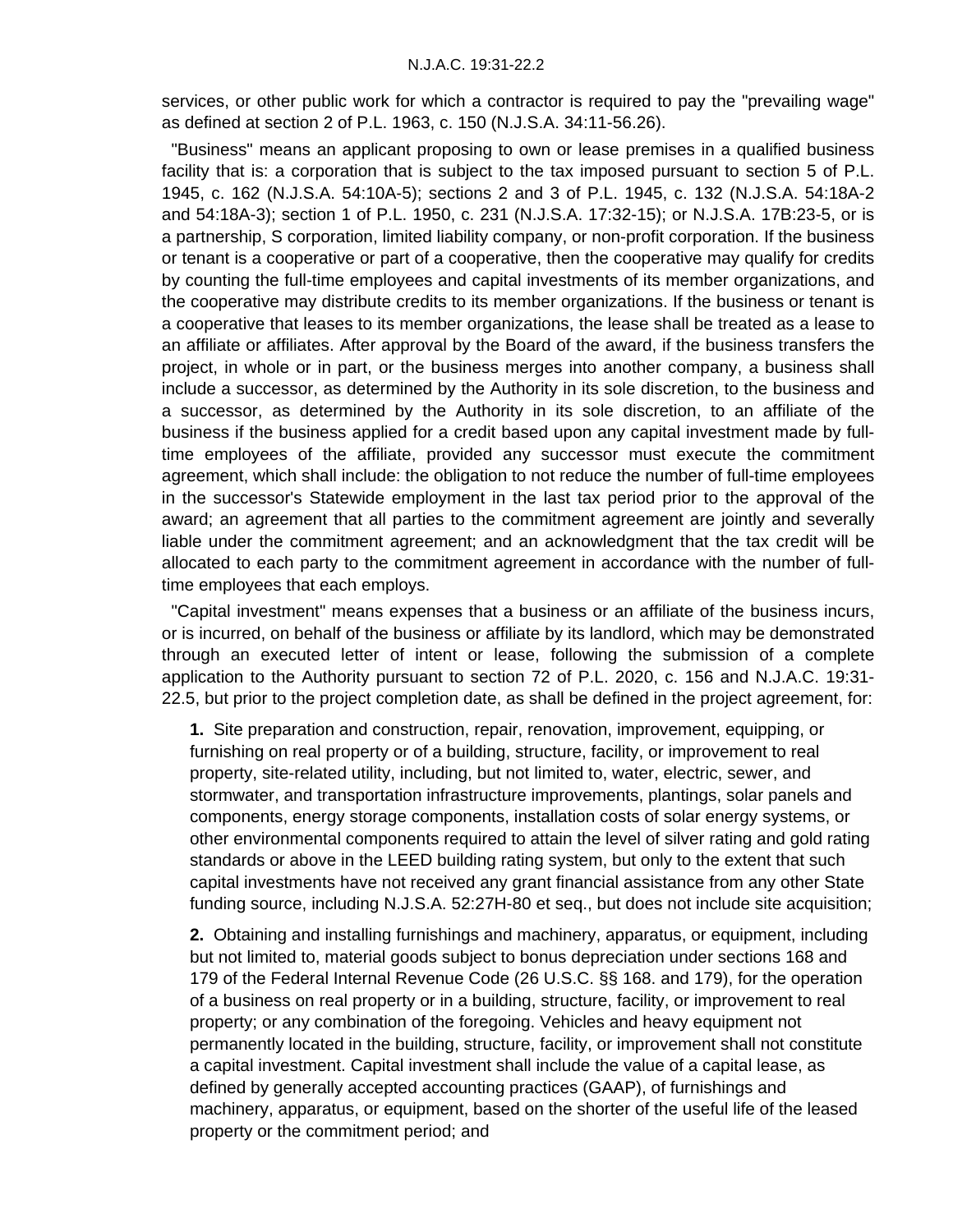**3.** Associated soft costs, which shall not exceed 20 percent of all capital investment.

"College or university" means a county college, an independent institution of higher education, a public research university, or a State college.

 "Commitment agreement" means the contract between an eligible business and the Authority pursuant to N.J.A.C. 19:31-22.9, that the parties execute after the conditions in the approval letter are met.

 "Commitment period" means a period that is 1.5 times the eligibility period specified in the project agreement entered into pursuant to section 73 of P.L. 2020, c. 156 and N.J.A.C. 19:31-22.9, rounded up, for each applicable phase agreement.

 "Community benefits agreement" means the agreement between the eligible business, the municipality or county, and the Authority pursuant to N.J.A.C. 19:31-22.9(c).

 "Complex of buildings" means buildings that are part of the same financing plan and operational plan. The buildings comprising a complex of buildings may be non-contiguous and in geographical locations with different factors that affect the tax credit calculation.

 "County college" means an educational institution established by one or more counties, pursuant to Chapter 64A of Title 18A of the New Jersey Statutes.

"Director" means the Director of the Division of Taxation in the Department of the Treasury.

 "Distressed municipality" means a municipality that is qualified to receive assistance pursuant to P.L. 1978, c. 14 (N.J.S.A. 52:27D-178 et seq.), a municipality under the supervision of the Local Finance Board pursuant to the provisions of the Local Government Supervision Act (1947), P.L. 1947, c. 151 (N.J.S.A. 52:27BB-1 et seq.), a municipality identified by the Director of the Division of Local Government Services in the Department of Community Affairs, to be facing serious fiscal distress, an SDA municipality, or a municipality in which a major rail station is located.

 "Doctoral university" means a university located within New Jersey that is classified as a doctoral university under the Carnegie Classification of Institutions of Higher Education's Basic Classification methodology on August 7, 2017, the effective date of P.L. 2017, c. 221.

 "Eligibility period" means the period in which an eligible business may claim a tax credit under the program for a given project phase, beginning with the tax period in which the Authority accepts certification of the eligible business that it has met the capital investment, employment, and other eligibility requirements of the program for the respective project, or the respective project phase, pursuant to N.J.A.C. 19:31-22.9(d), and extending thereafter for a term of not more than seven years. The term shall be determined at the discretion of the applicant at application, provided that the term of the eligibility period may consist of nonconsecutive tax years if the applicant elects, at any time after the end of the first tax period of the eligibility period, to defer the continuation of the eligibility period to a subsequent tax period. The applicant must be, at the time of the deferral election, in compliance with the requirements of the program. The Authority may extend the eligibility period one additional tax period to accommodate a prorated payment pursuant to paragraph (2) of subsection a. of section 77 of P.L. 2020, c. 156 and N.J.A.C. 19:31-22.10(d).

 "Eligible business" means any business that satisfies the criteria set forth at section 71 of P.L. 2020, c. 156 and N.J.A.C. 19:31-22.3 at the time of application for tax credits under the program.

 "Eligible position" or "full-time job" means a full-time position in a business in this State that the business has filled with a full-time employee. An eligible position shall not include an independent contractor or consultant, unless the independent contractor or consultant meets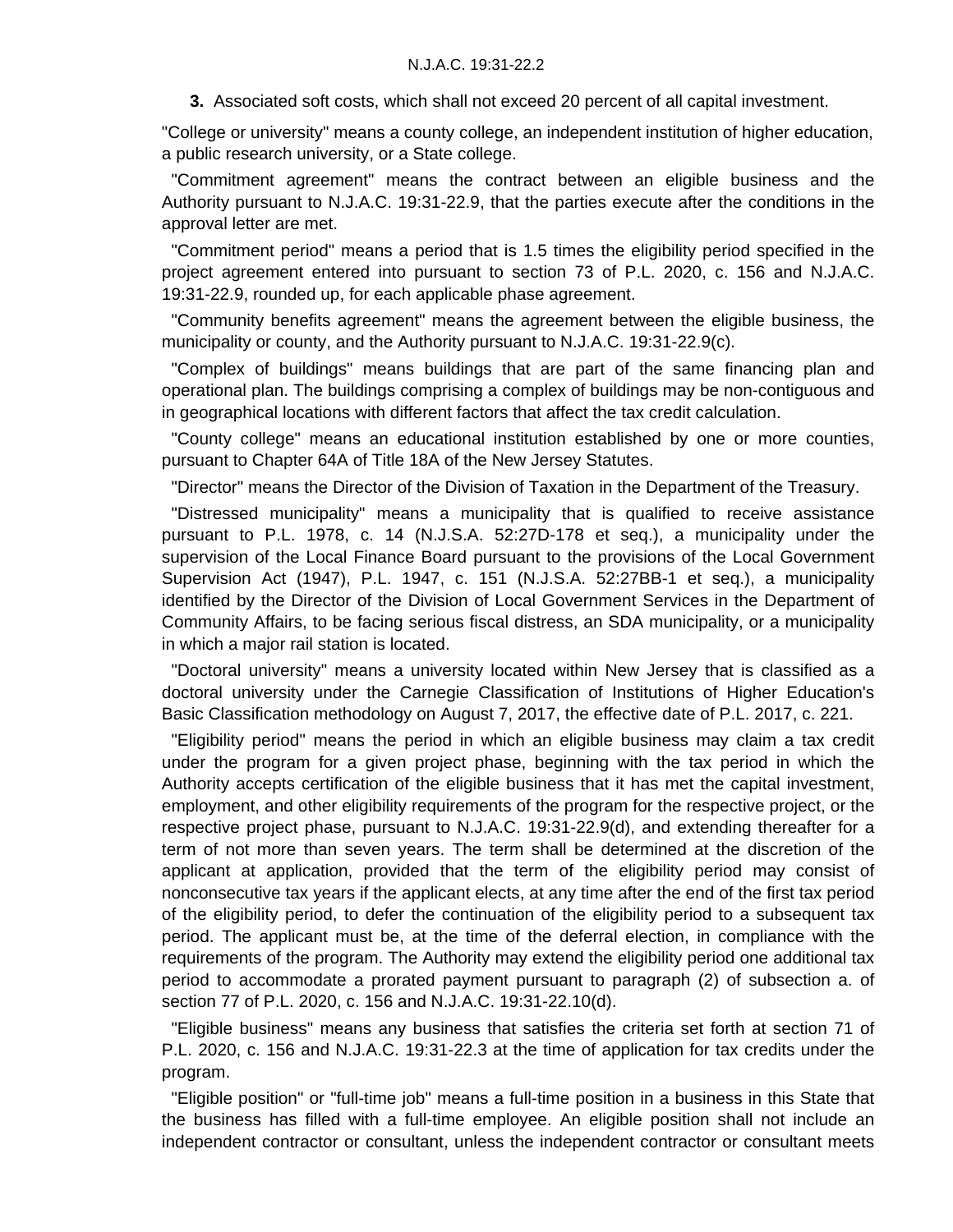the definition of a full-time employee in the Act and this section. An eligible position may not include a position that is engaged in final point-of-sale retail, unless the position is located at a qualified business facility used in connection with the operation of a tourism destination project located in the Atlantic City Tourism District, as established pursuant to section 5 of P.L. 2011, c. 18 (N.J.S.A. 5:12-219).

 "Employment and Investment Corridor" means the portions of the qualified incentive area that are not located within a distressed municipality and which:

**1.** Are designated pursuant to the State Planning Act, P.L. 1985, c. 398 (N.J.S.A. 52:18A-196 et seq.), as Planning Area 1 (Metropolitan), Planning Area 2 (Suburban), a designated center under the State Development and Redevelopment Plan, or a designated growth center in an endorsed plan, or until the State Planning Commission revises and readopts New Jersey's State Development and Redevelopment Plan and adopts rules to revise this definition;

**2.** Intersect with portions of: a port district, a qualified incentive tract, or Federally owned land approved for closure under a Federal Commission on Base Realignment and Closure action;

**3.** Are the proposed site of a qualified incubator facility, a tourism-destination project, or transit-oriented development; or

**4.** At the time of application, contain:

**i.** A vacant commercial building or campus having over 400,000 square feet of office, laboratory, or industrial space, or any combination of office, laboratory, or industrial space, available for occupancy for a period of over one year, provided that "employment and investment corridor" shall no longer include the building or campus when there is less than 400,000 square feet of vacant space; or

**ii.** A site that has been negatively impacted by the approval of a "qualified business facility," as defined pursuant to section 2 of P.L. 2007, c. 346 (N.J.S.A. 34:1B-208).

"Enhanced area" means a municipality that contains an urban transit hub, as defined at section 2 of P.L. 2007, c. 346 (N.J.S.A. 34:1B-208); the five municipalities with the highest poverty rates according to the 2017 Municipal Revitalization Index; and the three municipalities with the highest percentage of Supplemental Nutrition Assistance Program recipients according to the 2017 Municipal Revitalization Index.

"Full-time employee" means:

**1.** A person:

**i.** Who is employed by a business for consideration for at least 35 hours a week and whose wages are subject to withholding as provided in the New Jersey Gross Income Tax Act, N.J.S.A. 54A:1-1 et seq.;

**ii.** Who is employed by a professional employer organization pursuant to an employee leasing agreement between the business and the professional employer organization for at least 35 hours a week and whose wages are subject to withholding, as provided in the New Jersey Gross Income Tax Act, N.J.S.A. 54A:1-1 et seq.;

**iii.** Who is a partner of a business who works for the partnership for at least 35 hours a week and whose distributive share of income, gain, loss, or deduction, or whose guaranteed payments, or any combination thereof, is subject to the payment of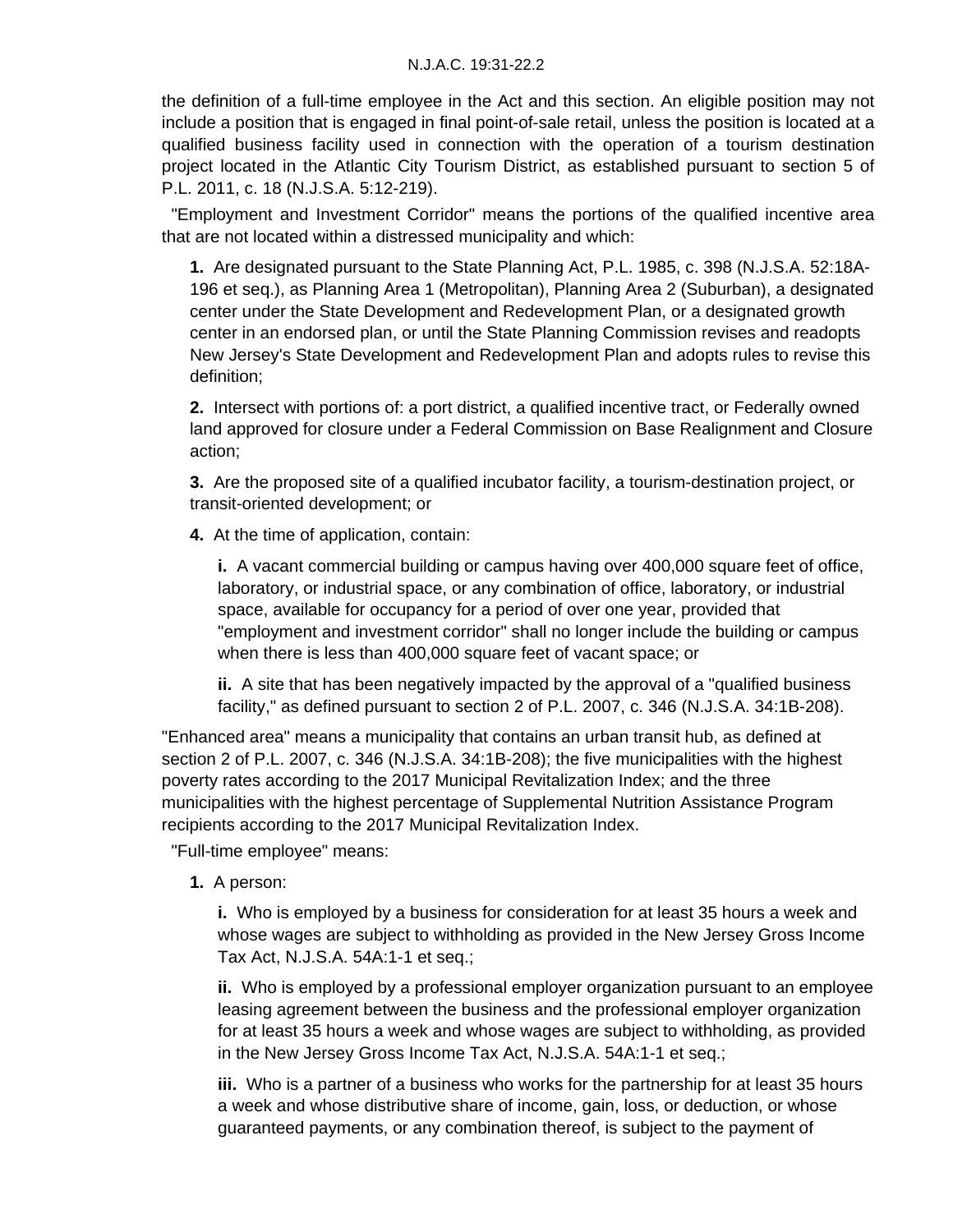estimated taxes, as provided in the New Jersey Gross Income Tax Act, N.J.S.A. 54A:1-1 et seq.;

**iv.** Who is a resident of another state, and would be eligible pursuant to subparagraphs 1i, ii, or iii above, but whose income is not subject to the New Jersey Gross Income Tax Act, N.J.S.A. 54A:1-1 et seq., due to a reciprocity agreement with the other state; or

**v.** The Authority may determine a different number of hours a week or other standard of service generally accepted by custom or practice as full-time employment for subparagraphs 1i, ii, or iii above. A "full-time employee" shall include, but shall not be limited to, an employee who has been hired by way of a labor union hiring hall, or its equivalent, provided that the 35 hours of employment per week in the State shall constitute one "full-time employee," regardless of whether or not the hours of work were performed by one or more persons;

**2.** A "full time employee" further means a person eligible pursuant to paragraph 1 above who, as evidenced by documentation acceptable to the Authority, is provided, by the business, no later than 90 days of hire, employee health benefits under a health benefits plan authorized pursuant to State or Federal law; provided, however, that with respect to a logistics, manufacturing, energy, defense, aviation, or maritime business, excluding primarily warehouse or distribution operations, located in a port district having a container terminal, the requirement that employee health benefits are to be provided shall be deemed to be satisfied if the benefits are provided in accordance with industry practice by a third party obligated to provide such benefits pursuant to a collective bargaining agreement; and

**3.** "Full-time employee" shall not include any person who works as an independent contractor or on a consulting basis for the business or a contract worker whose income is subject to withholding, as provided in the New Jersey Gross Income Tax Act, N.J.S.A. 54A:1-1 et seq., except that any person working as an independent contractor or contract worker whose income is subject to withholding, as provided in the New Jersey Gross Income Tax Act, N.J.S.A. 54A:1-1 et seq., for the business shall be deemed a full-time employee if the business demonstrates to the Authority that:

**i.** The person working as an independent contractor or contract worker for the business works at least 35 hours per week or renders any other standard service generally accepted by custom or practice as full-time employment;

**ii.** The person is provided, at the date of initial engagement, as evidenced by documentation acceptable to the Authority, employee health benefits under a health benefits plan authorized pursuant to State or Federal law;

**iii.** The business provides documentation to the Authority to permit the Authority to verify the compensation paid to, the withholdings of, and the time worked by, the person working as an independent contractor or contract worker; and

**iv.** The business shall provide to the Authority an annual report that identifies the number of persons working as independent contractors or contract workers for the business and their contractual or partnering relationship with the business; and

**4.** "Full-time employee" shall not include any person who, at the time of project application, works in New Jersey for consideration for at least 35 hours per week for the business, or who renders any other standard of service generally accepted by custom or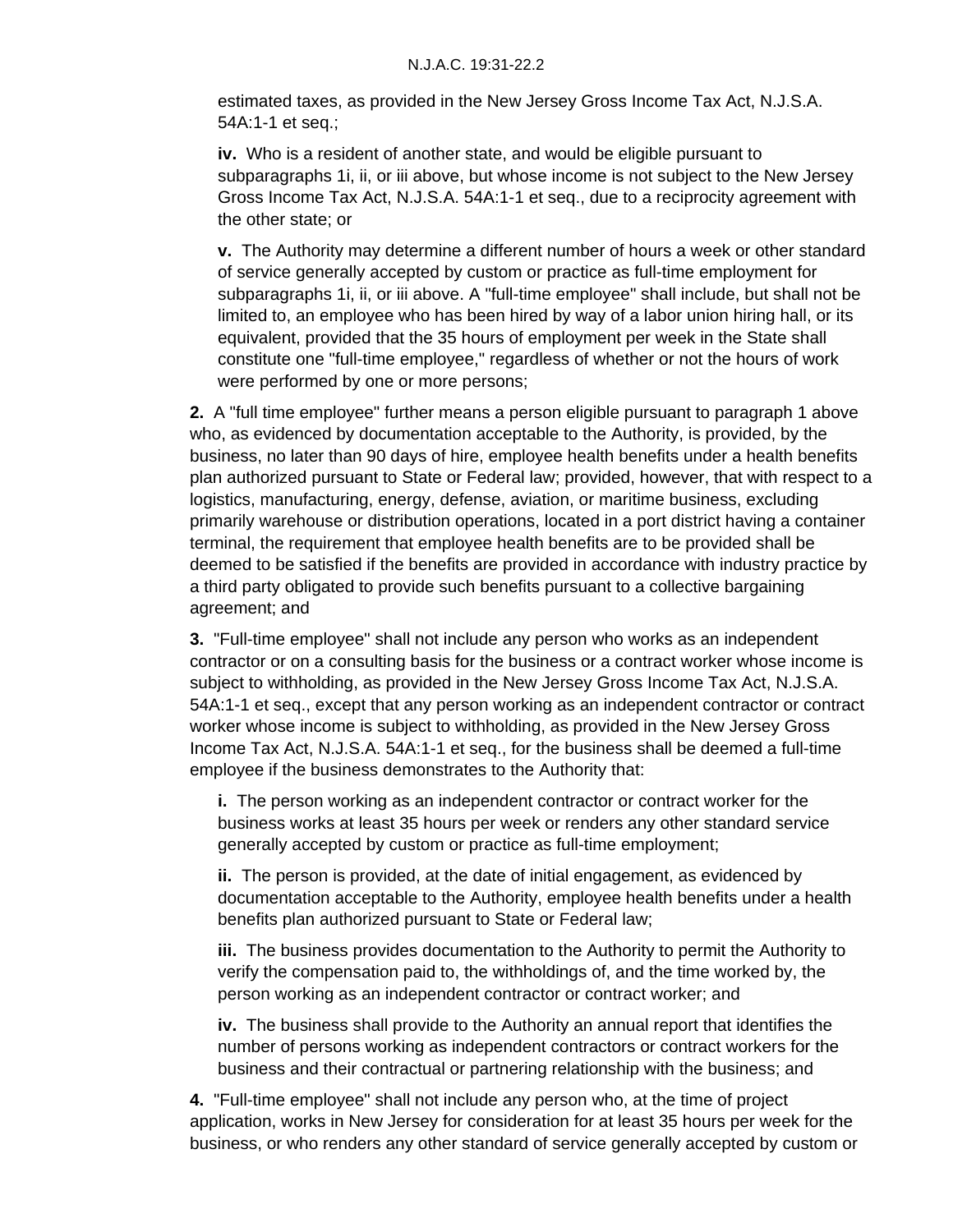practice as full-time employment, but who, prior to project application, works under an employee leasing agreement between the business and an employee leasing company that is not a professional employer organization or who was not provided, by the business, with employee health benefits under a health benefits plan authorized pursuant to State or Federal law.

"Government-restricted municipality" means a municipality in this State with a municipal revitalization index distress score of at least 75, that met the criteria for designation as an urban aid municipality in the 2019 State fiscal year, and that, on January 7, 2021, the effective date of P.L. 2020, c. 156, is subject to financial restrictions imposed pursuant to the Municipal Stabilization and Recovery Act, P.L. 2016, c. 4 (N.J.S.A. 52:27BBBB-1 et seq.), or is restricted in its ability to levy property taxes on property in that municipality as a result of the State of New Jersey owning or controlling property representing at least 25 percent of the total land area of the municipality, or as a result of the Federal government owning or controlling at least 50 acres of the total land area of the municipality, which is dedicated as a national natural landmark.

"Incentive area" means:

- **1.** An aviation district;
- **2.** A port district;
- **3.** A distressed municipality or enhanced area;

**4.** An area designated pursuant to the State Planning Act, P.L. 1985, c. 398 (N.J.S.A. 52:18A-196 et seq.), as Planning Area 1 (Metropolitan), Planning Area 2 (Suburban), Planning Area 3 (Fringe Planning Area); or a Designated Center under the State Development and Redevelopment Plan;

**5.** An area located within a smart growth area and planning area designated in a master plan adopted by the New Jersey Meadowlands Commission pursuant to subsection (i) of section 6 of P.L. 1968, c. 404 (N.J.S.A. 13:17-6), or subject to a redevelopment plan adopted by the New Jersey Meadowlands Commission pursuant to section 20 of P.L. 1968, c. 404 (N.J.S.A. 13:17-21);

**6.** An area located within any land owned by the New Jersey Sports and Exposition Authority, established pursuant to P.L. 1971, c. 137 (N.J.S.A. 5:10-1 et seq.), within the boundaries of the Hackensack Meadowlands District, as delineated at section 4 of P.L. 1968, c. 404 (N.J.S.A. 13:17-4);

**7.** An area located within a regional growth area, rural development area zoned for industrial use as of December 5, 2016, the effective date of P.L. 2016, c. 75, or town, village, or a military and Federal installation area designated in the comprehensive management plan prepared and adopted by the Pinelands Commission pursuant to the Pinelands Protection Act, P.L. 1979, c. 111 (N.J.S.A. 13:18A-1 et seq.);

**8.** An area located within a government-restricted municipality;

**9.** An area located within land approved for closure under any Federal Commission on Base Realignment and Closure action;

**10.** An area located within an area designated pursuant to the State Planning Act, P.L. 1985, c. 398 (N.J.S.A. 52:18A-196 et seq.), as Planning Area 4A (Rural Planning Area), Planning Area 4B (Rural/Environmentally Sensitive), or Planning Area 5 (Environmentally Sensitive), so long as that area designated as Planning Area 4A (Rural Planning Area),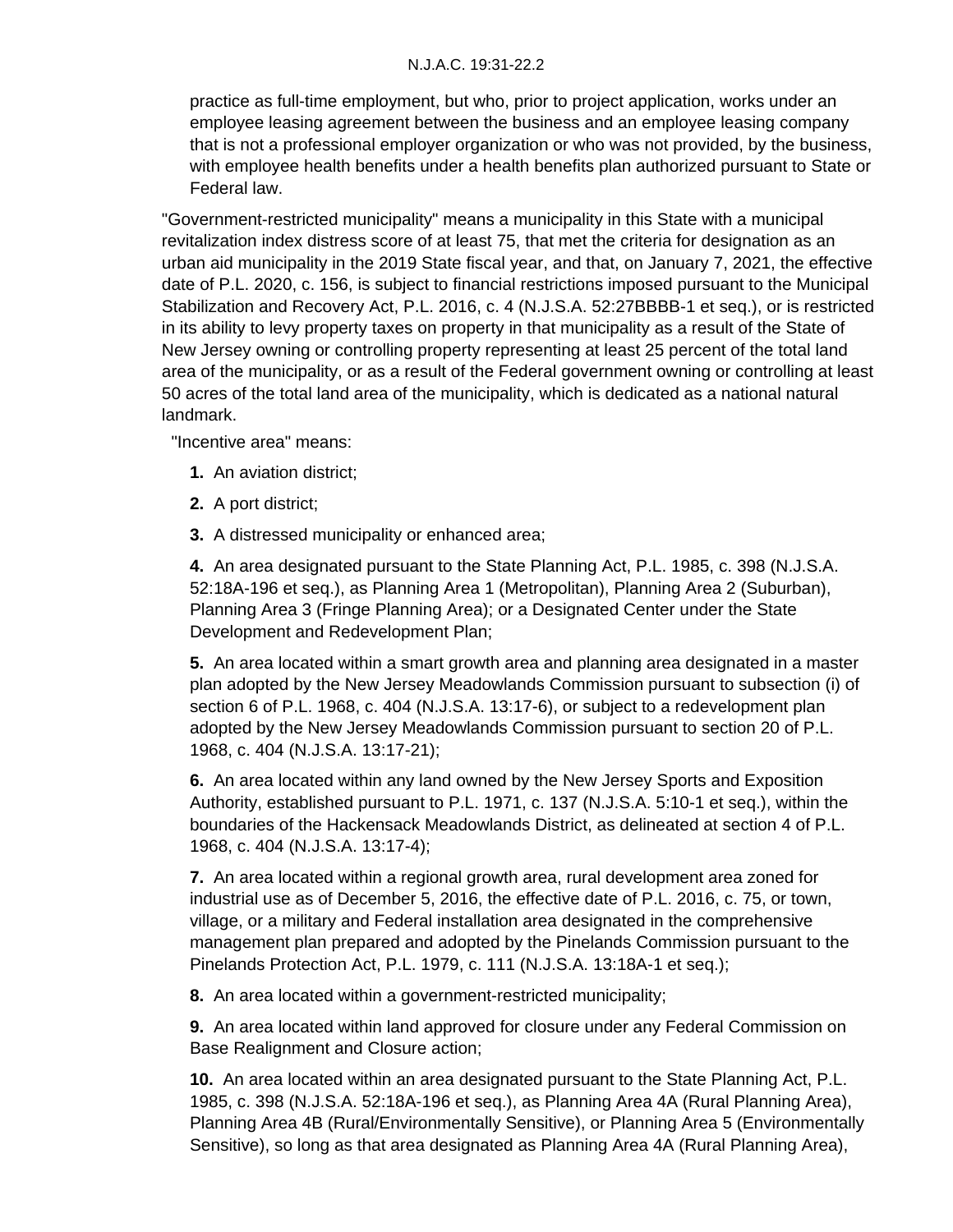Planning Area 4B (Rural/Environmentally Sensitive), or Planning Area 5 (Environmentally Sensitive) is located within:

**i.** A designated center under the State Development and Redevelopment Plan;

**ii.** A designated growth center in an endorsed plan until the State Planning Commission revises and readopts New Jersey's State Development and Redevelopment Plan and adopts rules to revise this definition as it pertains to Statewide Planning Areas;

**iii.** Any area determined to be in need of redevelopment pursuant to sections 5 and 6 of P.L. 1992, c. 79 (N.J.S.A. 40A:12A-5 and 40A:12A-6), or in need of rehabilitation pursuant to section 14 of P.L. 1992, c. 79 (N.J.S.A. 40A:12A-14);

**iv.** Any area on which a structure exists or previously existed, including any desired expansion of the footprint of the existing or previously existing structure, provided the expansion otherwise complies with all applicable Federal, State, county, and local permits and approvals; or

**v.** Any area on which an existing tourism destination project is located; or

**11.** An area located in a qualified opportunity zone.

"Independent institution of higher education" means a college or university incorporated and located in New Jersey, which, by virtue of law, character, or license is a nonprofit educational institution authorized to grant academic degrees and which provides a level of education that is equivalent to the education provided by the State's public institutions of higher education, as attested by the receipt of, and continuation of regional accreditation by, the Middle States Association of Colleges and Schools, and which is eligible to receive State aid under the provisions of the Constitution of the United States and the Constitution of the State of New Jersey, but does not include any educational institution dedicated primarily to the education or training of ministers, priests, rabbis, or other professional persons in the field of religion.

 "Industrial premises" or "industrial space" means premises or space in which at least 51 percent of the square footage will be, or has been, used for the assembling, processing, manufacturing, or any combination thereof, of finished or partially finished products from materials or fabricated parts, including, but not limited to, factories or as a warehouse if the business uses the warehouse as part of the chain of distribution for products assembled, processed, manufactured, or any combination thereof, by the business at the qualified business facility; for the breaking or demolishing of finished, or partially finished, products; or for the production of oil or gas or the generation or transformation of electricity.

 "Industrial use" means assembling, processing, manufacturing, or any combination thereof, of finished or partially finished products from materials or fabricated parts; the breaking or demolishing of finished or partially finished products; or the production of oil or gas or the generation or transformation of electricity. "Industrial use" includes farming purposes as that term is defined at 26 U.S.C. § 6420.(c)(3)(A), undertaken in an industrial space.

 "Infrastructure Fund" means the Recovery Infrastructure Fund established pursuant to section 79 of P.L. 2020, c. 156 and N.J.A.C. 19:31-22.18 to fund local infrastructure improvements.

 "Labor harmony agreement" means an agreement between a business that serves as the owner or operator of a retail establishment or distribution center and one or more labor organizations, which requires, for the duration of the agreement: that any participating labor organization and its members agree to refrain from picketing, work stoppages, boycotts, or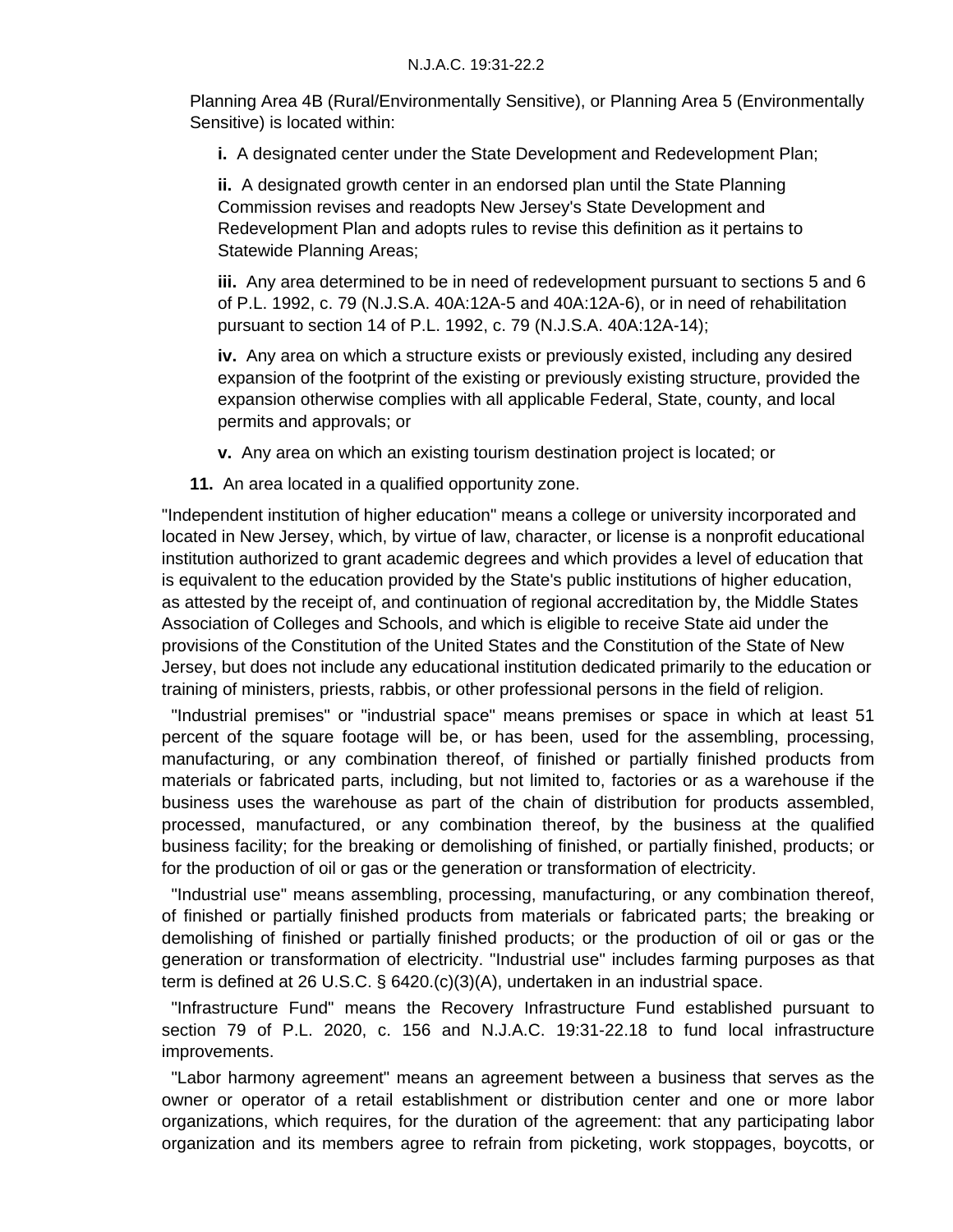other economic interference against the business; and that the business agrees to maintain a neutral posture with respect to efforts of any participating labor organization to represent employees at an establishment or other unit in the retail establishment or distribution center, agrees to permit the labor organization to have access to the employees, and agrees to guarantee to the labor organization the right to obtain recognition as the exclusive collective bargaining representatives of the employees in an establishment or unit at the retail establishment or distribution center by demonstrating to the New Jersey State Board of Mediation, Division of Private Employment Dispute Settlement, or a mutually agreed-upon, neutral, third-party, that a majority of workers in the unit have shown their preference for the labor organization to be their representative by signing authorization cards indicating that preference. The labor organization or organizations shall be from a list of labor organizations that have requested to be on the list and that the Commissioner of Labor and Workforce Development has determined represent substantial numbers of retail or distribution center employees in the State.

 "Major rail station" means a railroad station that is located within a qualified incentive area and that provides, to the public access, to a minimum of six rail passenger service lines operated by the New Jersey Transit Corporation.

 "Mega project" means a project of special economic importance, at which 500 or more new full-time jobs are created, having capital investment of at least \$ 50,000,000 in a targeted industry and that provides opportunities to leverage leadership in a high-priority targeted industry as demonstrated by factors including, but not limited to: being undertaken by a business that is making an industry leading investment in a new technology or high-growth sub-industry level or catalyzing a new sub-industry or industry-cluster within the State.

 "Minimum environmental and sustainability standards" means the standards established by the Authority in accordance with the green building manual prepared by the Commissioner of the Department of Community Affairs pursuant to section 1 of P.L. 2007, c. 132 (N.J.S.A. 52:27D-130.6), regarding the use of renewable energy, energy-efficient technology, and nonrenewable resources to reduce environmental degradation and encourage long-term cost reduction. The Authority shall publish these standards on its website.

 "Municipal Revitalization Index" means the most updated municipal revitalization distress score, as published at the time of project Board approval by the Department of Community Affairs.

 "New full-time job" means an eligible position that did not previously exist in this State created by a business. For the purposes of determining the number of new full-time jobs, the eligible positions of an affiliate shall be considered eligible positions of the business.

 "Non-gaming business" means any business, or portion of any business, that is not engaged in the operation of casino gambling or other gaming as defined at N.J.S.A. 5:12-218. For projects that contain both gaming and non-gaming operations, the number of full-time jobs and amounts of eligible capital investment shall be apportioned based on the proportionate revenue from all non-gaming revenue compared to total revenue, for example, if gaming revenue is 40 percent of total revenue, then 60 percent of the full-time employees would be deemed non-gaming and in an eligible position for the program.

 "Other eligible area" means the portions of the incentive area that are not located within a distressed municipality, or the employment and investment corridor.

"Partnership" means an entity classified as a partnership for Federal income tax purposes.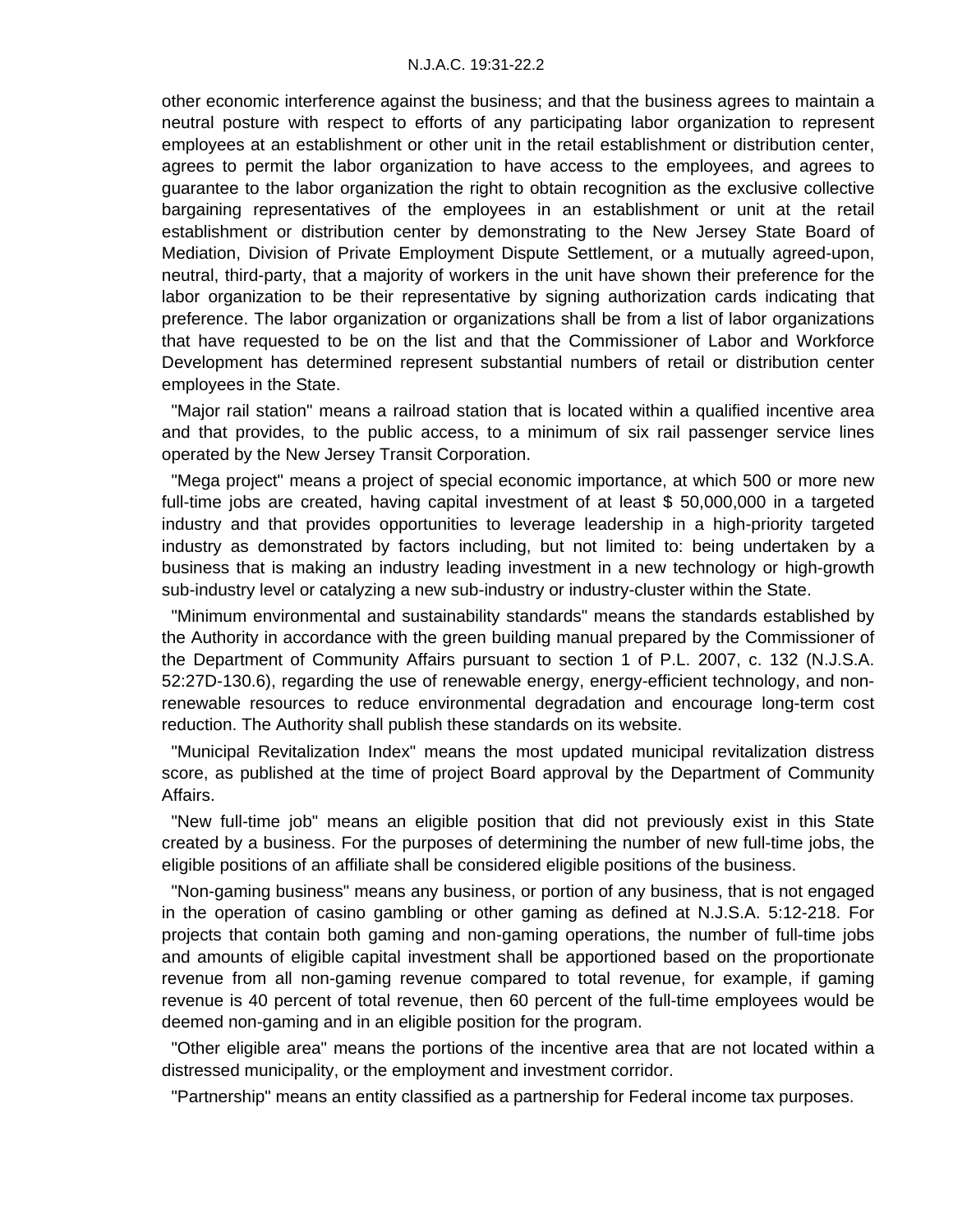"Phased project" means a project with an initial phase that is a mega project and each subsequent phase includes a minimum capital investment of \$ 25 million and minimum of 250 new full-time jobs.

 "Port district" means the portions of an incentive area that are located within the Port of New York District of the Port Authority of New York and New Jersey, as defined in Article II of the Compact Between the States of New York and New Jersey of 1921; or a 15-mile radius of the outermost boundary of each marine terminal facility established, acquired, constructed, rehabilitated, or improved by the South Jersey Port District established pursuant to the South Jersey Port Corporation Act, P.L. 1968, c. 60 (N.J.S.A. 12:11A-1 et seq.).

 "Professional employer organization" means an employee leasing company registered with the Department of Labor and Workforce Development pursuant to P.L. 2001, c. 260 (N.J.S.A. 34:8-67 et seq.).

 "Program" means the Emerge program established by sections 68 through 81 of P.L. 2020, c. 156 and as implemented by this subchapter.

 "Project" means the capital investment at a qualified business facility and the employment commitment pursuant to the project agreement.

 "Project agreement" means the approval letter and the commitment agreement executed between an eligible business and the Authority, which together set forth the terms and conditions under which the eligible business may receive the tax credit award authorized by the Board pursuant to the Emerge program.

 "Project phase agreement" means a sub-agreement of the project agreement that governs the timing, capital investment, employment levels, and other details of the respective phase.

 "Public research university" means a public research university as defined at section 3 of P.L. 1994, c. 48 (N.J.S.A. 18A:3B-3).

 "Qualified business facility" means any building, complex of buildings, or structural components of buildings, and all machinery and equipment located therein, used in connection with the operation of a business that is not engaged in final point-of-sale retail business at that location, unless the building, complex of buildings, or structural components of buildings, and all machinery and equipment therein, are used in connection with the operation of a tourism destination project located in the Atlantic City Tourism District, as established pursuant to section 5 of P.L. 2011, c. 18 (N.J.S.A. 5:12-219). In determining whether a qualified business facility for professional services is engaged in final point-of-sale retail, the Authority shall consider several factors, including, but not limited to, whether the business is a small business and whether the preponderance of its customer base is located within this State.

 "Quality child care facility" means a child care center licensed by the Department of Children and Families or a family child care home registered with the Department of Human Services, operating continuously, which has not been subject to an enforcement action, and which has and maintains a licensed capacity for children age 13 years or younger who attend for less than 24 hours a day.

 "Qualified incentive tract" means a population census tract having a poverty rate of 20 percent or more; or a census tract in which the median family income for the census tract does not exceed 80 percent of the greater of the Statewide median family income or the median family income of the metropolitan statistical area in which the census tract is situated.

 "Qualified incubator facility" means a commercial building located within an incentive area: that contains 5,000 or more square feet of office, laboratory, or industrial space; that is located near, and presents opportunities for collaboration with, a research institution, teaching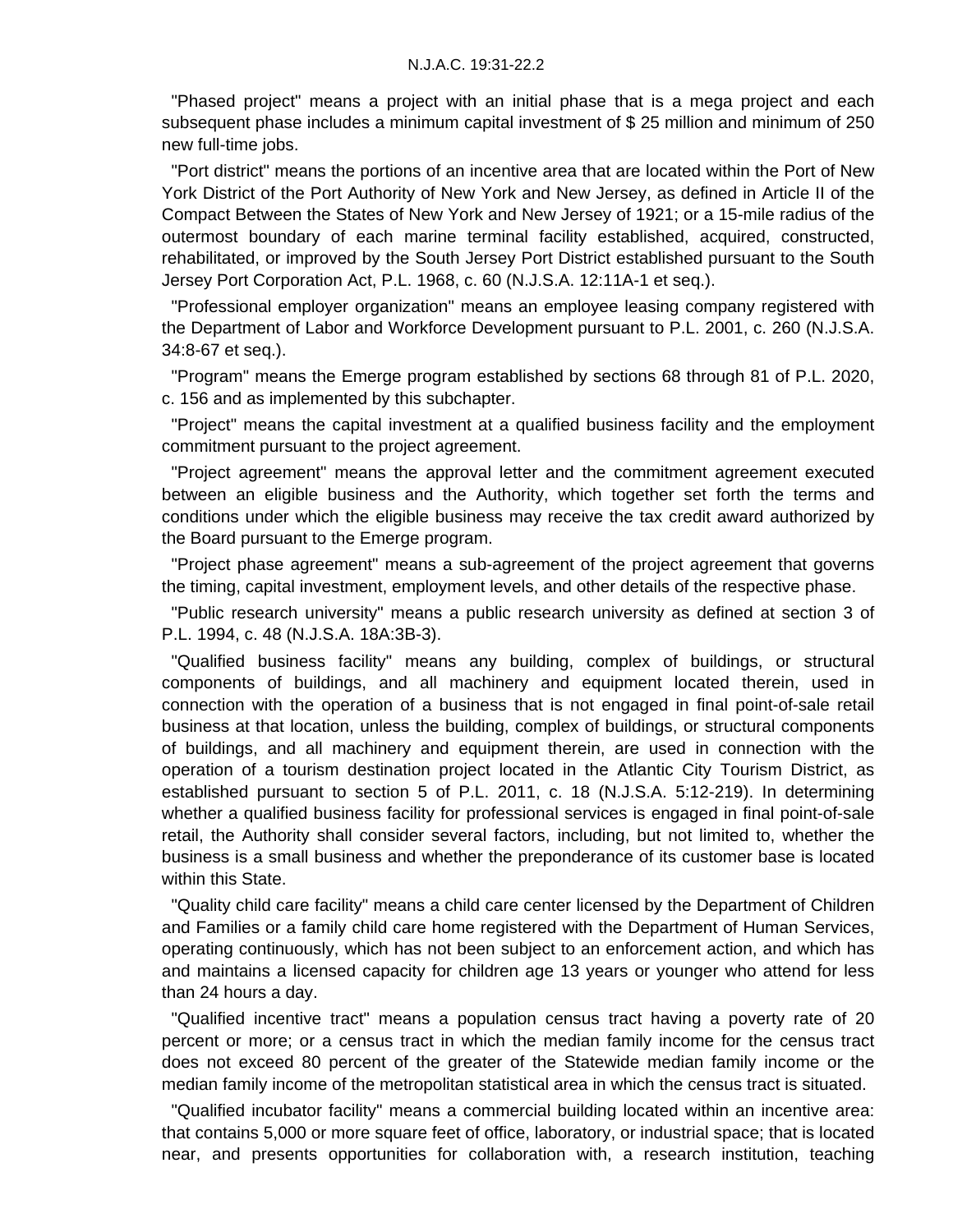hospital, college, or university; and within which at least 50 percent of the gross leasable area is restricted for use by one or more technology startup companies during the commitment period.

 "Qualified opportunity zone" means a Federal population census tract in this State that was eligible to be designated as a qualified opportunity zone pursuant to 26 U.S.C. § 1400.Z-1.

 "Research and development premises" or "research and development space" means premises or space in which at least 51 percent of the square footage will be, or has been, used for research and development.

 "Retained full-time job" means an eligible position that currently exists in this State and is filled by a full-time employee, but which, because of a potential relocation by the business, is at risk of being lost to another state or country. For the purposes of determining the number of retained full-time jobs, the eligible positions of an affiliate shall be considered eligible positions of the business.

 "SDA district" means an SDA district as defined at section 3 of P.L. 2000, c. 72 (N.J.S.A. 18A:7G-3).

"SDA municipality" means a municipality in which an SDA district is situated.

 "Small business" means a business engaged primarily in a targeted industry, with fewer than 100 employees, as determined six months before application and at the time of application. Employees of a small business shall include a person who is employed by a business for consideration for at least 35 hours a week; who is employed pursuant to an employee leasing agreement for at least 35 hours a week; or who is a partner of a business who works for the partnership for at least 35 hours a week. Employee of a small business shall also include any person who works as an independent contractor for the business or a contract worker who works at the business for at least 35 hours a week. For those persons who are employed by the business or who work for the business as independent contractors or contract workers for less than 35 hours a week, 35 hours of employment a week shall constitute one employee, regardless of whether or not the hours of work were performed by one or more persons. The Authority may determine a different number of hours a week or other standard of service generally accepted by custom or practice as full-time employment. For purposes of the number of employees, a small business shall include all of its affiliates, regardless of whether the affiliate may contribute full-time jobs or capital investment to the project.

 "Soft costs" means all costs associated with financing, design, engineering, legal, or real estate commissions, including, but not limited to, architect fees, permit fees, loan origination and closing costs, construction management, and freight and shipping delivery, but not including early lease termination costs, air fare, mileage, tolls, gas, meals, packing material, marketing, temporary signage, incentive consultant fees, Authority fees, loan interest payments, escrows, or other similar costs.

 "Square foot" or "square footage" means the sum of all areas on all floors of a building or structure included within the outside faces of its exterior walls, including all vertical penetration areas, for circulation and shaft areas that connect one floor to another, disregarding cornices, pilasters, buttresses, and similar structures, that extend beyond the wall faces.

 "Square foot of gross leasable area" or "square footage of gross leasable area" or "gross leasable area" means rentable area of the building or structure as calculated pursuant to the measuring standards of the project. This standard will be defined in the lease for tenant applicants. The rentable area measures the tenant's pro rata portion of the entire office floor, including public corridors, restrooms, janitor closets, utility closets, and machine rooms used in common with other tenants, but excluding elements of the building or structure that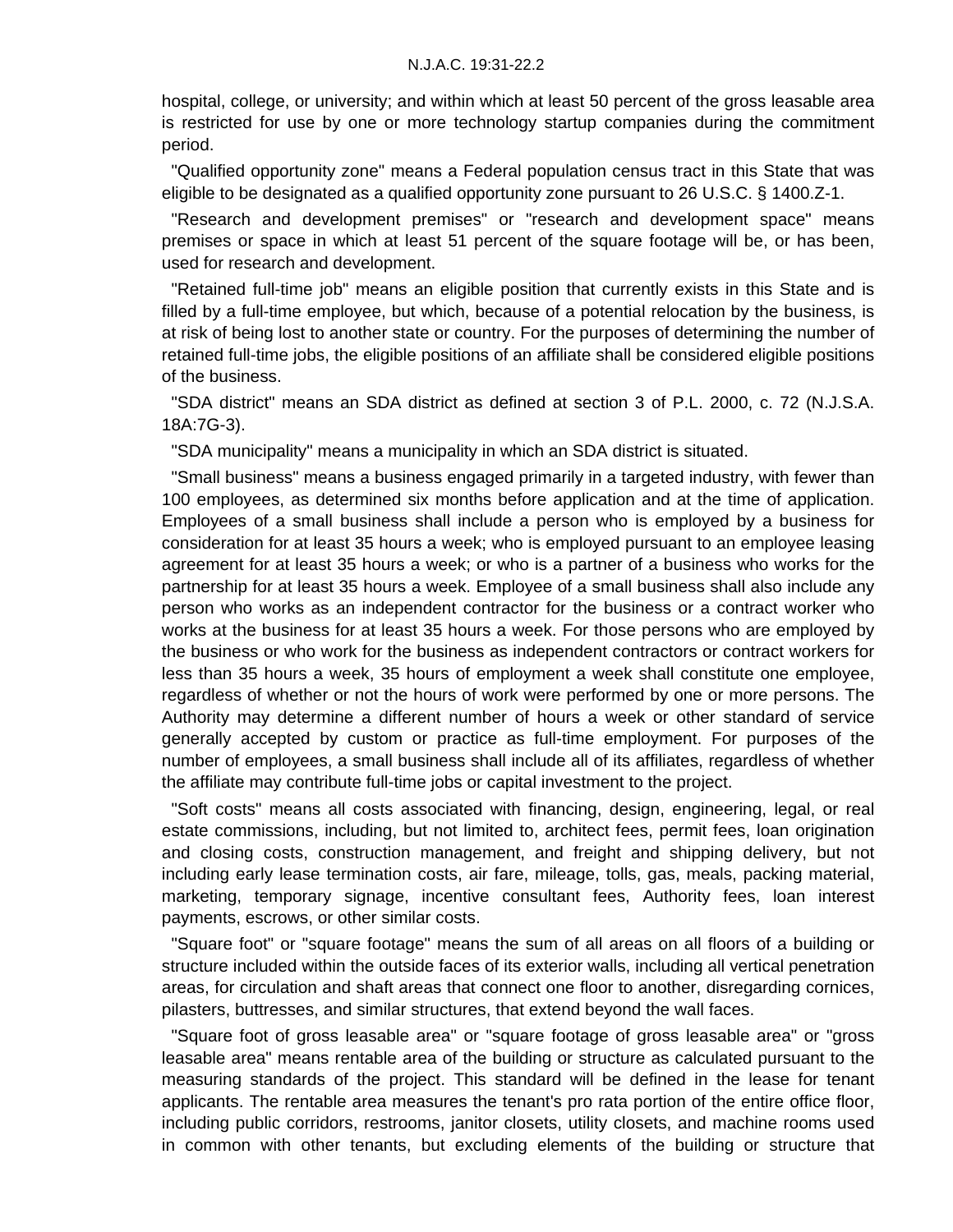penetrate through the floor to areas below. The rentable area of a floor is fixed for the life of a building or structure and is not affected by changes in corridor sizes or configuration.

 "State college" means a State college or university established pursuant to Chapter 64 of Title 18A of the New Jersey Statutes.

 "Statewide workforce" means the total number of full-time employees in the Statewide workforce of the business and any affiliate of the business, if the affiliate contributes any capital investment or full-time employees. "Statewide workforce" shall not include a new eligible position unless the new eligible position is in addition to the number of full-time employees specified in the commitment agreement and the business is not receiving an additional tax credit award for the new eligible position. Further, "Statewide workforce" shall not include full-time employees at any final point-of-sale retail facilities unless the project, as approved by the Board, includes full-time employees engaged in final point-of-sale retail.

 "Substantial environmental remediation" means the completion of the necessary actions to investigate and clean up or respond to any known, suspected, or threatened discharge of contaminants, including, as necessary, the preliminary assessment, site investigation, remedial investigation, and remedial action, pursuant to N.J.S.A. 58:10B-1 et seq., which shall equal at least five percent of the capital investment in a qualified business facility.

 "Targeted industry" means any industry identified from time to time by the Authority that shall initially include advanced transportation and logistics, advanced manufacturing, aviation, autonomous vehicle and zero-emission vehicle research or development, clean energy, life sciences, hemp processing, information and high technology, finance and insurance, professional services, film and digital media, non-retail food and beverage businesses, including food innovation, and other innovative industries that disrupt current technologies or business models. A project shall be considered to be in a targeted industry if the primary activity undertaken by the full-time employees will be in a targeted industry, or if the business is engaged primarily in a targeted industry. An eligible business shall be considered to be in a targeted industry if the project is for full-time employees of a division that primarily undertakes activity within the definition of a targeted industry, or the eligible business is a subsidiary of an entity that is engaged primarily in a targeted industry, even if the project is for full-time employees who do not work directly in the targeted industry. The Authority may consider whether a business is engaged primarily in another innovative industry that disrupts current technologies or business models, by assessing factors including, but not limited to, whether businesses in the industry are offering products or services that significantly improve current market offerings on the basis of price or other performance levels, whether the new industry creates opportunities for new firms to enter and redefine the supply chain or value chain of an industry, or whether the industry utilizes new technology or business processes that allow New Jersey-based firms to collect a share of revenues that were traditionally only available to companies in other geographies.

 "Technology startup company" means a for-profit business that has been in operation fewer than seven years at the time that it initially occupies or expands in a qualified business facility and is developing or possesses a proprietary technology or business method of a high technology or life science-related product, process, or service, which proprietary technology or business method the business intends to move to commercialization. The business shall be deemed to have begun operation on the date that the business first hired at least one employee in a full-time position.

 "Total project cost" means the greater of the actual cost or the estimated cost to be incurred in connection with the project by the business or its landlord until the issuance of a permanent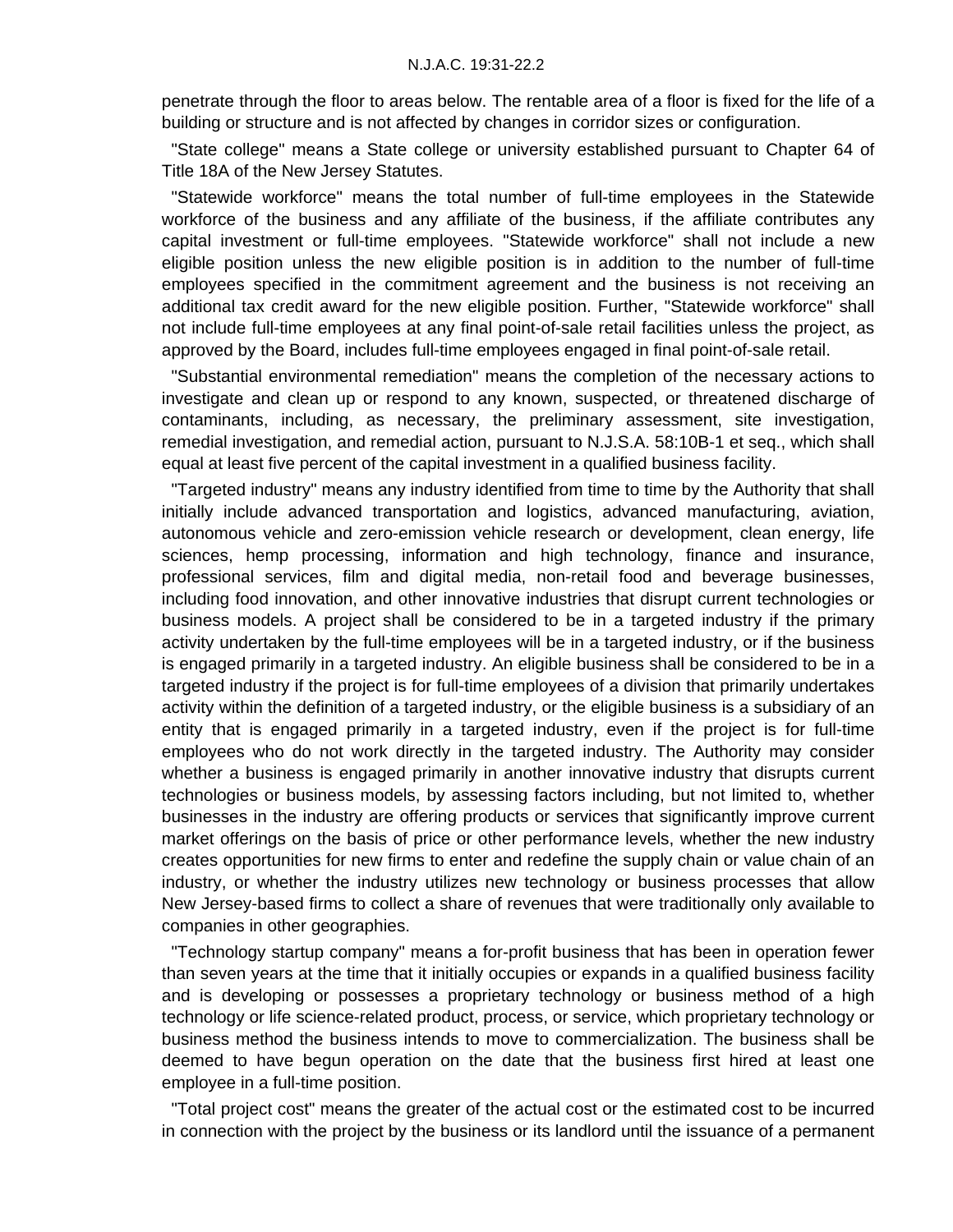certificate of occupancy, or upon such other event evidencing project completion, as set forth in the commitment agreement.

 "Tourism-destination project" means a qualified non-gaming business facility that will be among the most visited privately owned or operated tourism or recreation sites in the State, and which is located within the incentive area and has been determined by the Authority to be in an area appropriate for development and in need of economic development incentive assistance, including a non-gaming business within an established tourism district with a significant impact on the economic viability of that tourism district.

 "Transit-oriented development" means a qualified business facility located within a 1/2-mile radius, or one-mile radius for projects located in a government-restricted municipality, surrounding the mid-point of a New Jersey Transit Corporation, Port Authority Transit Corporation, or Port Authority Trans-Hudson Corporation rail, bus, or ferry station platform area, including all light rail stations.

 "Transit hub" means an urban transit hub, as defined at section 2 of P.L. 2007, c. 346 (N.J.S.A. 34:1B-208), that is located within an eligible municipality, as defined at section 2 of P.L. 2007, c. 346 (N.J.S.A. 34:1B-208), and that is also located within an incentive area.

 "Transit hub municipality" means a Transit Village or a municipality: which qualifies for State aid pursuant to P.L. 1978, c. 14 (N.J.S.A. 52:27D-178 et seq.), or which has continued to be a qualified municipality thereunder pursuant to P.L. 2007, c. 111; and in which 30 percent or more of the value of real property was exempt from local property taxation during tax year 2006. The percentage of exempt property shall be calculated by dividing the total exempt value by the sum of the net valuation which is taxable and that which is tax exempt.

 "Transit village" means a municipality that has been designated as a transit village by the Commissioner of the Department of Transportation and the Transit Village Task Force.

 "Withholdings" means the amount withheld by a business from the wages of full-time employees, or estimated taxes paid by, or on behalf of, partners who are full-time employees, or any combination thereof, pursuant to the New Jersey Gross Income Tax Act, N.J.S.A. 54A:1-1 et seq. Withholdings shall not include amounts withheld by a business from stock options or from stock options, money, or other payments given to a full-time employee pursuant to the termination of employment of the full-time employee. Withholdings shall include amounts withheld by a business from money or other payments given to a full-time employee pursuant to a bonus for commencing employment or for services rendered by the full-time employee.

## **History**

#### **HISTORY:**

Amended by R.2022 d.058, effective May 16, 2022.

See: 54 N.J.R. 124(a), 54 N.J.R. 909(b).

 Deleted definition "Authorized agent of the owner"; rewrote defintions "Business", "Capital investment", Employment and Investment Corridor", "Enhanced area", "Full-time employee", "Incentive area", "New full-time job", "Project agreement", "Project phase agreemnt", "Quality child care facility", "Retained fulltime job", and " Statewide workforce"; added definitions "Substantial environmental remediation" and "Technology startup company".

Annotations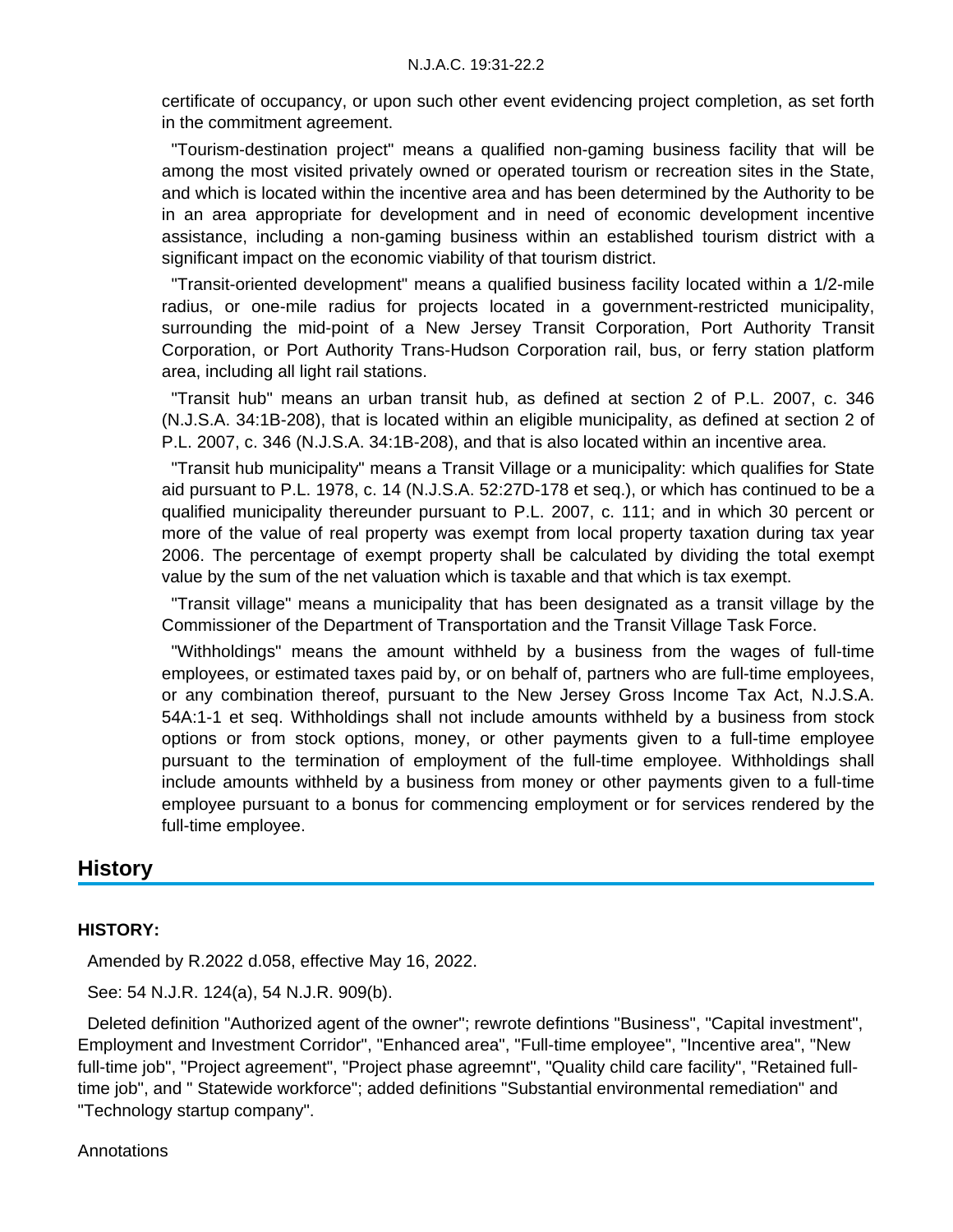# **Notes**

## Chapter Notes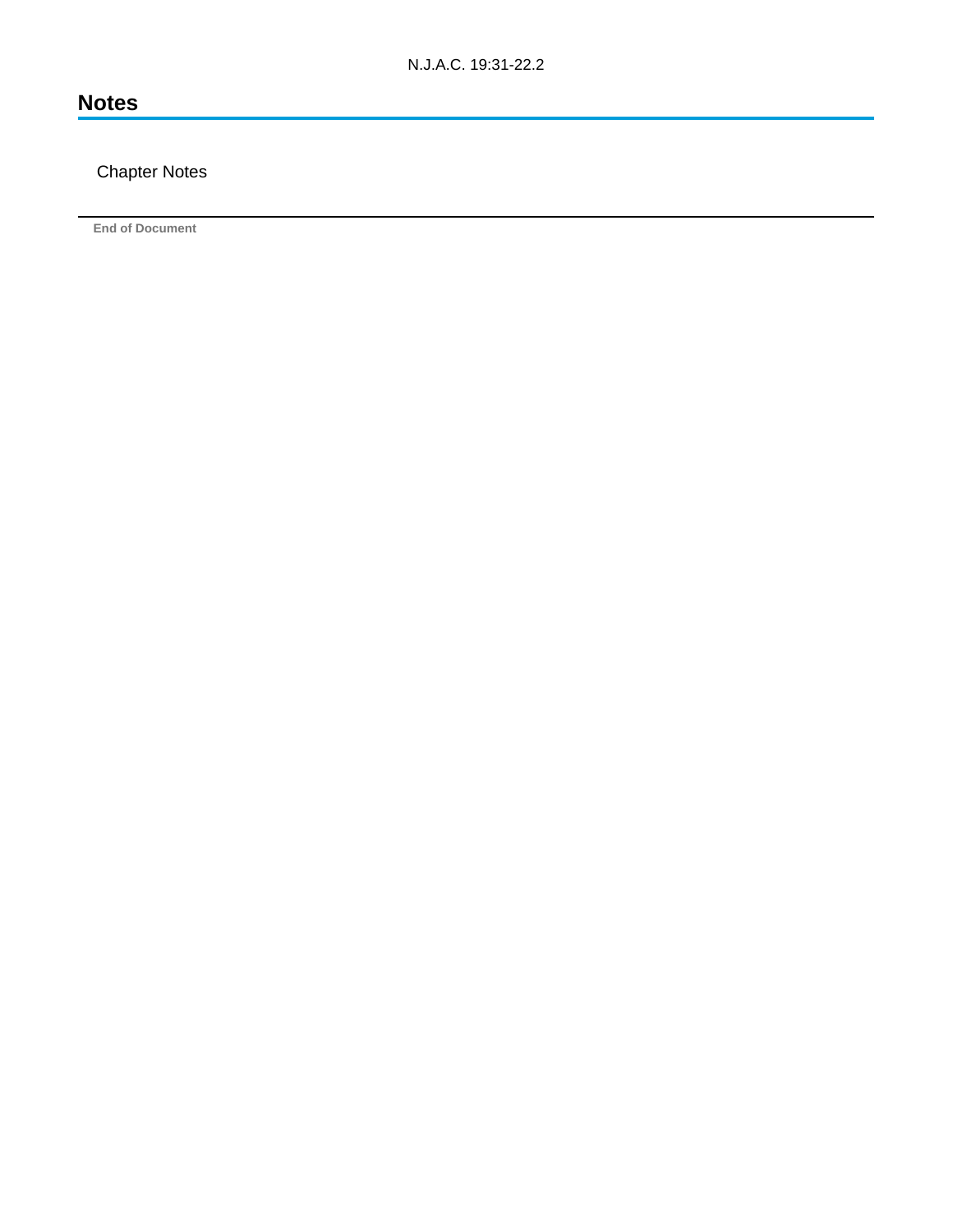This file includes all Regulations adopted and published through the New Jersey Register, Vol. 54 No. 10, May 16, 2022

## **NJ - New Jersey Administrative Code > TITLE 19. OTHER AGENCIES > NEW JERSEY ECONOMIC DEVELOPMENT AUTHORITY > CHAPTER 31. AUTHORITY ASSISTANCE PROGRAMS > SUBCHAPTER 22. EMERGE**

# **§ 19:31-22.3 Eligibility criteria**

**(a)** A business eligible pursuant to this section may submit an application to the Authority in accordance with the provisions of section 72 of P.L. 2020, c. 156 and N.J.A.C. 19:31-22.5 on or after May 20, 2021, the effective date of this subchapter, but prior to March 1, 2027.

**(b)** The Authority shall make the determination that an applicant has met the criteria for eligibility for a tax award and shall determine the amount of the award. In order for a business to be eligible for tax credits under the program, the chief executive officer of the business or an equivalent officer shall demonstrate to the Authority at the time of application that:

**1.** The business will make, acquire, or lease a capital investment at the qualified business facility equal to or greater than the applicable amount set forth at (c) below;

**2.** The business will create or retain new and retained full-time jobs in the State in an amount equal to or greater than the applicable minimum number of new or retained full-time jobs required to be eligible as set forth at (d) below. To qualify as an eligible position or full-time job, the business must demonstrate to the Authority's satisfaction that the employee spends at least 80 percent of the individual's work time in this State and that the eligible position requires an employee to have the individual's primary place of work in this State;

**3.** The qualified business facility is located in a qualified incentive area;

**4.** The award of tax credits will be a material factor in the business's decision to create or retain the number of new and retained full-time jobs set forth in its application, except that:

**i.** The award of tax credits shall not be considered a material factor in the creation or retention of full-time jobs filled by employees providing professional services, as defined at N.J.S.A. 14A:17-3(1), and their direct administrative support staff, unless as of the date of the business's application, the full-time job is filled by an employee whose primary business office is located outside of the State. Direct administrative support staff shall not include employees in information technology, human resources, or employee relations positions; and

**ii.** In determining whether a position provides professional services subject to (b)4i above, the Authority shall consider several factors, including, but not limited to, whether the business is a small business or whether the preponderance of its customer base is located within this State;

**5.** The award of tax credits, the capital investment resultant from the award of tax credits, and the resultant creation and retention of new and retained full-time jobs will yield a net positive economic benefit, as calculated by the Authority, to the State equaling at least 400 percent of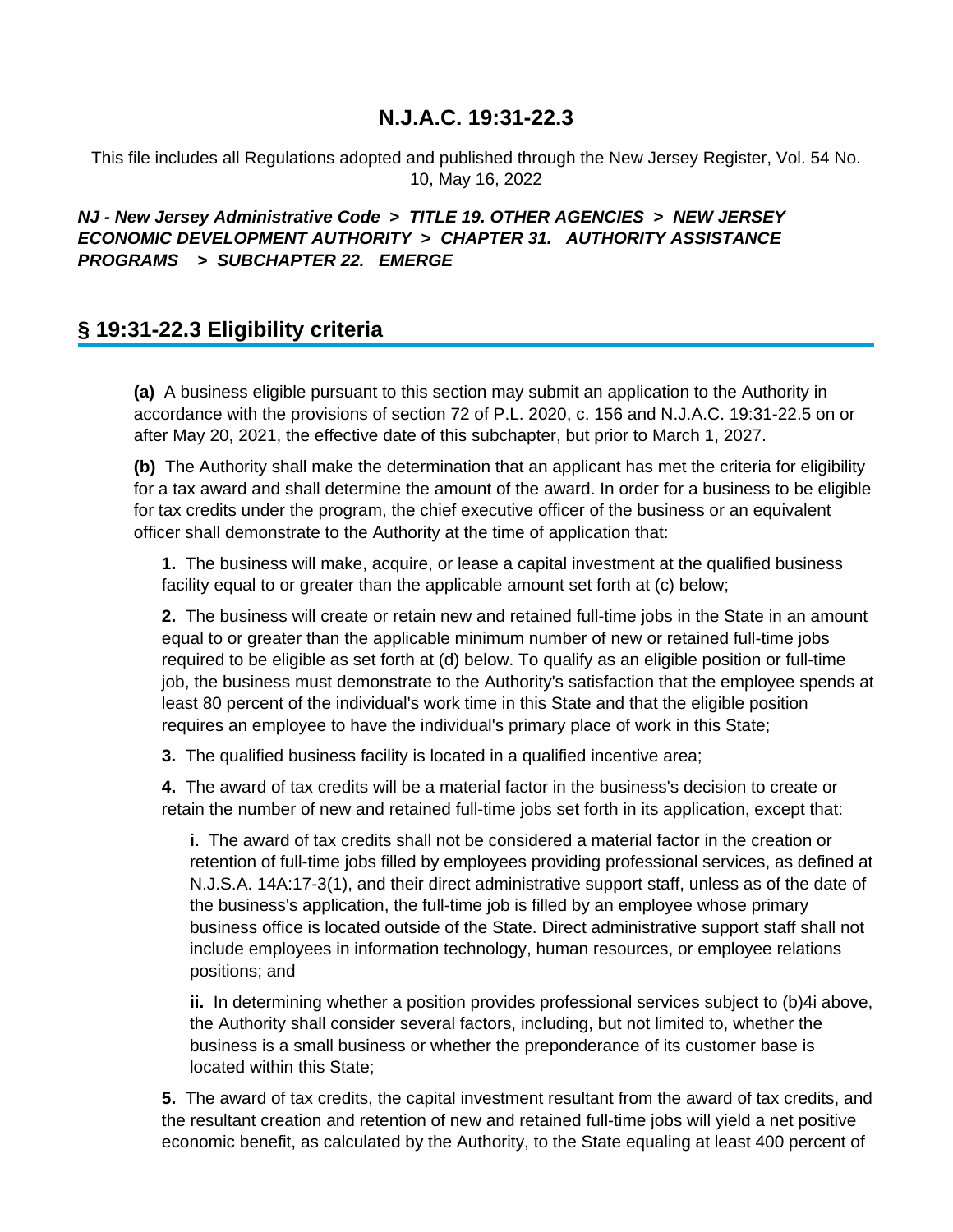the requested tax credit allocation amount except as listed at (b)5i and ii below. For a phased project, the requested tax credit allocation amount for the initial phase shall equal at least 400 percent of the requested tax credit allocation amount except as listed at (b)5i and ii below, and, for each phase thereafter, the cumulative net positive economic benefit shall equal at least 400 percent of the requested tax credit allocation amount except as listed at (b)5i and ii below. The net positive economic benefit determination shall be calculated prior to considering the value of the requested tax credit under the program and shall be based on the benefits generated during the period of time from approval through the end of the commitment period. The net positive economic benefit may be based on the benefits generated through the end of the longer period of extended commitment that the business may elect for purposes of receiving credit for benefits projected to occur after the expiration of the commitment period, pursuant to (b)5iv below.

**i.** An award of tax credits to a business for a qualified business facility located in a distressed municipality or an enhanced area shall yield a net economic positive benefit to the State, based on the benefits generated during the period of time from approval through the end of the commitment period, that equals at least 300 percent of the requested tax credit amount.

**ii.** An award of tax credits to a business for a qualified business facility located in a government-restricted municipality, or for a mega project, shall yield a net positive economic benefit to the State, based on the benefits generated during the period of time from approval through the end of the commitment period, that equals at least 200 percent of the requested tax credit amount.

**iii.** The net positive economic benefits calculated for all projects shall be evaluated by the Authority on a present value basis with the requested tax credit allocation amount discounted to present value at the same discount rate as the benefits from capital investment resultant from the award of tax credits and the resultant retention and creation of full-time jobs as provided at (b)5iv below.

**iv.** A business may elect a period of extended commitment beyond the commitment period for which time the economic benefits shall be creditable by the Authority to the determination of the net positive economic benefit of the project. In no event, shall the period for which the net positive economic benefit be determined, including any extended commitment period, exceed 20 years. A business electing a period of extended commitment and failing to maintain the project through the expiration of that extended commitment period shall be obligated to repay a proportion of the incremental benefits received on account of having extended the commitment period, taking into consideration the number of years of extended commitment during which the business maintained the project.

**v.** If, during the term of the program, the methodology used by the Authority in projecting the net positive economic benefits of a project in making the determination required pursuant to this paragraph is modified, the Authority may adjust, prospectively, the respective percentage thresholds by which the benefits must exceed the requested tax credit allocation amount set forth pursuant to this paragraph to ensure consistent application of the respective percentage thresholds. Any modification to the methodology shall be applied prospectively. Prospective application means using the modified methodology or respective percentages to pending applications and to projects that have been previously approved if the business requests a modification, or this subchapter or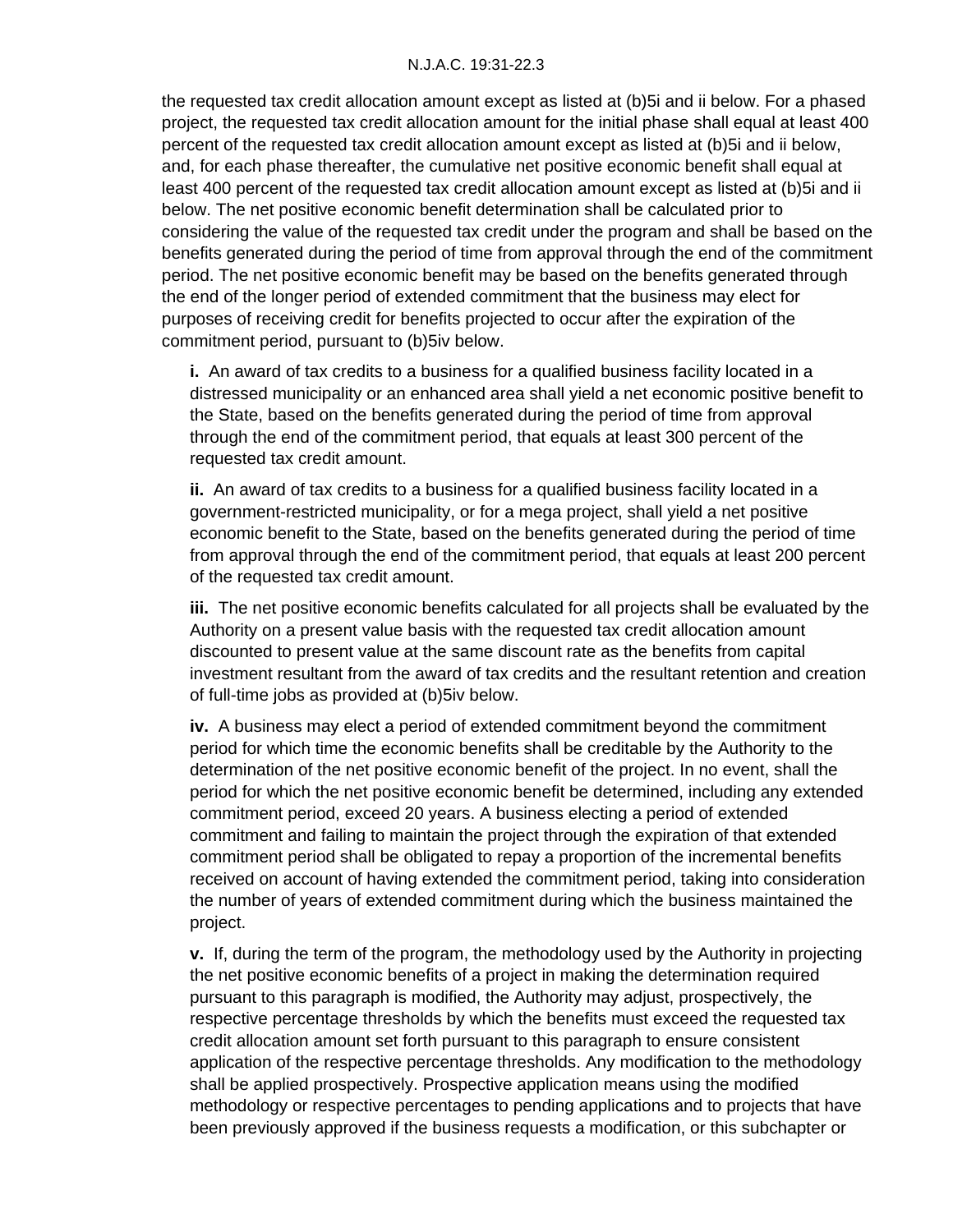the commitment agreement requires or authorizes the Authority to conduct a reevaluation of the net positive economic benefit;

**6.** The qualified business facility shall be in compliance with minimum environmental and sustainability standards upon completion of the project;

**7.** The project shall comply with the Authority's affirmative action requirements, adopted pursuant to section 4 of P.L. 1979, c. 303 (N.J.S.A. 34:1B-5.4) and N.J.A.C. 19:30-3; and

**8.** Each worker employed to perform construction work or building services work at the qualified business facility shall be paid not less than the prevailing wage rate for the worker's craft or trade, as determined by the Commissioner of the Department of Labor and Workforce Development pursuant to P.L. 1963, c. 150 (N.J.S.A 34:11-56.25 et seq.) and P.L. 2005, c. 379 (N.J.S.A. 34:11-56.58 et seq.).

**i.** The payment of prevailing wage pursuant to this paragraph shall not apply if:

**(1)** The work performed under the contract is performed at a qualified business facility owned by a landlord that is not a business receiving Authority assistance;

**(2)** The landlord is a party to the construction contract, building services contract or both; and

**(3)** The qualified business facility constitutes a lease of less than 35 percent of the entire facility at the time of contract and under any agreement to subsequently lease the qualified business facility.

**ii.** In accordance with section 1 of P.L. 1979, c. 303 (N.J.S.A. 34:1B-5.1), nothing in this paragraph shall be construed as requiring the payment of prevailing wage for construction commencing more than two years after the Authority has issued the first certificate of compliance pursuant to paragraph (2) of subsection a. of section 77 of P.L. 2020, c. 156 and N.J.A.C. 19:31-22.10(d).

**iii.** The payment of prevailing wages for building services work shall apply for the duration of the commitment period.

**(c)** The minimum capital investment required to be eligible pursuant to (b)1 above shall be the sum of (c)1 through 5 below, as applicable, provided that to the extent a business's qualified business is comprised of more than one of the uses at (c)1, 2, 3, or 4 below, the minimum investment for common areas will be in proportion to the other areas.

**1.** For the rehabilitation, improvement, fit-out, or retrofit of an existing industrial, warehousing, logistics, or research and development portion of the premises for continued similar use by the business, a minimum investment of \$ 20.00 per square foot of gross leasable area;

**2.** For the new construction of an industrial, warehousing, logistics, or research and development portion of the premises for use by the business, a minimum investment of \$ 60.00 per square foot of gross leasable area;

**3.** For the rehabilitation, improvement, fit-out, or retrofit of an existing portion of the premises that does not qualify pursuant to (c)1 or 2 above, a minimum investment of \$ 40.00 per square foot of gross leasable area;

**4.** For the new construction of a portion of the premises that does not qualify pursuant to (c)1 or 2 above, a minimum investment of \$ 120.00 per square foot of gross leasable area;

**5.** For a small business, no new minimum capital investment shall be required, provided the applicant has demonstrated evidence satisfactory to the Authority of its intent to remain in the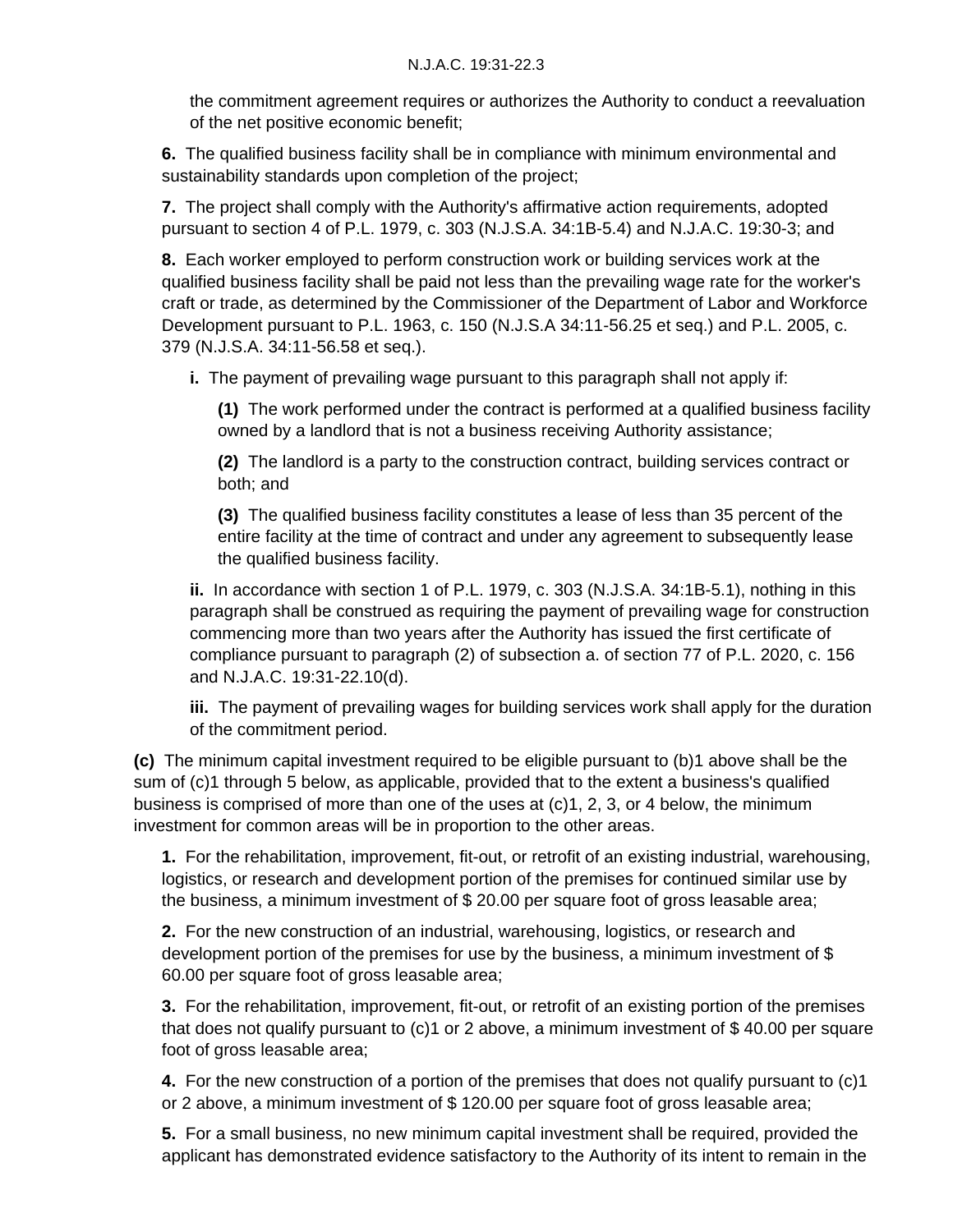State for the commitment period. Such evidence may include, but is not limited to, a proposed lease, membership agreement, or similar commitment for space; and

**6.** In the event the business invests less than the amount set forth at (c)1 above in the qualified business facility, the business shall donate the uninvested balance to the infrastructure fund established pursuant to section 79 of P.L. 2020, c. 156 and N.J.A.C. 19:31- 22.18, which donation shall not be included in the net positive economic benefit analysis pursuant to (b)4 above or the full economic analysis pursuant to N.J.A.C. 19:31-22.7(d).

**(d)** The minimum number of new or retained full-time jobs required to be eligible pursuant to (b)2 above shall be as set forth at (d)1 through 5 below. A business may be eligible for a tax credit award for both new and retained full-time jobs if the business separately satisfies the corresponding minimum number for new and retained full-time jobs.

**1.** For a small business, 25 percent growth of its workforce with new full-time jobs within the eligibility period. The small business shall submit a growth plan, which specifies the number of new full-time employees that the eligible business will hire each year of the eligibility period in the State provided that by the end of the eligibility period, the eligible business shall have a minimum of 25 percent growth of its workforce with new full-time jobs;

**2.** For a business engaged primarily in a targeted industry that does not qualify as a small business, 25 new full-time jobs;

**3.** For any business not set forth at (d)1 or 2 above, a minimum of 35 new full-time jobs;

**4.** For a business eligible for new full-time jobs pursuant to (d)2 or 3 above, the business shall also be eligible for retained full-time jobs in addition to the new full-time jobs if the business will retain: 150 retained full-time jobs when locating in a government-restricted municipality; 250 retained full-time jobs when locating in a qualified incentive tract or enhanced area municipality; or 500 retained full-time jobs when locating anywhere else in the State;

**5.** For a business not eligible pursuant to (d)2, 3, or 4 above, which is locating in a qualified incentive tract, enhanced area, or government-restricted municipality, the greater of 500 retained full-time jobs or the business's retained full-time jobs at the time of application; and

**6.** For any business not set forth at (d)5 above, the greater of 1,000 retained full-time jobs or the business's retained full-time jobs at the time of application.

**(e)** In addition to the requirements at (b), (c), or (d) above, a business shall provide and adhere to the following. The requirements set forth in this subsection may be modified by the Authority to respond to an emergency, disaster, or other factors that result in employees of an eligible business having to work from a location other than the qualified business facility:

**1.** A plan that demonstrates that the qualified business facility is capable of accommodating more than half of the business's new and retained full-time employees as approved, as determined by the Authority in its sole discretion by considering square footage allocable to eligible positions. The business shall adhere to such plan to complete its project.

**2.** A certification by the chief executive officer of the business or an equivalent officer, under the penalty of perjury, that not less than 80 percent of the withholdings of new and retained full-time jobs are, and will be, subject to the New Jersey Gross Income Tax Act, N.J.S.A. 54A:1-1 et seq.

**(f)** The chief executive officer of the business, or an equivalent officer, shall certify that all factual representations made by the business to the Authority pursuant to (b), (c), and (d) above are true under the penalty of perjury.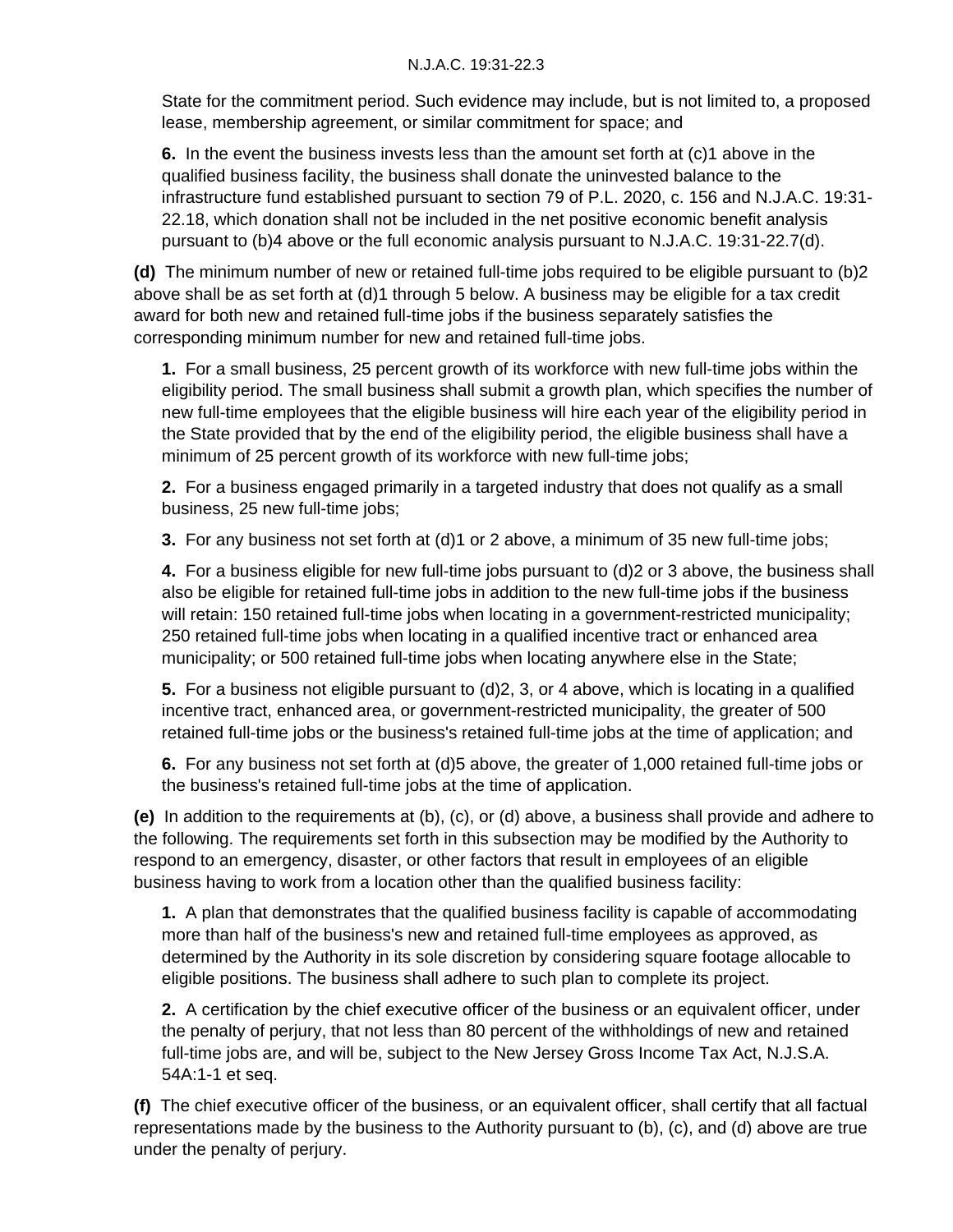**(g)** For a qualified business facility that is a complex of buildings:

**1.** The minimum capital investment required pursuant to (b) above and for purposes of qualifying as a mega project shall be aggregated only for buildings that are proximate, as determined by the Authority in its sole discretion. In all other instances, each building in a complex shall meet a minimum capital investment required pursuant to (b) above. Proximate buildings shall include, but not be limited to, buildings that are adjacent to each other or across a single public right-of-way from each other. The following are examples of complexes of buildings that are proximate:

**i.** A complex of buildings consists of building A and building B, which are both on the same block, but separated by other buildings.

**ii.** A complex of buildings will consist of building A and building B, which will be adjacent to each other, but have separate entrances.

**iii.** A complex of buildings consists of building A and building B, which are located in an industrial park and are separated solely by a parking lot.

**2.** The minimum number of new or retained full-time jobs may be met in the aggregate in a complex of buildings.

**(h)** For a non-gaming business facility within an established Tourism District to qualify as a tourism destination project, the facility shall have a significant impact on the economic viability of the Tourism District within which it is located by satisfying the following:

**1.** Having a capital investment in excess of \$ 50,000,000, at which more than 250 full-time employees of a business are created or retained; and

**2.** Demonstrating to the satisfaction of the Authority a combination of two or more of the following as a result of the project:

- **i.** Positive financial benefit to the Tourism District;
- **ii.** A net increase in visitors to the Tourism District;
- **iii.** An increase in marketing dollars spent on the Tourism District; or

**iv.** The addition of unique amenities or services to the Tourism District, which amenities or services may be located at the project.

**(i)** A business shall be treated as the owner of a qualified business facility if it holds fee simple title to the facility, whether it ground leases the land underlying the facility for at least 50 years or holds title to the land underlying the facility.

**(j)** A business may apply for tax credits under the program for more than one project through one or more applications. However, the Authority may, in its sole discretion, consider two or more applications as one application for one project based on factors including, but not limited to, the location of the qualified business facilities, the types of jobs proposed, and the business's financing and operational plans.

## **History**

#### **HISTORY:**

Amended by R.2022 d.058, effective May 16, 2022.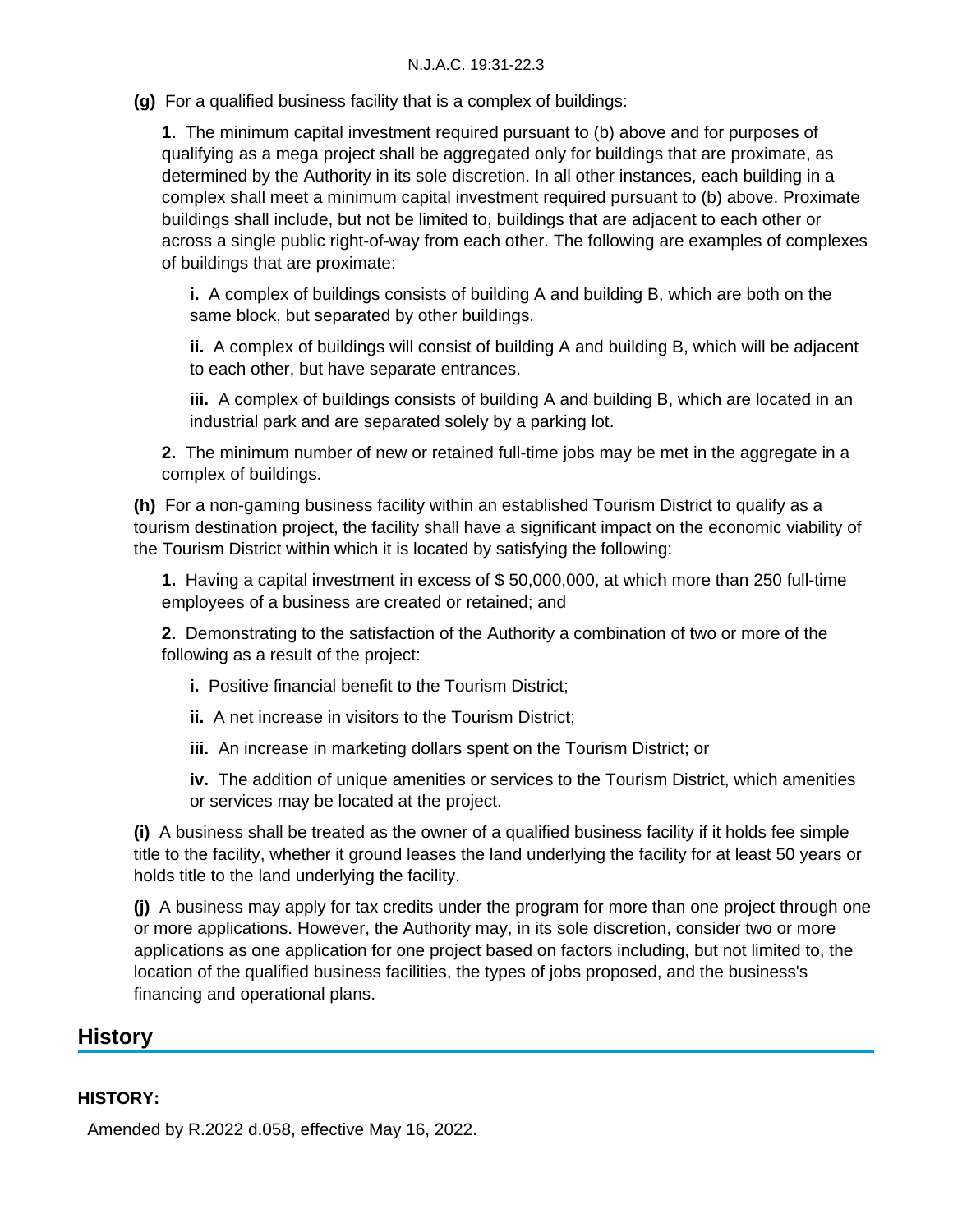See: 54 N.J.R. 124(a), 54 N.J.R. 909(b).

Rewrote (b). (c), (d), (e) and (f).

Annotations

# **Notes**

## Chapter Notes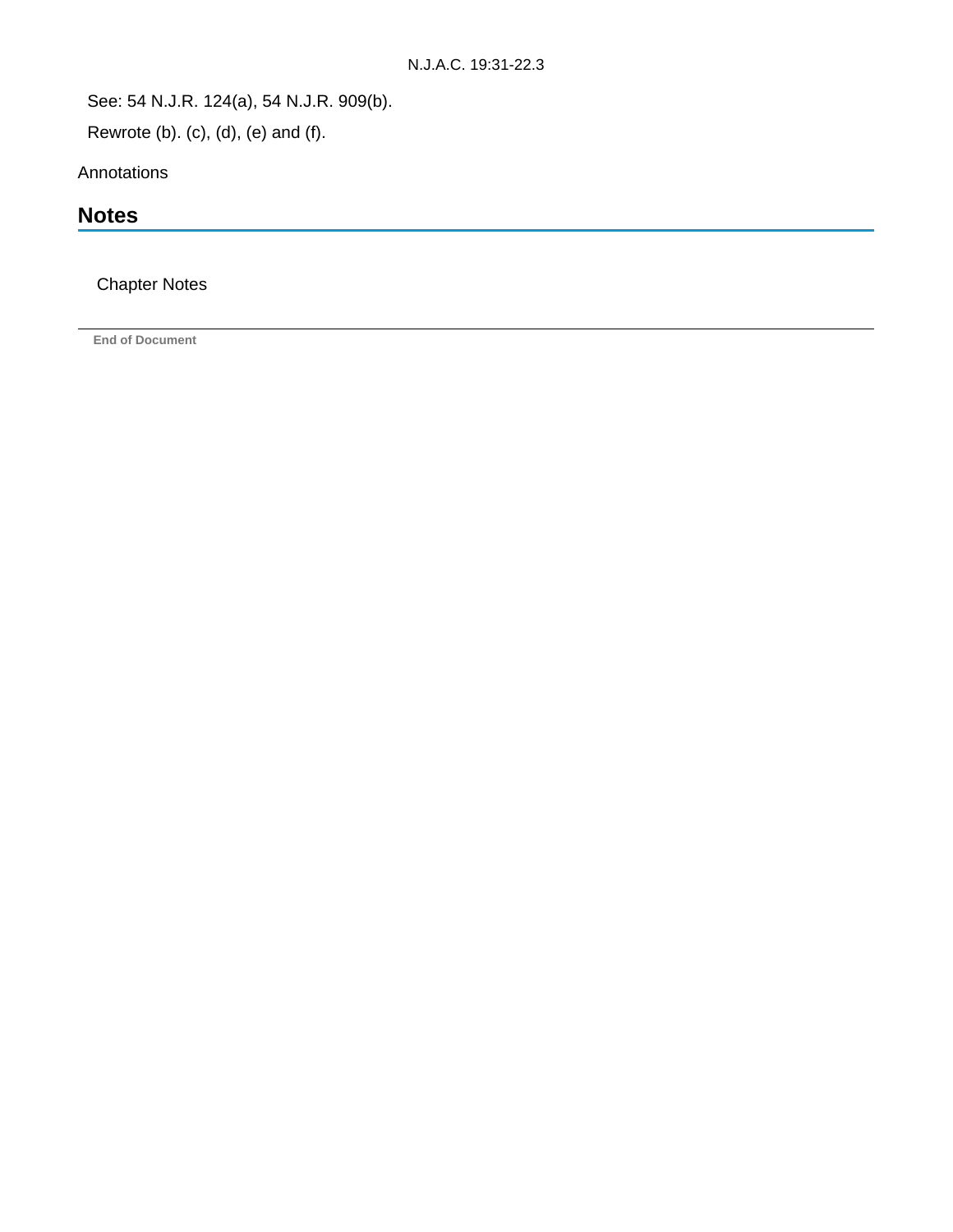This file includes all Regulations adopted and published through the New Jersey Register, Vol. 54 No. 10, May 16, 2022

## **NJ - New Jersey Administrative Code > TITLE 19. OTHER AGENCIES > NEW JERSEY ECONOMIC DEVELOPMENT AUTHORITY > CHAPTER 31. AUTHORITY ASSISTANCE PROGRAMS > SUBCHAPTER 22. EMERGE**

# **§ 19:31-22.4 Restrictions**

**(a)** The Authority shall not enter into a commitment agreement with a business that has previously received incentives administered by the Authority unless the capital investment incurred and new or retained full-time jobs pledged by the business in the new commitment agreement are separate and apart from any capital investment or jobs underlying the previous award of incentives.

**(b)** A project that consists solely of final point-of-sale retail facilities shall not be eligible for a grant of tax credits. If a project consists of both final point-of-sale retail facilities and non-retail facilities, only the portion of the project consisting of non-retail facilities shall be eligible for a grant of tax credits. If a warehouse facility is part of a final point-of-sale retail facility and supplies only that facility, the warehouse facility shall not be eligible for a grant of tax credits. For the purposes of this subsection, a tourism destination project in the Atlantic City Tourism District as established pursuant to section 5 of P.L. 2011, c. 18 (N.J.S.A. 5:12-219), shall not be considered final pointof-sale retail facility.

**(c)** For the purposes of the certifications and annual reports required pursuant to the commitment agreement and set forth at N.J.A.C. 19:31-22.9(f) and 22.10(a)5, if a business has received an award for both new and retained full-time jobs, the business shall meet the employment requirements related to the retained full-time jobs before receiving benefits for new full-time jobs.

**1.** To the extent an eligible retained full-time job that was the basis of the award no longer exists, the business shall include as a retained full-time job, a new eligible position that is filled by a full-time employee, provided that the position is included in the order of date of hire and is not the basis for any other incentive award.

**2.** If a qualified business facility comprises a complex of buildings with different factors affecting the tax credit calculation, the business shall meet the employment requirements related to the retained full-time jobs at, or associated with, each building before receiving benefits for new full-time jobs at, or associated with, any building. The business shall include as a retained full-time job, a new eligible position that is filled by a full-time employee, regardless of the location of such position, provided that the position is included in the order of date of hire and is not the basis for any other incentive award, and shall be paid at the lower of the tax credit for the new eligible position filled by a full-time employee or the tax credit for the retained full-time job that no longer exists.

**(d)** A business with full-time employees that are the subject of an existing incentive award shall have to maintain 100 percent of the full-time employees subject of the existing incentive award before any full-time employee may be counted as an eligible position.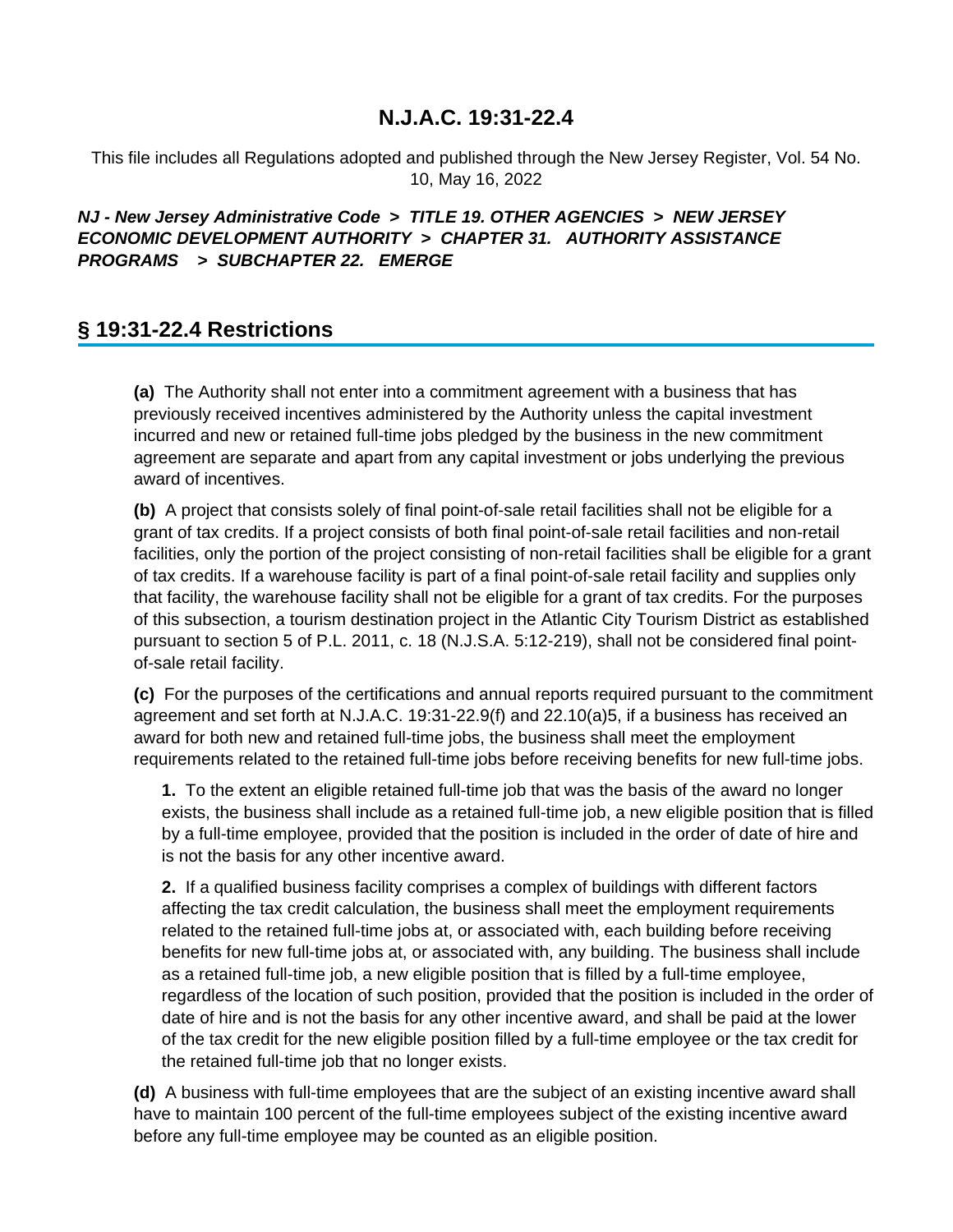**(e)** To remain a mega project, the business shall maintain at least 500 new full-time jobs and demonstrate the factors approved for leadership each year during the commitment period.

# **History**

## **HISTORY:**

Amended by R.2022 d.058, effective May 16, 2022.

See: 54 N.J.R. 124(a), 54 N.J.R. 909(b).

In (a), substituted "a commitment" for "an incentive" and "commitment" for "incentive".

Annotations

# **Notes**

Chapter Notes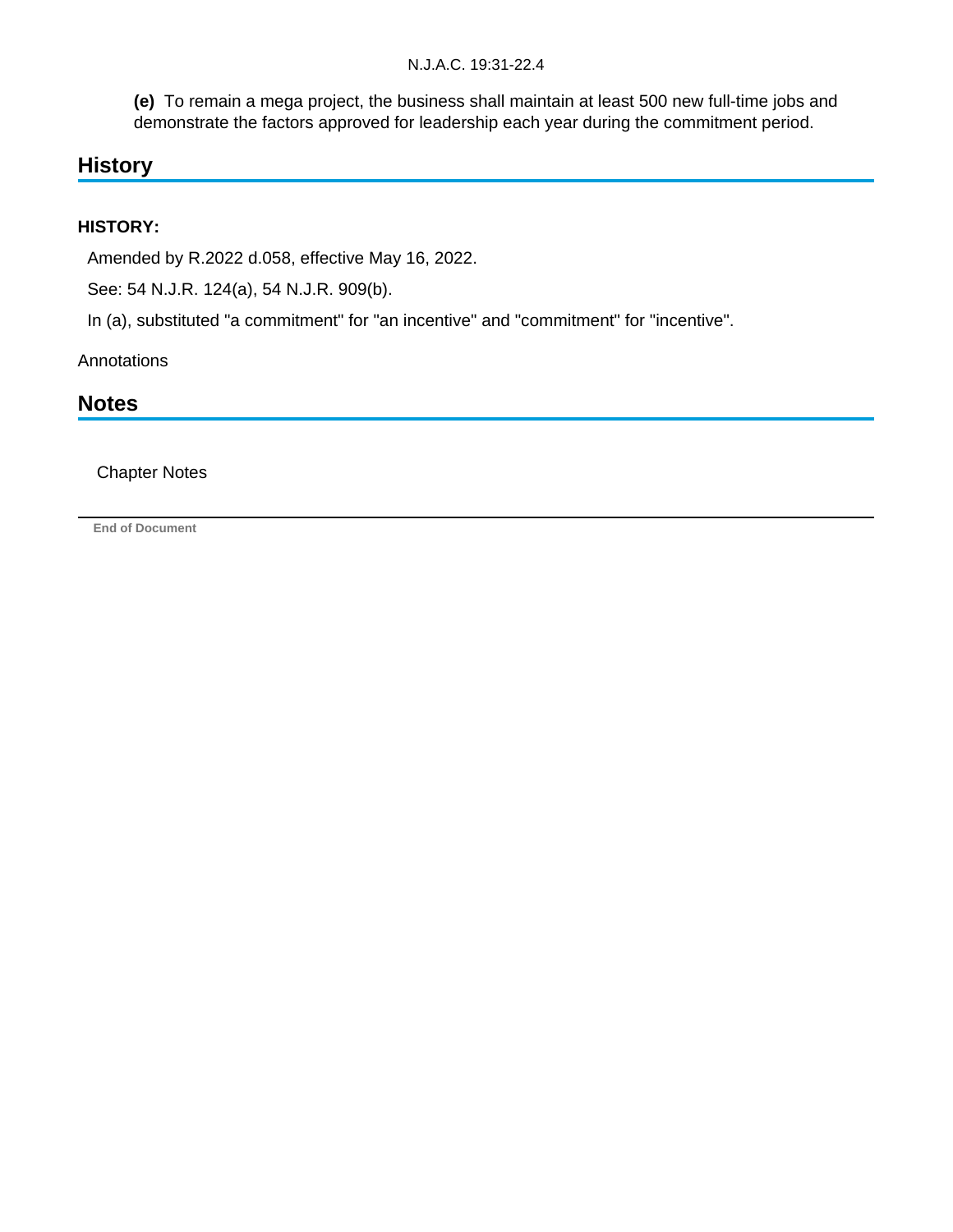This file includes all Regulations adopted and published through the New Jersey Register, Vol. 54 No. 10, May 16, 2022

## **NJ - New Jersey Administrative Code > TITLE 19. OTHER AGENCIES > NEW JERSEY ECONOMIC DEVELOPMENT AUTHORITY > CHAPTER 31. AUTHORITY ASSISTANCE PROGRAMS > SUBCHAPTER 22. EMERGE**

# **§ 19:31-22.5 Application submission requirements**

**(a)** Each application to the Authority made by a business shall include the following information in an application format prescribed by the Authority:

**1.** Information on the business, including all affiliates contributing either full-time employees or capital investment, or both, to the project, which shall include the following:

- **i.** The name of the business;
- **ii.** The contact information of the person identified as the primary contact for the business;
- **iii.** The prospective future address of the business (if different);
- **iv.** The type of the business;

**v.** The principal products and services and three-digit North American Industry Classification System number;

- **vi.** The New Jersey tax identification number;
- **vii.** The Federal tax identification number;

**viii.** The total number of full-time employees in New Jersey on the date of the application and in the business's last tax period prior to the date of the application. If the application is approved in the business's subsequent tax period, the business must provide the total number of full-time employees in New Jersey in the tax period prior to credit amount approval;

**ix.** The total list of the business's locations in New Jersey and the function performed at each location;

**x.** A list of all of the New Jersey Department of Labor and Workforce Development, the Department of Environmental Protection, and the Department of the Treasury permits and approvals or obligations and responsibilities, with which the owner or business is associated with, or has an interest in. The list shall identify the entity that applied for or received such permits and approvals or have such obligations and responsibilities, such as by program interest numbers or licensing numbers. The business shall also submit a written certification by the chief executive officer of the eligible business or an equivalent officer stating that the business applying for the program satisfies the criteria at N.J.A.C. 19:31-22.7(c)1 to be in substantial good standing with the Department of Labor and Workforce Development, the Department of Environmental Protection, and the Department of the Treasury; that contractors or subcontractors that will perform work at the qualified business facility are registered as required pursuant to the Public Works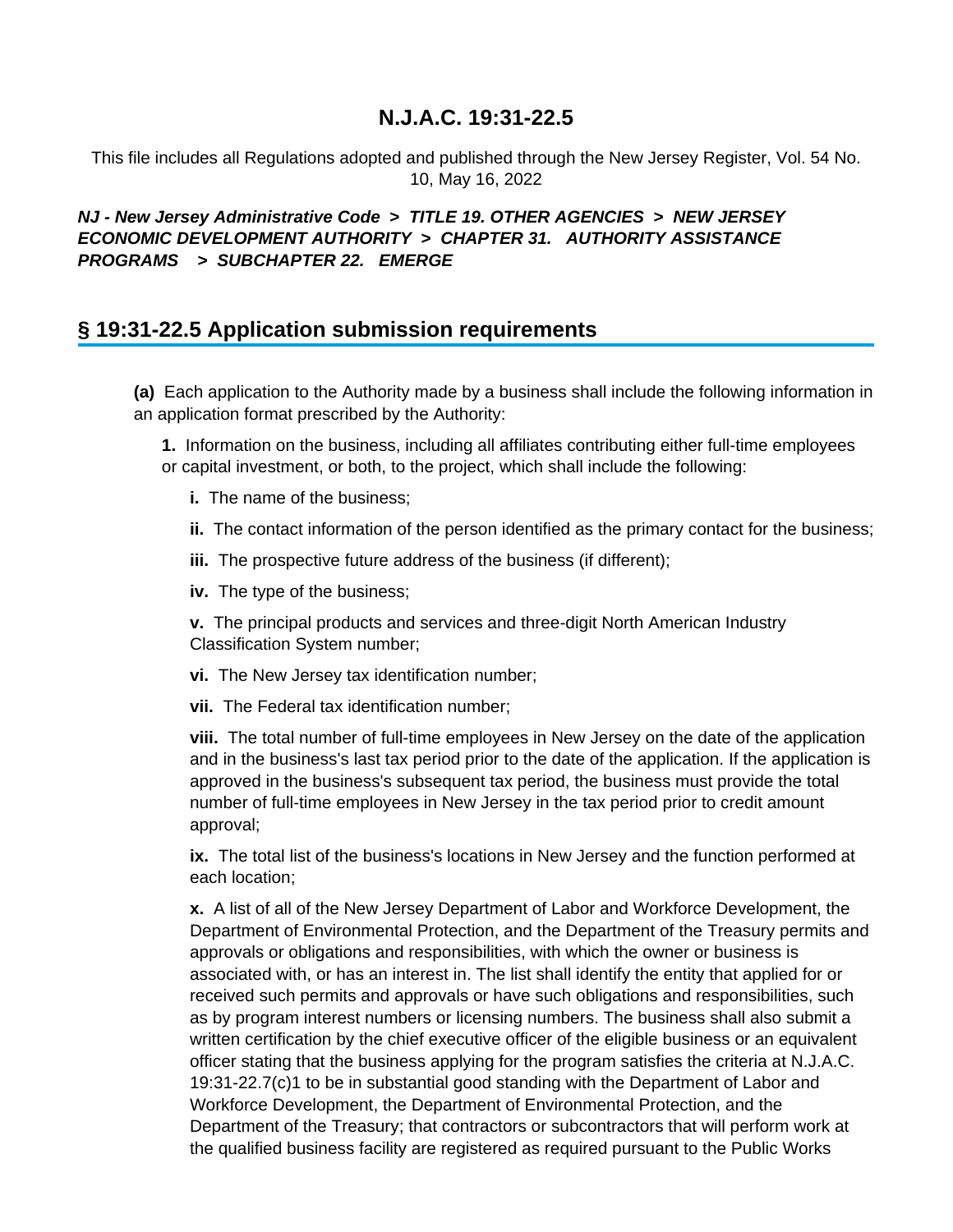Contractor Registration Act, P.L. 1999, c. 238 (N.J.S.A. 34:11-56.48 et seq.), have not been debarred by Department of Labor and Workforce Development from engaging in or bidding on Public Works Contracts in the State, and possess a tax clearance certificate issued by the Division of Taxation in the Department of the Treasury, and that he or she has reviewed the application information submitted and that the representations contained therein are accurate;

**xi.** A completed legal questionnaire disclosing all relevant legal matters in accordance with the Authority debarment and disqualification rules at N.J.A.C. 19:30-2;

**xii.** Submission of a tax clearance certificate, pursuant to P.L. 2007, c. 101;

**xiii.** A list of all the development subsidies, as defined at P.L. 2007, c. 200, that the applicant is requesting or receiving, the name of the granting body, the value of each development subsidy, and the aggregate value of all development subsidies requested or received; and

**xiv.** Any other necessary and relevant information as determined by the Authority for a specific application; and

**2.** Project information, which shall include the following:

**i.** An overall description of the proposed project;

**ii.** A description of the capital investments planned by the business at the proposed qualified business facility;

**iii.** The estimated value of the capital investment and financial information demonstrating ability to complete the capital investment; and

**iv.** Evidence that the State's financial support of the proposed capital investment in a qualified business facility will yield a net positive economic benefit pursuant to N.J.A.C. 19:31-22.3(b)5, taking into account the criteria listed at N.J.A.C. 19:31-22.3(b)5i through v, and a statement that the applicant understands and acknowledges it may be required to submit any other information required by the Authority to conduct an analysis of the economic impact of the project;

**(1)** In relation to whether a proposed capital investment will yield a net positive economic benefit, the business shall submit a certification by the business's chief executive officer or an equivalent officer stating:

**(A)** That the existing full-time jobs are at risk of leaving the State or being eliminated, if the business has any such full-time jobs;

**(B)** The tax credits are a material factor in any projected creation or retention, as applicable, of new full-time jobs; and

**(C)** All documents and all factual representations made by the business to the Authority in support of and to demonstrate that the award of tax credits will yield a net positive benefit to the State are true and accurate at the time of submission, under the penalty of perjury;

**v.** A description of how the minimum environmental and sustainability standards are to be incorporated into the proposed project;

**vi.** Identification of the site or sites of the proposed qualified business facility, including the block and lot of the site or sites as indicated upon the local tax map. For purposes of determining geographical location of a building or contiguous buildings that extend over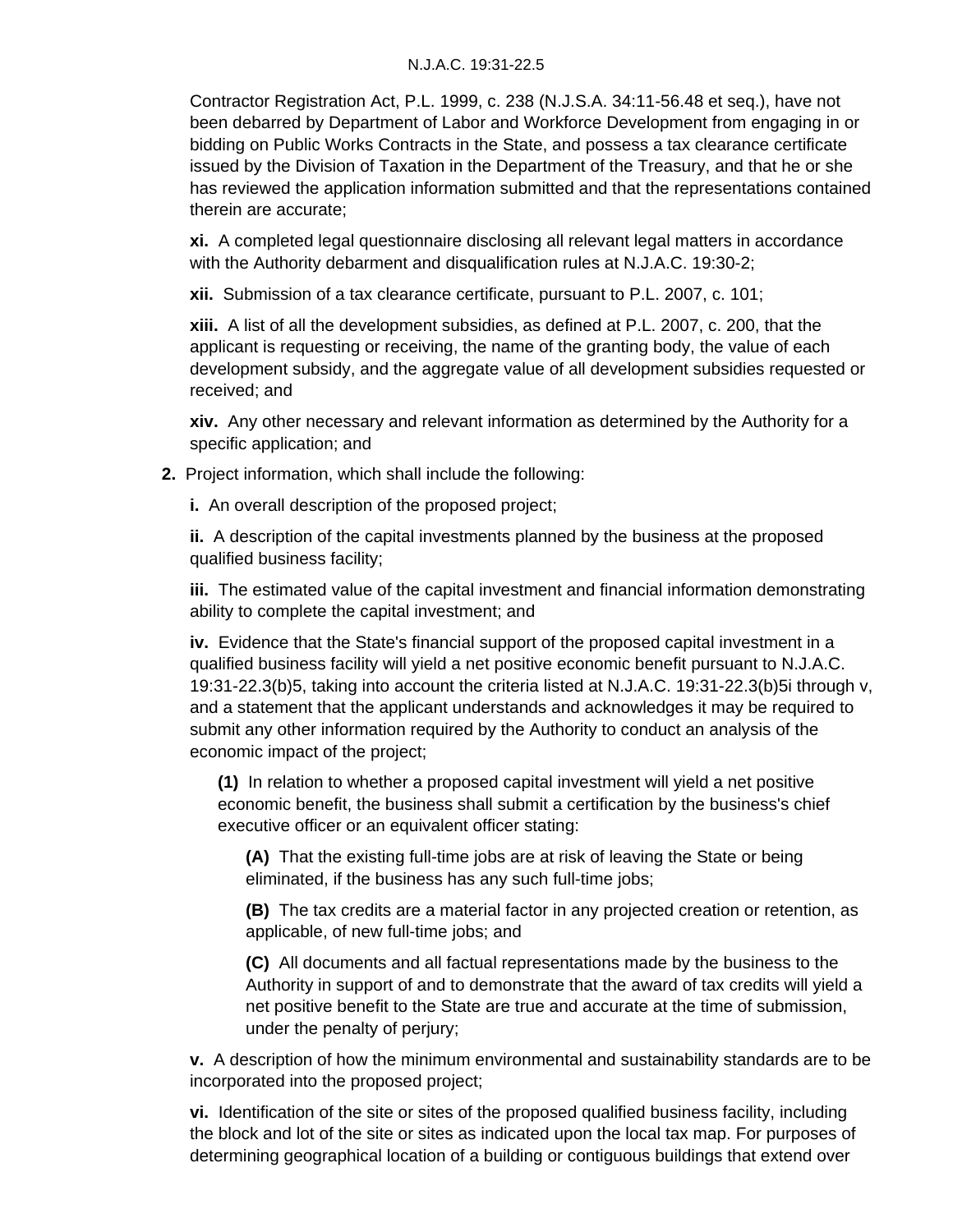more than one geographical location, the building or contiguous buildings shall be considered in the geographical location in which the building or contiguous buildings are located with the most beneficial total tax credit amount;

**vii.** A project schedule that identifies projected move dates for the proposed qualified business facility;

**viii.** A schedule of short-term and long-term employment projections of the business in the State taking into account the proposed project;

**ix.** The terms of any lease agreements (including, but not limited to, information showing net leasable area by the business if a tenant and total net leasable area; or if the business is an owner, information showing net leasable area not leased to tenants, and total net leasable area) and/or details of the purchase or building of the proposed project facility; and a full economic analysis of all locations under consideration by the business, as well as all lease agreements, ownership documents, or substantially similar documentation for the business's proposed in-State locations and all lease agreements, ownership documents, or substantially similar documentation for the potential out-of-State location alternatives, to the extent they exist;

**x.** The identification of key factors that are influencing the business's decision to either move to, or stay in, the State, or locate out-of-State, weighted to reflect importance to the business;

**xi.** A narrative description of the business's rationale to move to, or stay in, the State, or locate out-of-State and any other issues driving the applicant's decisions;

**xii.** Competitive proposals that the eligible business has received from other states;

**xiii.** The total number of anticipated new and retained full-time jobs in New Jersey and the total number of full-time employees that would occupy the qualified business facility, and the distribution of such totals identified by business entity if any such jobs and employees will be provided by affiliates;

**xiv.** For a small business, the growth plan required pursuant to N.J.A.C. 19:31-22.3(d)1; and

**xv.** Any other necessary and relevant information as determined by the Authority for a specific application; and

**3.** Employee information, which shall include the following:

**i.** Evidence to the Authority's satisfaction that demonstrates that 80 percent of each eligible position's work time will be performed in this State;

**ii.** The average annual wage and benefit rates of full-time employees and new and retained full-time jobs in the State; and

**iii.** Evidence that the applicant has provided the application information required by the State Treasurer for a development subsidy, such as the tax credits, pursuant to P.L. 2007, c. 200; and

**4.** Any other necessary and relevant information as determined by the Authority for a specific application, including, but not limited to:

**i.** A list of current employees and retained full-time employees in the State;

**ii.** The WR 30 of the business for the privilege period prior to application;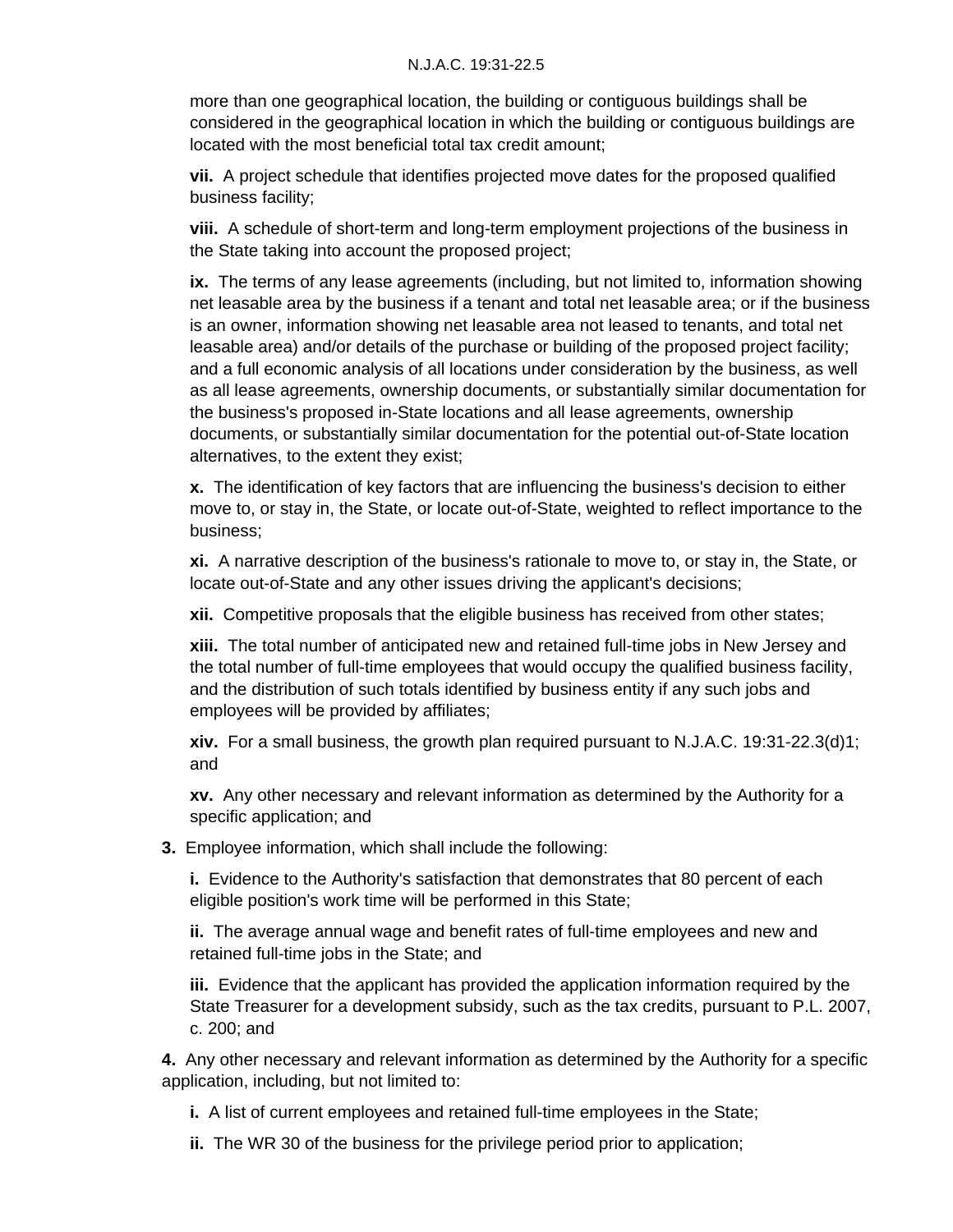**iii.** A list of affiliates that will be contributing to the capital investment or full-time employees to the project;

**iv.** All locations in this State of the business and affiliates that will be contributing to the capital investment or full-time employees to the project;

**v.** The Statewide work force for the privilege period prior to application;

**vi.** A floor plan of the proposed qualified business facility that identifies the location of and square footage associated with the functions of the eligible positions at the proposed qualified business facility; and

**vii.** A list of all affiliates that are directly or indirectly controlled by the business, and the total number of full-time employees in New Jersey of each affiliate at the time of application and in the business's last tax period prior to the date of the application. If the application is approved in the business's subsequent tax period, the business must provide the total number of full-time employees in New Jersey of all affiliates in the tax period prior to credit amount approval.

**(b)** The business applying to the program shall submit an application fee as set forth at N.J.A.C. 19:31-22.6.

**(c)** The Authority may require the submission of additional information to complete the application or may require the resubmission of the entire application, if incomplete. In order to be complete, the application shall identify the proposed project site and demonstrate financial and organizational ability to undertake the proposed project through evidence of available capital sufficient to complete the project.

**(d)** If circumstances require an eligible business to amend its application to the Authority or to provide additional or supplemental factual representations prior to approval, then the chief executive officer of the eligible business, or an equivalent officer, shall certify to the Authority that the information provided in its amended application and any other factual representations made in support of and to demonstrate the eligibility requirements at N.J.A.C. 19:31-22.3(b), (c), (d), and (e) are true under the penalty of perjury.

# **History**

## **HISTORY:**

Amended by R.2022 d.058, effective May 16, 2022.

See: 54 N.J.R. 124(a), 54 N.J.R. 909(b).

 In (a)1, inserted a comma preceding and following "or both"; rewrote (a)1x; in (a)2iv(1), substituted "chief executive officer" for "owner" and "an equivalent officer" for "authorized agent of the owner"; in (a)2ix, subtituted "proposed" for "current" following "business's"; rewrote (a)3; in (a)4i, substutied "in the State" for " at, or associated with, the qualified business facility", in (d), substituted "chief executive officer" for "owner" and "equivalent officer" for "authorized agent of the owner".

**Annotations** 

# **Notes**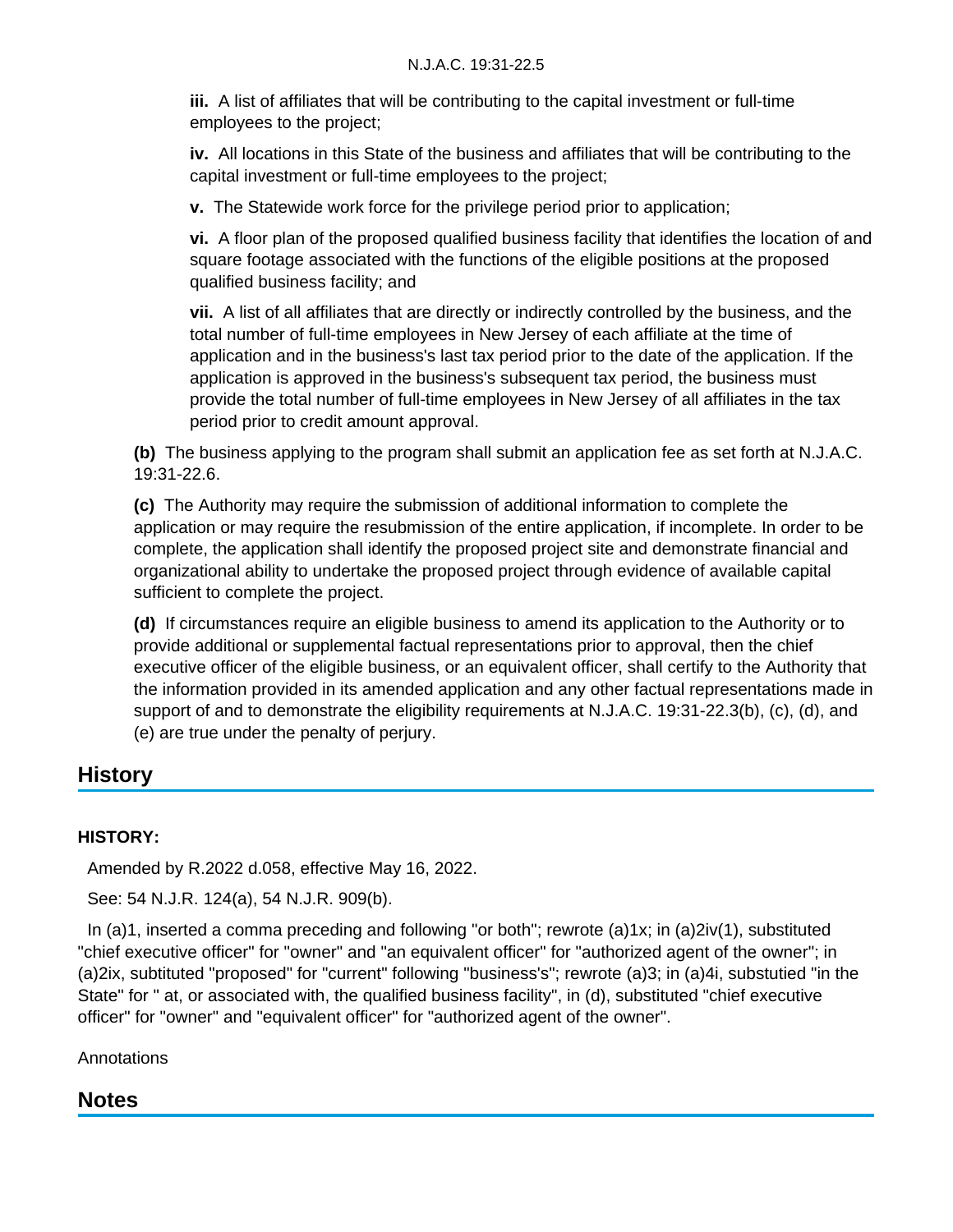### Chapter Notes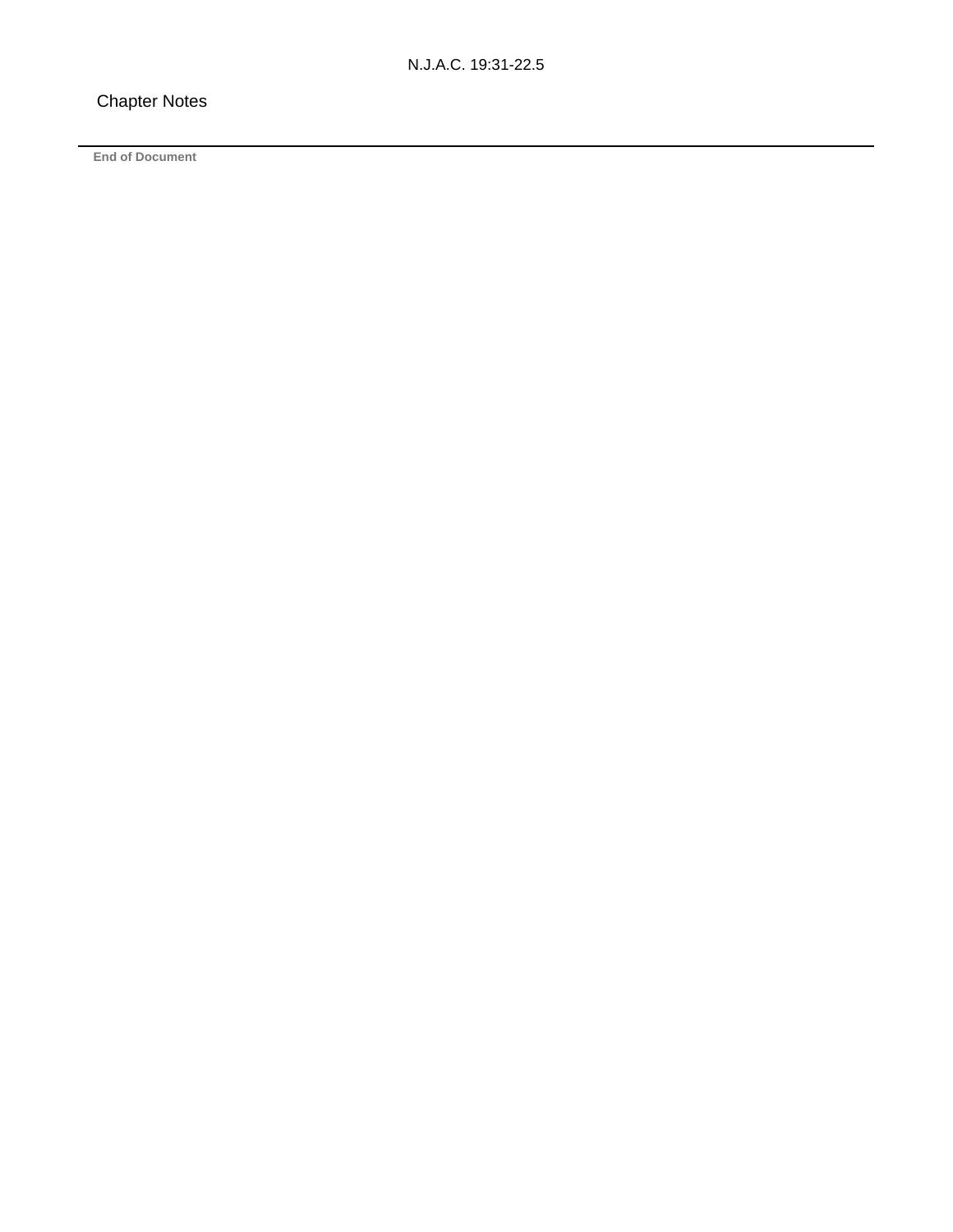This file includes all Regulations adopted and published through the New Jersey Register, Vol. 54 No. 10, May 16, 2022

### **NJ - New Jersey Administrative Code > TITLE 19. OTHER AGENCIES > NEW JERSEY ECONOMIC DEVELOPMENT AUTHORITY > CHAPTER 31. AUTHORITY ASSISTANCE PROGRAMS > SUBCHAPTER 22. EMERGE**

## **§ 19:31-22.6 Fees**

**(a)** A business applying for benefits under this program shall submit a one-time non-refundable application fee. The application fee shall be as follows:

**1.** For projects with 99 or fewer new and retained full-time jobs, the fee to be charged at application shall be \$ 5,000;

**2.** For projects with 100 to 249 new and retained full-time jobs, the fee to be charged at application shall be \$ 10,000;

**3.** For projects with 250 or more new and retained full-time jobs, but not considered a mega project, the fee to be charged at application shall be \$ 15,000; and

**4.** For applicants that are seeking a mega project, the fee to be charged at application shall be \$ 25,000.

**(b)** A business shall pay to the Authority the full amount of direct costs of due diligence, including, but not limited to, debarment/disqualification reviews, or other analyses by a third party retained by the Authority, if the Authority deems such retention to be necessary.

**(c)** A non-refundable fee shall be charged prior to the approval of the tax credit by the Authority as follows, except that the fee shall be refunded if the Authority does not approve the tax credit:

**1.** For each project with 99 or fewer new and retained full-time jobs, the fee shall be \$ 10,000;

**2.** For each project with 100 to 249 new and retained full-time jobs, the fee shall be \$ 75,000;

**3.** For each project with 250 or more new and retained full-time jobs, but not considered a mega project, the fee shall be \$ 165,000; and

**4.** For each project considered a mega project, the fee shall be \$ 250,000.

**(d)** A business shall pay to the Authority a non-refundable fee prior to the receipt of the tax credit certificate, as follows:

**1.** For each project with 99 or fewer new and retained full-time jobs, the fee shall be \$ 10,000;

**2.** For each project with 100 to 249 new and retained full-time jobs, the fee shall be \$ 100,000;

**3.** For each project with 250 or more new and retained full-time jobs, but not considered a mega project, the fee shall be \$ 200,000; and

**4.** For each project considered a mega project, the fee shall be \$ 300,000.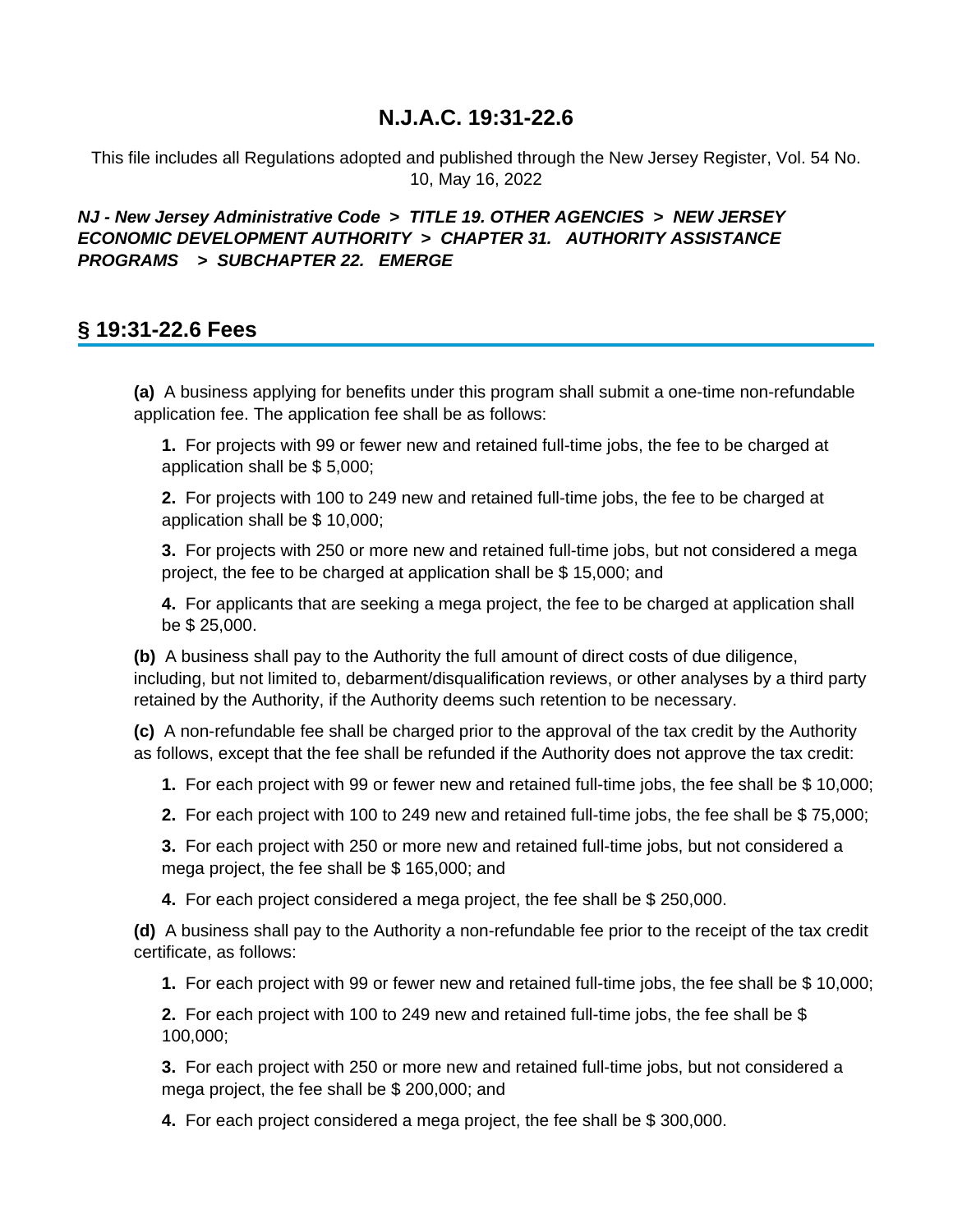**(e)** A business shall pay to the Authority an annual servicing fee, beginning with the tax accounting or privilege period in which the Authority accepts the certification that the business has met the capital investment, employment, and other eligibility requirements of the program for the respective project, or the respective project phase, pursuant to N.J.A.C. 19:31-22.9(f), and for the duration of the commitment period and any period of extended commitment pursuant to N.J.A.C. 19:31-22.3(b)5iv. The annual servicing fee shall be paid to the Authority by the business at the time the business submits its annual report, as follows:

**1.** For each project with 99 or fewer new and retained full-time jobs, the annual servicing fee shall be \$ 5,000;

**2.** For each project with 100 to 249 new and retained full-time jobs, the annual servicing fee shall be \$ 25,000;

**3.** For each project with 250 or more new and retained full-time jobs, but not considered a mega project, the annual servicing fee shall be \$ 60,000; and

**4.** For each project considered a mega project, the annual servicing fee shall be \$ 90,000.

**(f)** A business applying for a tax credit transfer certificate pursuant to N.J.A.C. 19:31-22.12 or permission to pledge a tax credit transfer certificate purchase contract as collateral shall pay to the Authority a fee, as follows:

**1.** For each project with 99 or fewer new and retained full-time jobs, the fee shall be \$ 5,000, and \$ 2,500 for each additional request made annually;

**2.** For each project with 100 to 249 new and retained full-time jobs, the fee shall be \$ 10,000, and \$ 5,000 for each additional request made annually;

**3.** For each project with 250 or more new and retained full-time jobs, but not considered a mega project, the fee shall be \$ 15,000, and \$ 7,500 for each additional request made annually; and

**4.** For each project considered a mega project, the fee shall be \$ 20,000, and \$ 10,000 for each additional request made annually.

**(g)** A business shall pay, to the Authority, a non-refundable fee for each request for any administrative changes, additions, or modifications to the tax credit; and, a non-refundable fee shall be paid for any major changes, additions, or modifications to the tax credit, such as those requiring extensive staff time and Board approval, as follows:

**1.** For each project with 99 or fewer new and retained full-time jobs, a non-refundable fee of \$ 2,500 shall be paid for each request for any administrative change, addition, or modification to the tax credit; and a non-refundable fee of \$ 7,500 shall be paid for any major change, addition, or modification to the tax credit, such as those requiring extensive staff time and Board approval;

**2.** For each project with 100 to 249 new and retained full-time jobs, a non-refundable fee of \$ 5,000 shall be paid for each request for any administrative changes, additions, or modifications to the tax credit; and a non-refundable fee of \$ 15,000 shall be paid for any major changes, additions, or modifications to the tax credit, such as those requiring extensive staff time and Board approval; and

**3.** For each project with 250 or more new and retained full-time jobs, but not considered a mega project, a non-refundable fee of \$ 7,500 shall be paid for each request for any administrative changes, additions, or modifications to the tax credit; and a non-refundable fee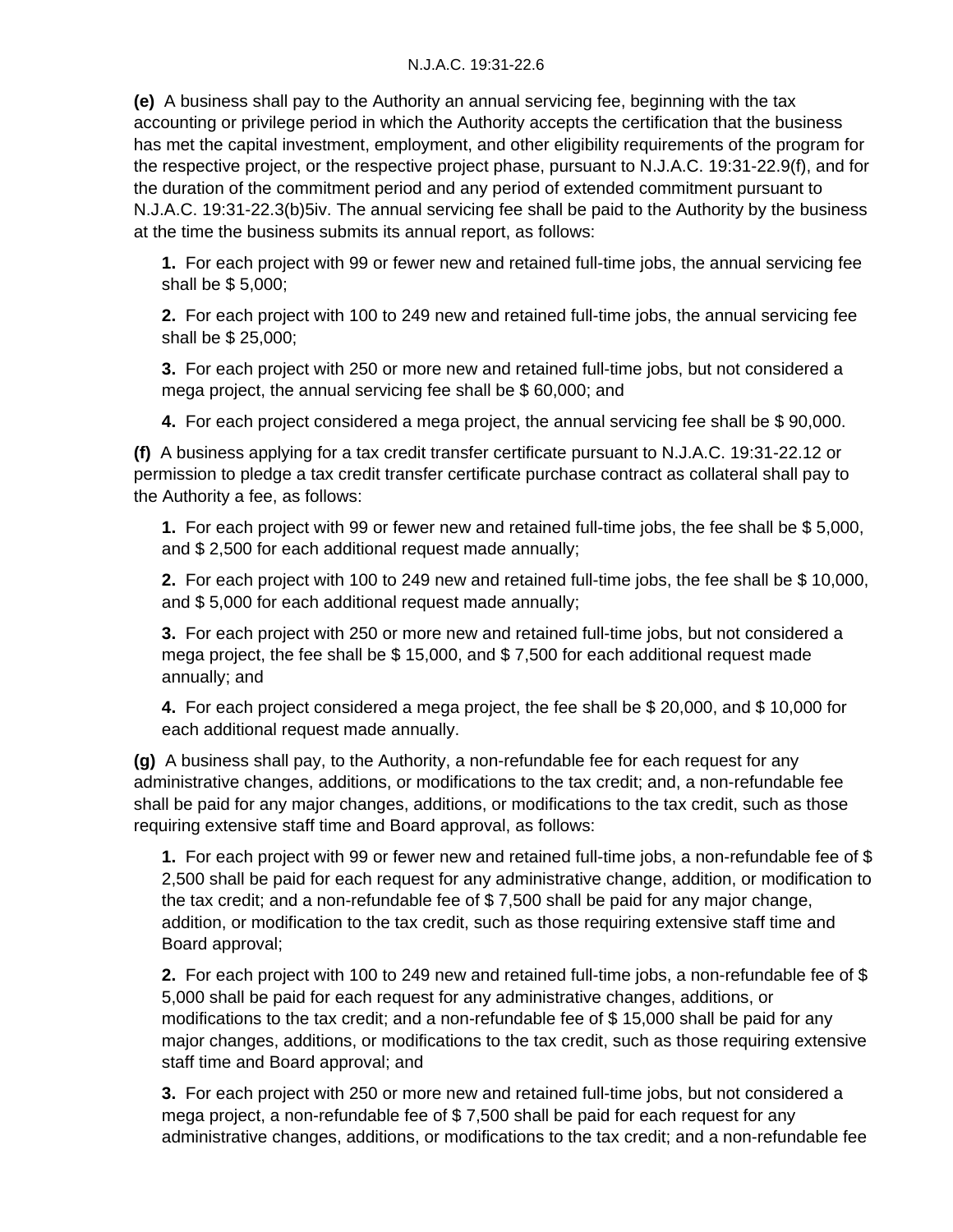of \$ 25,000 shall be paid for any major changes, additions, or modifications to the tax credit, such as those requiring extensive staff time and Board approval; and

**4.** For each project considered a mega project, a non-refundable fee of \$ 10,000 shall be paid for each request for any administrative changes, additions, or modifications to the tax credit; and a non-refundable fee of \$ 35,000 shall be paid for any major changes, additions, or modifications to the tax credit, such as those requiring extensive staff time and Board approval.

**(h)** A non-refundable fee shall be paid for the first six-month extension to the date by which the business shall submit the certification with respect to the capital investment, employment, and other eligibility requirements of the program for the respective project, or the respective project phase, pursuant to N.J.A.C. 19:31-22.9(f); and a non-refundable fee shall be paid for each subsequent extension, as follows:

**1.** For each project with 99 or fewer new and retained full-time jobs, the fee for the first sixmonth extension shall be \$ 5,000, and \$ 7,500 for each subsequent extension;

**2.** For each project with 100 to 249 new and full-time retained jobs, the fee shall be \$ 10,000 for the first six-month extension and \$ 15,000 for each subsequent extension;

**3.** For each project with 250 or more new and retained full-time jobs, but not considered a mega project, the fee shall be \$ 15,000 for the first six-month extension and \$ 25,000 for each subsequent extension; and

**4.** For each project considered a mega project, the fee shall be \$ 20,000 for the first sixmonth extension and \$ 30,000 for each subsequent extension.

**(i)** A business seeking to terminate an existing commitment agreement in order to participate in a commitment agreement authorized pursuant to the Emerge program shall pay, to the Authority, a non-refundable fee as follows:

**1.** For each project with 99 or fewer new and retained full-time jobs, the fee for a termination that does not require extensive staff time and Board approval shall be \$ 2,500, and \$ 7,500 for each termination that requires extensive staff time and Board approval;

**2.** For each project with 100 to 249 new and retained full-time jobs, the fee for a termination that does not require extensive staff time and Board approval shall be \$ 5,000, and \$ 15,000 for each termination that requires extensive staff time and Board approval;

**3.** For each project with 250 or more new and retained full-time jobs, but not considered a mega project, the fee for a termination that does not require extensive staff time and Board approval shall be \$ 7,500, and \$ 25,000 for each termination that requires extensive staff time and Board approval; and

**4.** For each project considered a mega project, the fee for a termination that does not require extensive staff time and Board approval shall be \$ 10,000, and \$ 35,000 for each termination that requires extensive staff time and Board approval.

## **History**

#### **HISTORY:**

 Amended by R.2022 d.058, effective May 16, 2022. See: 54 N.J.R. 124(a), 54 N.J.R. 909(b).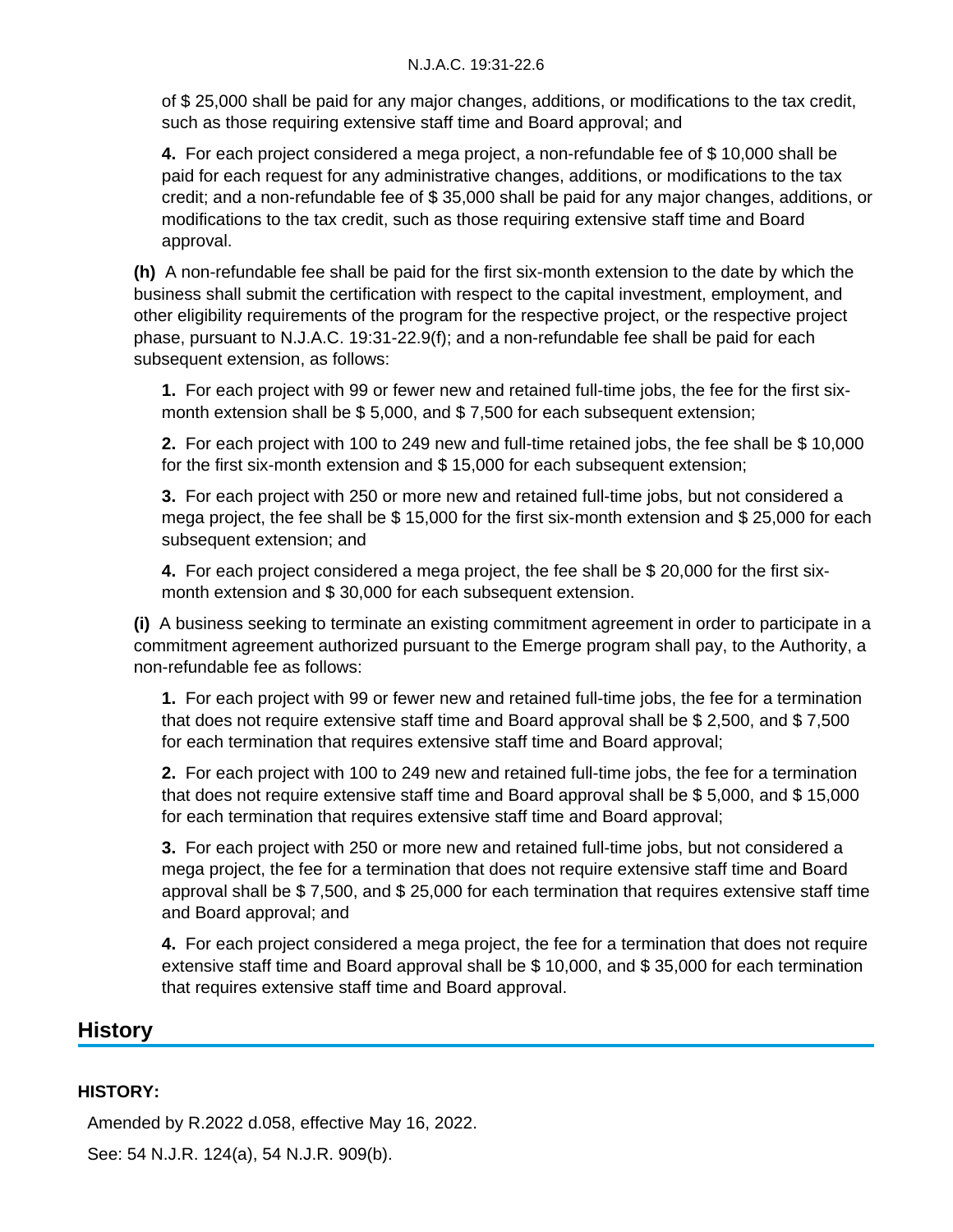Rewrote (a), (c), (d), (e), (f), (g), (h) and (i).

Annotations

# **Notes**

Chapter Notes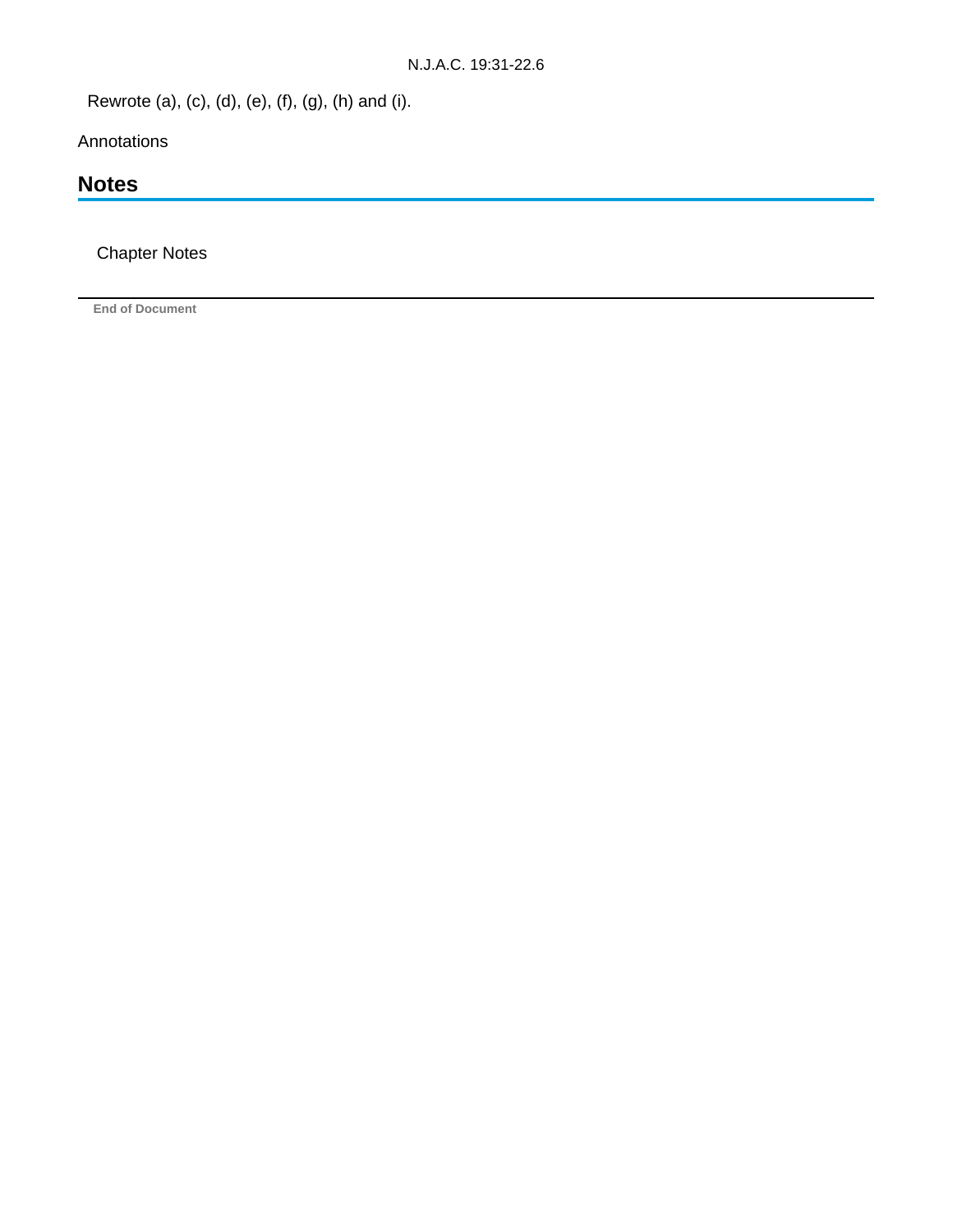This file includes all Regulations adopted and published through the New Jersey Register, Vol. 54 No. 10, May 16, 2022

## **NJ - New Jersey Administrative Code > TITLE 19. OTHER AGENCIES > NEW JERSEY ECONOMIC DEVELOPMENT AUTHORITY > CHAPTER 31. AUTHORITY ASSISTANCE PROGRAMS > SUBCHAPTER 22. EMERGE**

# **§ 19:31-22.7 Review of completed application**

**(a)** A business seeking an approval of tax credits for a project shall apply for tax credits prior to March 1, 2027.

**(b)** The Authority shall conduct a review of the applications commencing with the completed application bearing the earliest submission date or if interest in the program so warrants, at the Authority's discretion, and upon notice, the Authority may institute a competitive application process whereby all completed applications submitted by a date certain will be evaluated as if submitted on that date. The review will determine whether the applicant:

- **1.** Complies with the eligibility criteria;
- **2.** Satisfies the submission requirements; and
- **3.** Provides adequate information for the subject application.
- **(c)** Before the Board may consider an eligible business's application for tax credits:

**1.** The Authority shall confirm with the Department of Labor and Workforce Development, the Department of Environmental Protection, and the Department of the Treasury that the eligible business is in substantial good standing with the statutes, rules, and other enforceable standards of the respective department, or, if a compliance issue exists, the eligible business has entered into an agreement with the respective department that includes a practical corrective action plan, as applicable.

**i.** Substantial good standing shall be determined by each department and mean, at a minimum, that the eligible business:

**(1)** As to the Department of Labor and Workforce Development and the Department of Environmental Protection:

**(A)** Is in substantial compliance with all material statutes, rules, and other enforceable standards of the respective department that apply to the eligible business; and

**(B)** Has no material violations of those statutes, rules, or other enforceable standards that remain substantially unresolved through entry into a corrective action plan, or other agreement with the department, with respect thereto; and

**(2)** As to all other departments, has no unpaid liability in excess of any threshold dollar amount(s) that may be established by each respective department.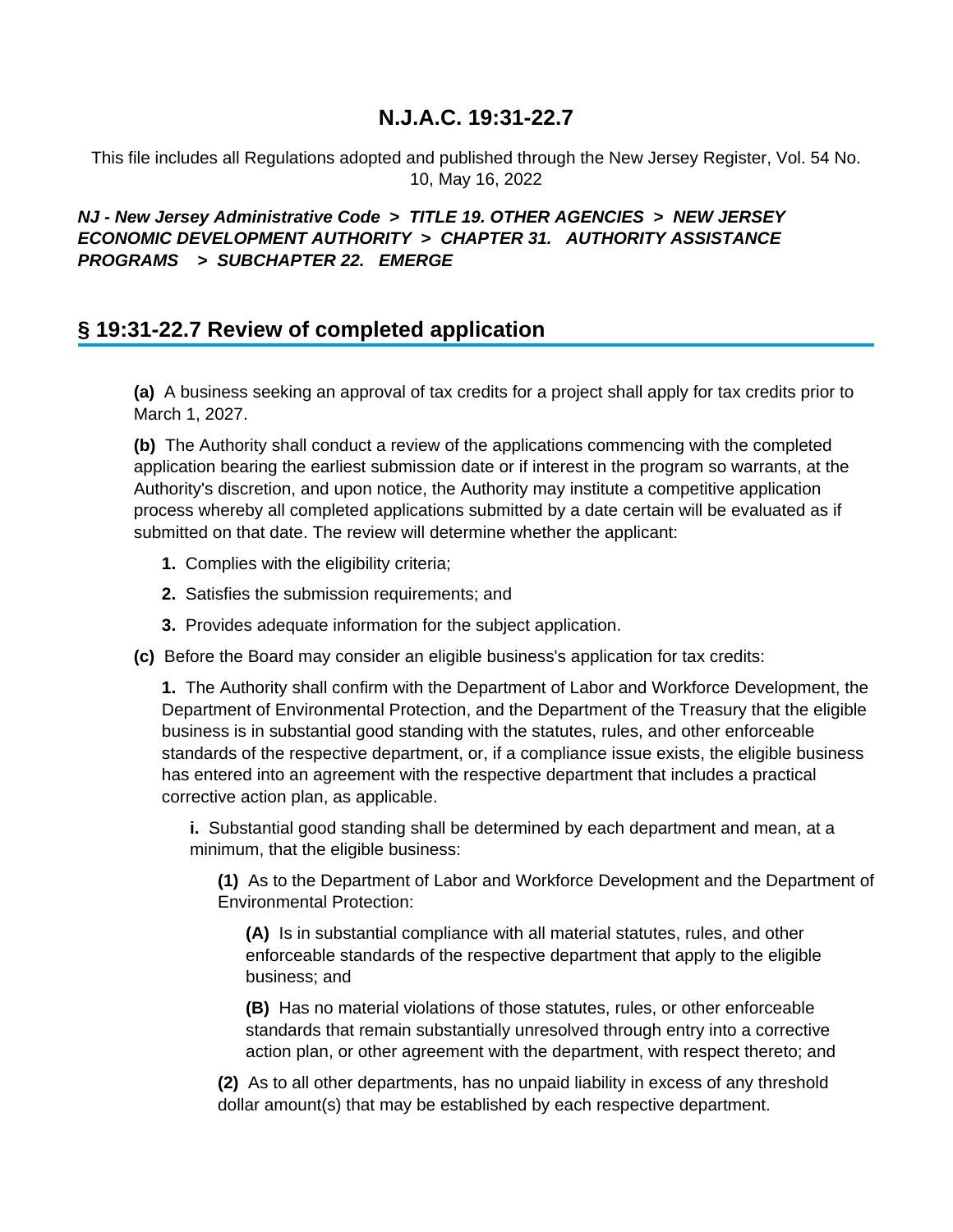**ii.** If the Department of Labor and Workforce Development, the Department of Environmental Protection, or the Department of the Treasury promulgates, or issues, its own more stringent rule or standard defining the term "substantial good standing," the respective department shall use such rule or standard to determine whether a business is in substantial good standing.

**2.** The Authority may contract with an independent third party to perform a background check on the eligible business.

**3.** The eligible business shall execute a non-binding letter of intent with the Chief Executive Officer of the Authority, specifying the amount and terms and conditions of tax credits that the Authority is prepared to propose for Board approval and that are intended to be a material factor in the decision by the eligible business to create or retain the proposed number of new and retained full-time jobs, and in which the eligible business certifies such tax credits are a material factor in its decision.

**i.** If the eligible business has taken actions to commit to the project in this State, including, but not limited to, obtained site control of the qualified business facility; signed lease without penalty-free contingency language that the lease is conditioned upon receiving the tax credits; has expended physical construction costs for a building or other structure; has taken a formal decision that selects a site; made a public announcement that it intends to locate to the State; entered into any binding contract for relocation or equipment, including, but not limited to, moving furniture, fixtures, and equipment purchases; or made non-refundable deposits prior to the execution of the letter of intent, then the Authority may rescind approval of the award of tax credits, unless the eligible business disclosed these facts prior to executing the letter of intent and the Authority determines that the award of tax credits was still a material factor in the eligible business's decision to create or retain the minimum number of new and retained full-time jobs for eligibility under the program.

**ii.** The letter of intent will also include a certification from the chief executive officer of the eligible business, or an equivalent officer that all factual representations made by the business to the Authority since the submission of the application are true under the penalty of perjury.

**iii.** The Authority may make the non-binding letter of intent public, unless the Authority determines that the interests of the State require confidentiality.

**(d)** In determining whether the award of tax credits is a material factor in the eligible business's decision to create or retain the minimum number of new and retained full-time jobs for eligibility under the program, the Authority shall undertake a full economic analysis of all locations under consideration by the eligible business. The Chief Executive Officer of the Authority may further consider the costs associated with opening and maintaining a business in New Jersey, competitive proposals that the eligible business has received from other states, the prevailing economic conditions, and any other factors that the Chief Executive Officer of the Authority deems relevant to assist the Authority in determining whether an award of tax credits is a material factor in the eligible business's decision. Based on this information, the Authority shall independently verify and confirm the eligible business's assertion that the award of tax credits under the program is a material factor in the eligible business's decision to create or retain the minimum number of new and retained full-time jobs for eligibility under the program and, in the case of retained full-time jobs, the jobs are actually at risk of leaving the State, before the Authority may award the eligible business any tax credits under this program.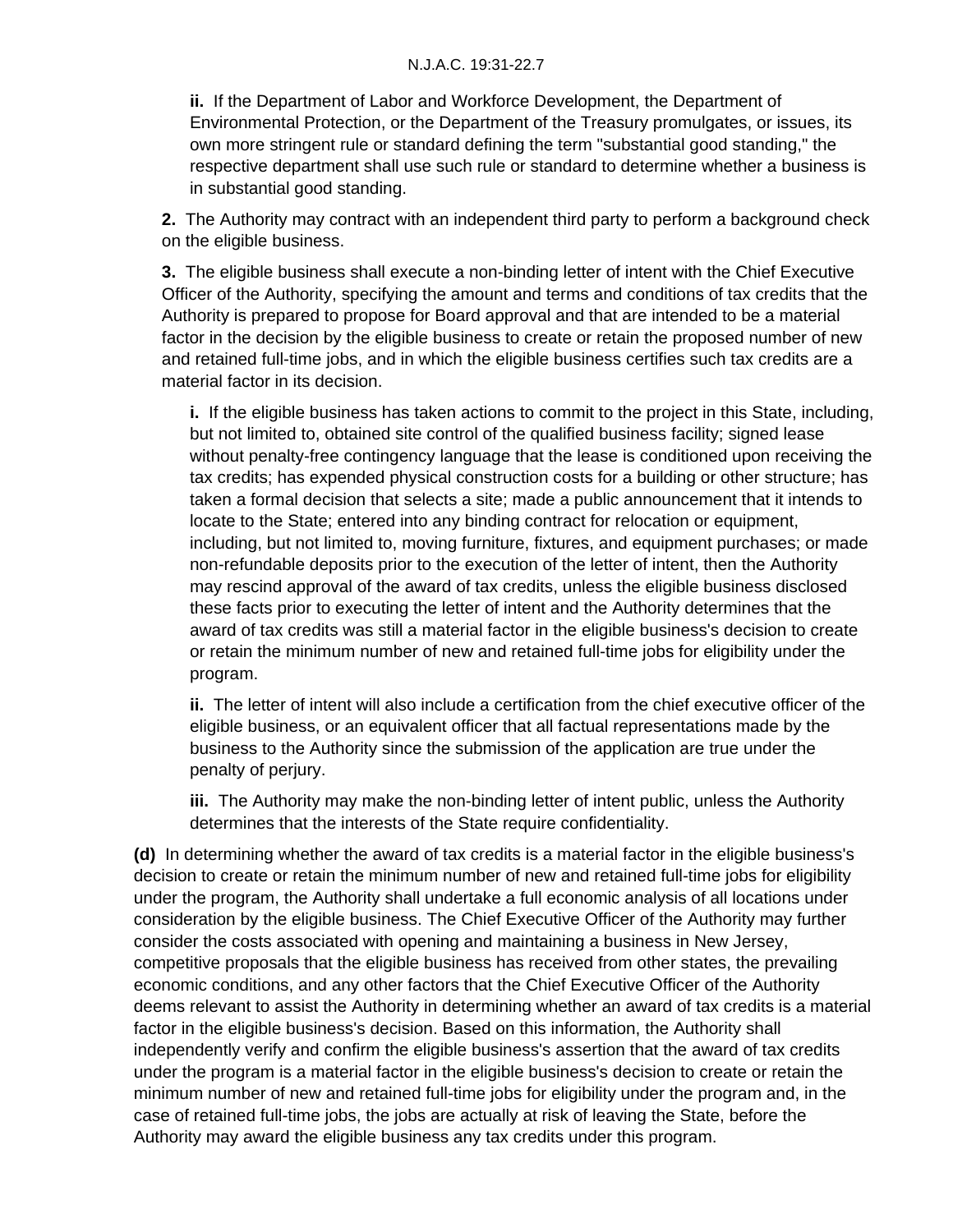**(e)** In determining whether the company meets the net positive economic benefits test pursuant to N.J.A.C. 19:31-22.3(b)5 and as certified by the business's chief executive officer, or an equivalent officer, pursuant to N.J.A.C. 19:31-22.5(a)2iv, the Authority's consideration shall include, but not be limited to, the direct and indirect benefits to the State, including local taxes that may benefit the State, and may include induced benefits derived from construction, provided that such determination shall be limited to the net positive economic benefits derived from the capital investment commenced after the submission of an application to the Authority.

**(f)** In making the determination of the local property tax included in the net positive economic benefit required pursuant to (e) above, the Authority may consider local property tax from new construction and shall not consider the value of any taxes exempted, abated, rebated, or retained under the Five-Year Exemption and Abatement Law, P.L. 1991, c. 441 (N.J.S.A. 40A:21-1 et seq.), the Long Term Tax Exemption Law, P.L. 1991, c. 431 (N.J.S.A. 40A:20-1 et seq.), the New Jersey Urban Enterprise Zones Act, P.L. 1983, c. 303 (N.J.S.A. 52:27H-60 et seq.), or any other law that has the effect of lowering or eliminating the business's State or local tax liability.

**(g)** Upon completion of the review of an application pursuant to (b) through (f) above, and receipt of a recommendation from Authority staff on the application, the Board shall determine whether or not to approve the application and the maximum amount of tax credits to be granted. The Authority shall promptly notify the applicant and the Director of the Division of Taxation of the determination. The Board's award of the credits will be subject to conditions subsequent and pursuant to N.J.A.C. 19:31-22.9(a).

# **History**

## **HISTORY:**

Amended by R.2022 d.058, effective May 16, 2022.

See: 54 N.J.R. 124(a), 54 N.J.R. 909(b).

In (c)1, substituted "shall" for "will" and deleted " compliance by being in" preceding "substantial"; in (c)3ii and (e), substituted "chief executive officer" for "owner" and "equivalent officer" for "authorized agent of the owner".

Annotations

# **Notes**

Chapter Notes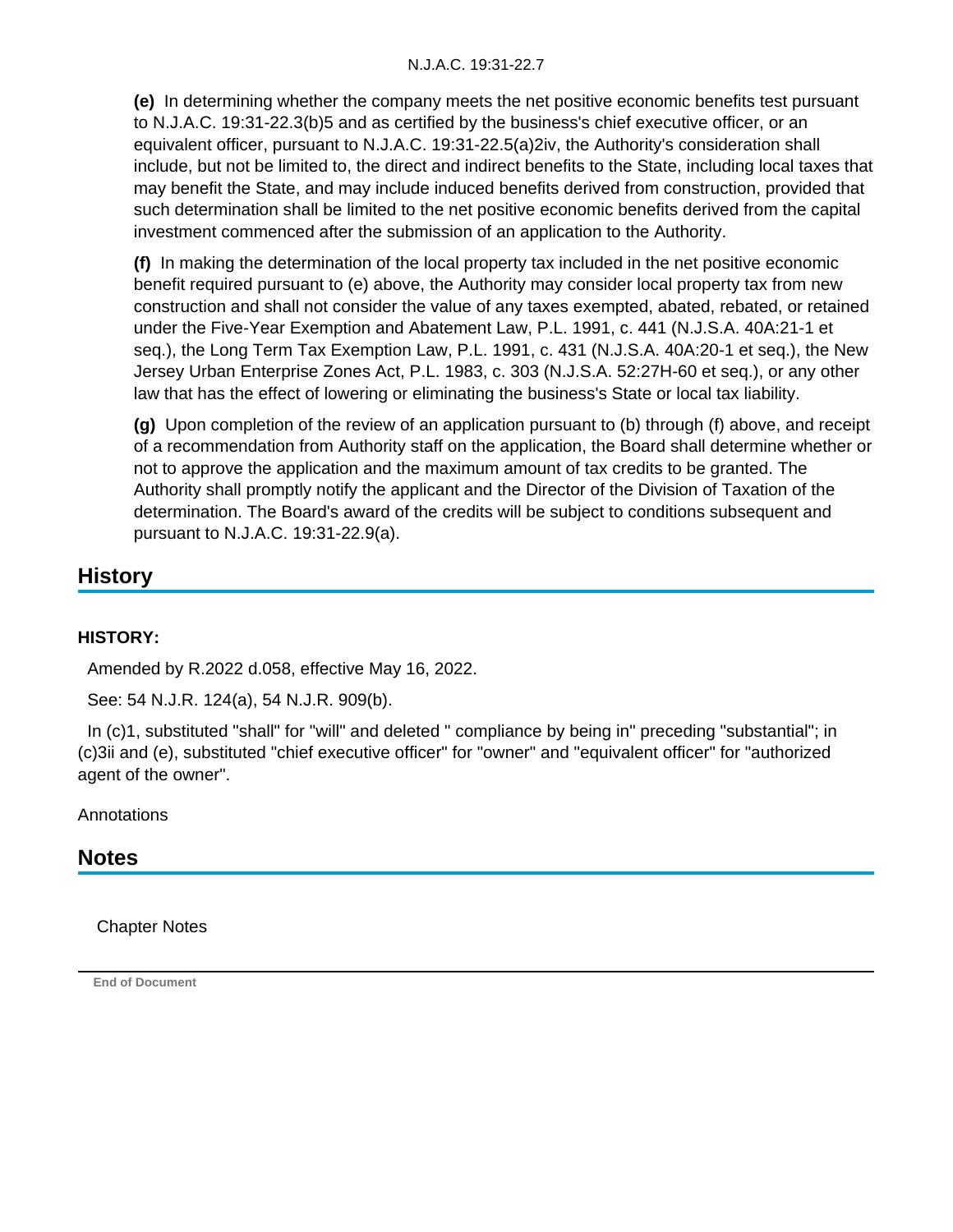This file includes all Regulations adopted and published through the New Jersey Register, Vol. 54 No. 10, May 16, 2022

## **NJ - New Jersey Administrative Code > TITLE 19. OTHER AGENCIES > NEW JERSEY ECONOMIC DEVELOPMENT AUTHORITY > CHAPTER 31. AUTHORITY ASSISTANCE PROGRAMS > SUBCHAPTER 22. EMERGE**

## **§ 19:31-22.8 Determination of grant amount; bonus award**

**(a)** The total amount of the tax credit for an eligible business for each new or retained full-time job shall be as set forth in this section. The total tax credit amount shall be calculated and credited to the business annually for each year of the eligibility period. Unless the business demonstrates to the Authority's satisfaction that a new or retained full-time job is primarily working at the qualified business facility, the tax credit for the full-time job shall be calculated with the base amount for a qualified business facility in other eligible areas and shall not include the bonuses at (d)1, 2, 6, 7, 9, 13, 15, 16, and 17 below.

**(b)** For a project that has a complex of buildings, the total amount of tax credit shall be calculated by combining the jobs in buildings that have the same factors set forth in this section that affect the tax credit calculation. Subject to N.J.A.C. 19:31-22.4(c) and (d), the total amount of tax credit shall be calculated separately for jobs in a building with factors that are different than the factors affecting the calculation for jobs in the other buildings in a complex of buildings, including location of the buildings. Notwithstanding that the total tax credit for jobs in different buildings may be calculated separately, forfeitures pursuant to N.J.A.C. 19:31-22.14 and defaults and recaptures included in the commitment agreement pursuant to N.J.A.C. 19:31-22.9(b)6 shall be based on the aggregate capital investment and eligible full-time jobs.

**(c)** The base amount of the tax credit for each new or retained full-time job for an eligible business shall be as follows:

**1.** For a qualified business facility located within a government-restricted municipality, or that is a mega project, \$ 4,000 per year;

- **2.** For a qualified business facility located within an enhanced area, \$ 3,500 per year;
- **3.** For a qualified business facility located within a distressed municipality, \$ 3,000 per year;

**4.** For a project in a qualified opportunity zone or an employment and investment corridor, \$ 2,500 per year; and

**5.** For a project in other eligible areas, \$ 500.00 per year.

**(d)** In addition to the base amount of the tax credit, the amount of the tax credit to be awarded for each new or retained full-time job shall be increased with the following bonuses, except that the Authority shall not award a bonus to an eligible business with full-time jobs at the qualified business facility, whether the full-time job is subject to the tax credit award or not, that pays less than \$ 15.00 per hour or 120 percent of the minimum wage fixed at subsection a of section 5 of P.L. 1966, c. 113 (N.J.S.A. 34:11-56a4), whichever is higher: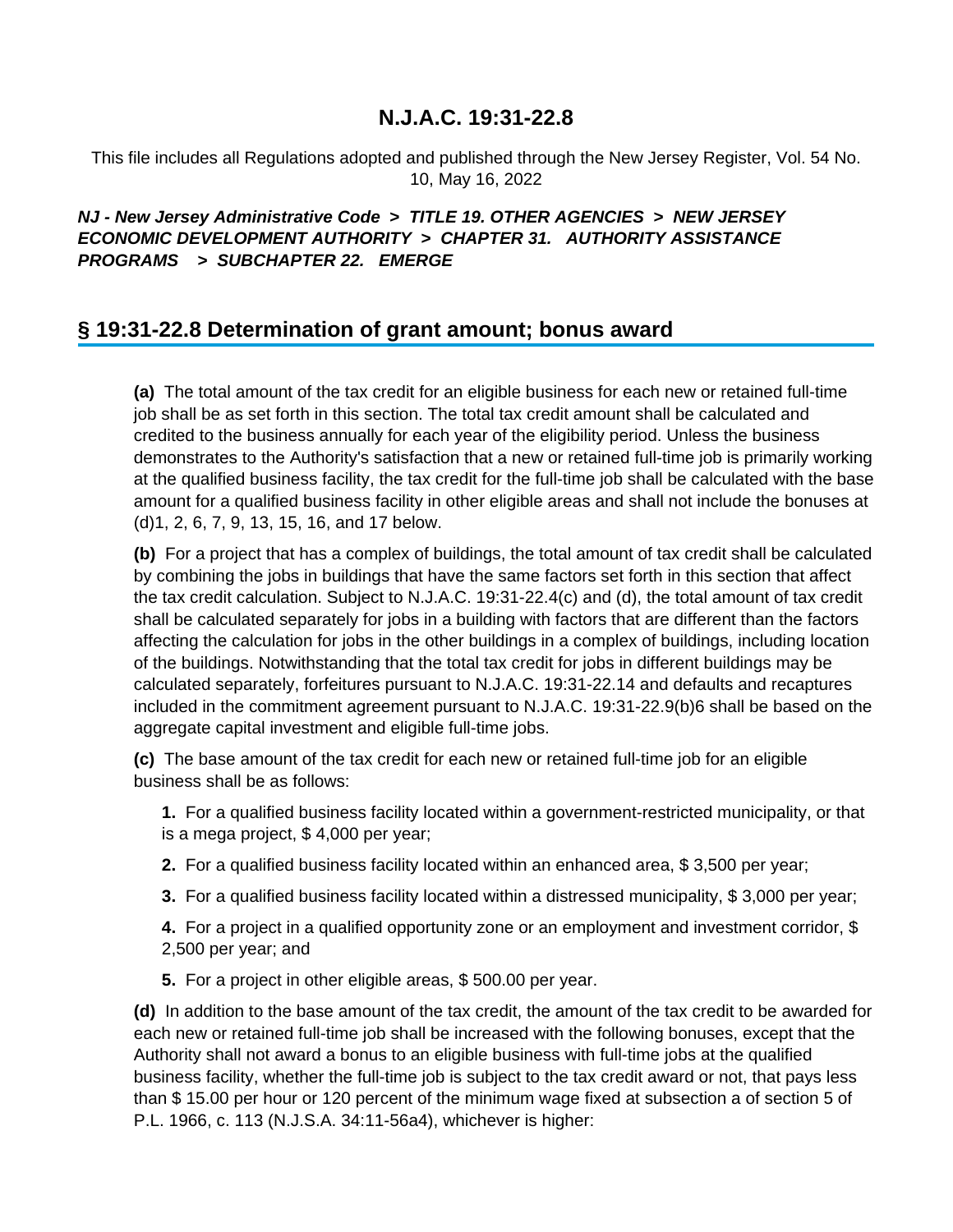**1.** For an eligible business with a qualified business facility located in a municipality with a Municipal Revitalization Index distress score greater than 50, an increase of \$ 1,000 per year;

**2.** For an eligible business with a qualified business facility that is an industrial or research and development premises for industrial or research and development use and at which the capital investment in the industrial or research and development portion of the premises is in excess of the minimum capital investment required for eligibility for the entire qualified business facility pursuant to subsection b of section 71 of P.L. 2020, c. 156 and N.J.A.C. 19:31-22.3(c), an increase of \$ 500.00 per year for each additional amount of investment that exceeds the minimum amount required for eligibility by 40 percent, with a maximum increase of \$ 1,500 per year, unless the project qualifies as a mega project or the qualified business facility is located in a government-restricted municipality, in which case, the maximum increase is \$ 5,000 per year;

**3.** For an eligible business with large numbers of new full-time jobs during the eligibility period, the increases shall be in accordance with the following schedule:

- **i.** If the number of new full-time jobs is between 251 and 400, \$ 500.00 per year;
- **ii.** If the number of new full-time jobs is between 401 and 600, \$ 750.00 per year;
- **iii.** If the number of new full-time jobs is between 601 and 800, \$ 1,000 per year;
- **iv.** If the number of new full-time jobs is between 801 and 1,000, \$ 1,250 per year; and
- **v.** If the number of new full-time jobs is in excess of 1,000, \$ 1,500 per year;

**4.** For an eligible business that annually funds a training program specific to the business's industry, which has the capacity to enroll 10 percent or more of the eligible business's full-time workforce, or pays a State educational institution to provide to the public a training program specific to the business's industry, an increase of \$ 500.00 per year; provided, however, that if the training program is provided by a State educational institution that is within 10 miles of the qualified business facility, then the increase shall be \$ 1,000 per year;

**5.** For an eligible business that qualifies as a small business, an increase of \$ 500.00 per year;

**6.** For an eligible business with new full-time jobs and retained full-time jobs at the qualified business facility with a median salary in excess of the existing median salary for full-time workers residing in the county in which the project is located, or, in the case of a project in a government-restricted municipality, a business with employees in full-time positions at the project with a median salary in excess of the median salary for full-time workers residing in the government-restricted municipality, an increase of \$ 200.00 per year for the new or retained full-time employees that are at the qualified business facility during the eligibility period for each 35 percent by which the project's median salary levels exceeds the county or government-restricted municipality median salary, with a maximum increase of \$ 1,000 per year;

**7.** For an eligible business engaged primarily in a targeted industry, an increase of \$ 500.00 per year;

**8.** For an eligible business with a qualified business facility located in a qualified incubator facility, an increase of \$ 500.00 per year;

**9.** For an eligible business that enters into a labor harmony agreement, an increase of \$ 2,000 per year that the portion of the project as represented by the new or retained full-time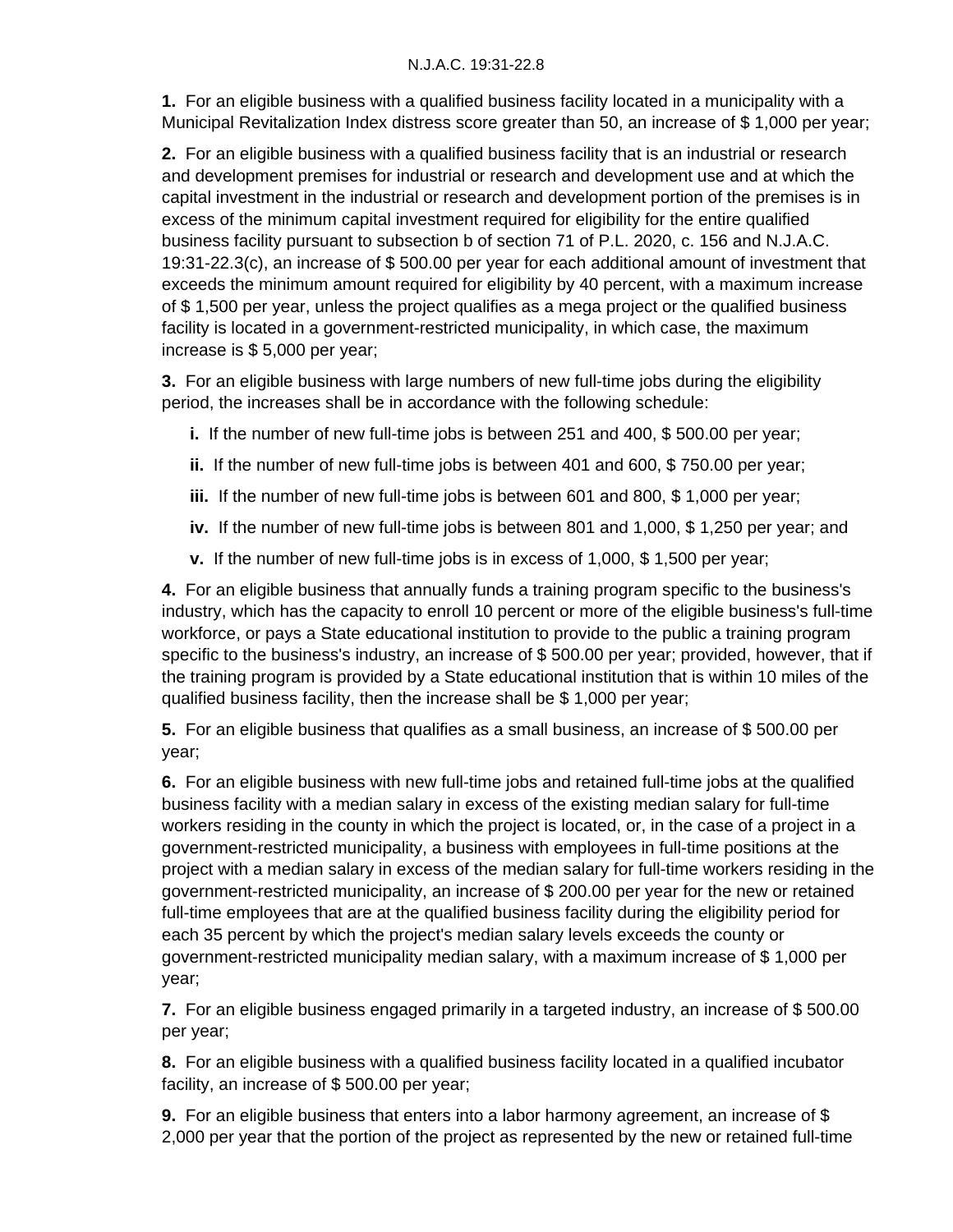employees that are the subject of the labor harmony agreement is in effect; provided further that an eligible business receiving a bonus under this subparagraph may exceed the limitation applicable to the eligible business pursuant to (e) below by an amount not to exceed \$ 1,000;

**10.** For an eligible business that provides its employees access to child care either through an on-site quality child care facility free of charge to its employees or by offering employees a minimum of \$ 1,500 per employee per year in reimbursements, subsidies, or vouchers to be paid by the eligible business to its employees for the cost of child care in accordance with standards adopted by the Authority and made available on the Authority's website, an increase of \$ 1,000 per year;

**11.** For an eligible business that enters, or has previously entered, into an active partnership with a re-entry program for the purpose of identifying and promoting employment opportunities at the eligible business for former inmates and current inmates leaving the corrections system, and that hires at least one active participant in the re-entry program as a full-time employee, an increase of \$ 500.00 per year;

**12.** For an eligible business with a qualified business facility that exceeds the Leadership in Energy and Environmental Design's "Silver" rating standards, but does not exceed "Gold" rating standards, or that completes substantial environmental remediation, an additional increase of \$ 250.00 per year, or for an eligible business with a qualified business facility that exceeds the Leadership in Energy and Environmental Design's "Gold" rating standards, an additional increase of \$ 500.00 per year;

**13.** For an eligible business in a targeted industry with a qualified business facility that is used by the eligible business to conduct a full-time collaborative research relationship with a college or university, including, but not limited to, a doctoral university, an increase of \$ 1,000 per year. The full-time collaborative research relationship must commence after approval of the application and must require at least 35 hours per week of collaborative activity, or any other standard of collaborative activity generally accepted by custom or practice as full-time, as determined by the Authority, and evidenced by an agreement at certification. To be eligible for this bonus, the agreement must remain in effect each year of the eligibility period;

**14.** For an eligible business with a project that generates solar, geo-thermal, wind, or any other renewable or distributed energy on site for use within the qualified business facility of an amount that equals at least 50 percent of the qualified business facility electric supply service needs, an increase of \$ 500.00 per year;

**15.** For an eligible business with a marine terminal project in a municipality located outside a government-restricted municipality, but within the geographical boundaries of the South Jersey Port District, an increase of \$ 1,500 per year;

**16.** For an eligible business with a qualified business facility located in a qualified opportunity zone, an increase of \$ 1,000 per year; and

**17.** For an eligible business if one-third or more of the members of the eligible business's governing board or other governing body self-identify as members of an underrepresented community, which shall be Black, African American, Hispanic, Latino, Asian, Pacific Islander, Native American, Native Hawaiian, Alaska Native, or lesbian, gay, bisexual, or transgender, an increase of \$ 2,000 per year for each new or retained full-time job. The Authority shall work with the State's Chief Diversity Officer or other State entities to ensure that the bonus provided pursuant to this paragraph is implemented faithfully and in compliance with the law.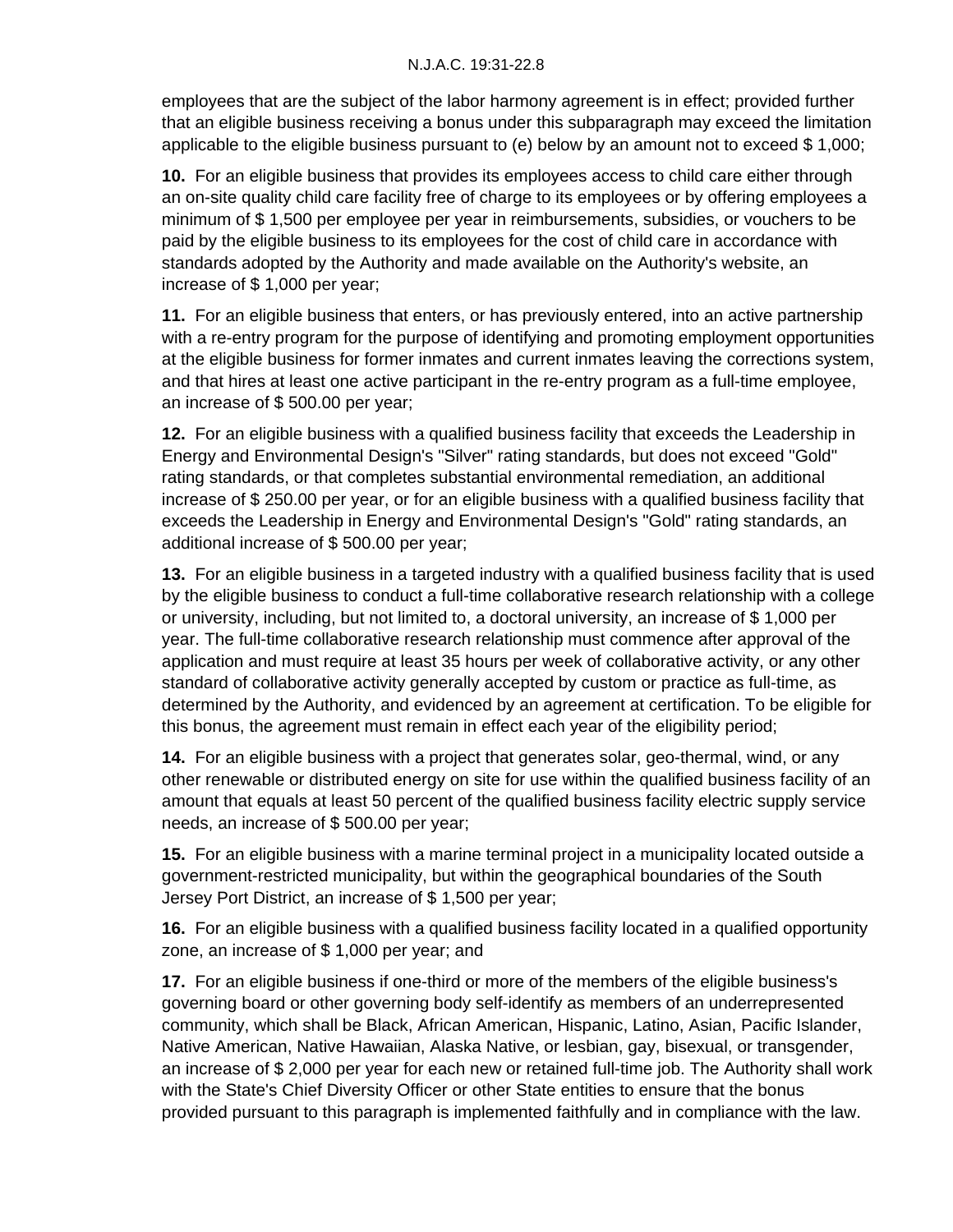**(e)** Except as provided at (d)10 above, the gross amount of the tax credit available to an eligible business for each new or retained full-time job shall be the sum of the base amount set forth at (c) above and the various additional bonus amounts for which the business is eligible pursuant to (d) above, subject to the following limitations:

**1.** For a mega project or a project in a government-restricted municipality, the gross amount for each new or retained full-time job shall not exceed \$ 8,000 per year;

**2.** For a qualified business facility located within an enhanced area, the gross amount for each new or retained full-time job shall not exceed \$ 6,000 per year;

**3.** For a qualified business facility within a distressed municipality, the gross amount for each new or retained full-time job shall not exceed \$ 5,000 per year;

**4.** For a qualified business facility in a qualified opportunity zone or an employment and investment corridor, the gross amount for each new or retained full-time job shall not exceed \$ 4,000 per year; and

**5.** For a qualified business facility in other eligible areas, the gross amount for each new or retained full-time job shall not exceed \$ 3,000 per year.

**(f)** The Authority shall reduce the gross amount of tax credits per full-time job if the median salary of new full-time jobs and retained full-time jobs subject to the project agreement is less than the existing median salary for full-time workers residing in the county in which the qualified business facility is located or for a project located in a government-restricted municipality, if the median salary of new full-time jobs and retained full-time jobs subject to the project agreement is less than the existing median salary for the municipality in which the qualified business facility is located. The Authority shall reduce the gross amount of tax credits per full-time job by an amount, in percentage points, equal to the percentage the median salary of new full-time jobs and retained full-time jobs subject to the project agreement is below the existing median salary for full-time workers residing in the county or government-restricted municipality in which the qualified business facility is located. The Authority shall not award a tax credit to an eligible business if the median salary of new full-time jobs and retained full-time jobs that would otherwise be subject to the project agreement is 30 percent or more below the relevant existing median salary for full-time workers residing in the county or government-restricted municipality in which the qualified business facility is located.

**(g)** After the determination by the Authority of the gross amount of tax credits for which an eligible business is eligible pursuant to (e) and (f) above, the final total tax credit amount shall be calculated as follows: for each new full-time job, the eligible business shall be allowed tax credits equaling 100 percent of the gross amount of tax credits for each new full-time job; and for each retained full-time job, the eligible business shall be allowed tax credits equaling 50 percent of the gross amount of tax credits for each retained full-time job.

**(h)** Notwithstanding the provisions at (a) through (g) above to the contrary, for each application approved by the Board, the amount of tax credits available to be applied by the business annually shall not exceed an amount determined by the Authority to be necessary to induce the project to be sited in New Jersey, as determined by the Board. The Authority shall determine the amount necessary to complete the project through staff analysis of all locations under consideration by the eligible business and all lease agreements, ownership documents, or substantially similar documentation for the eligible business's proposed in-State locations and potential out-of-State location alternatives, competitive proposals from other states, the prevailing economic conditions, and any other information that the Authority deems relevant, that may include, but is not limited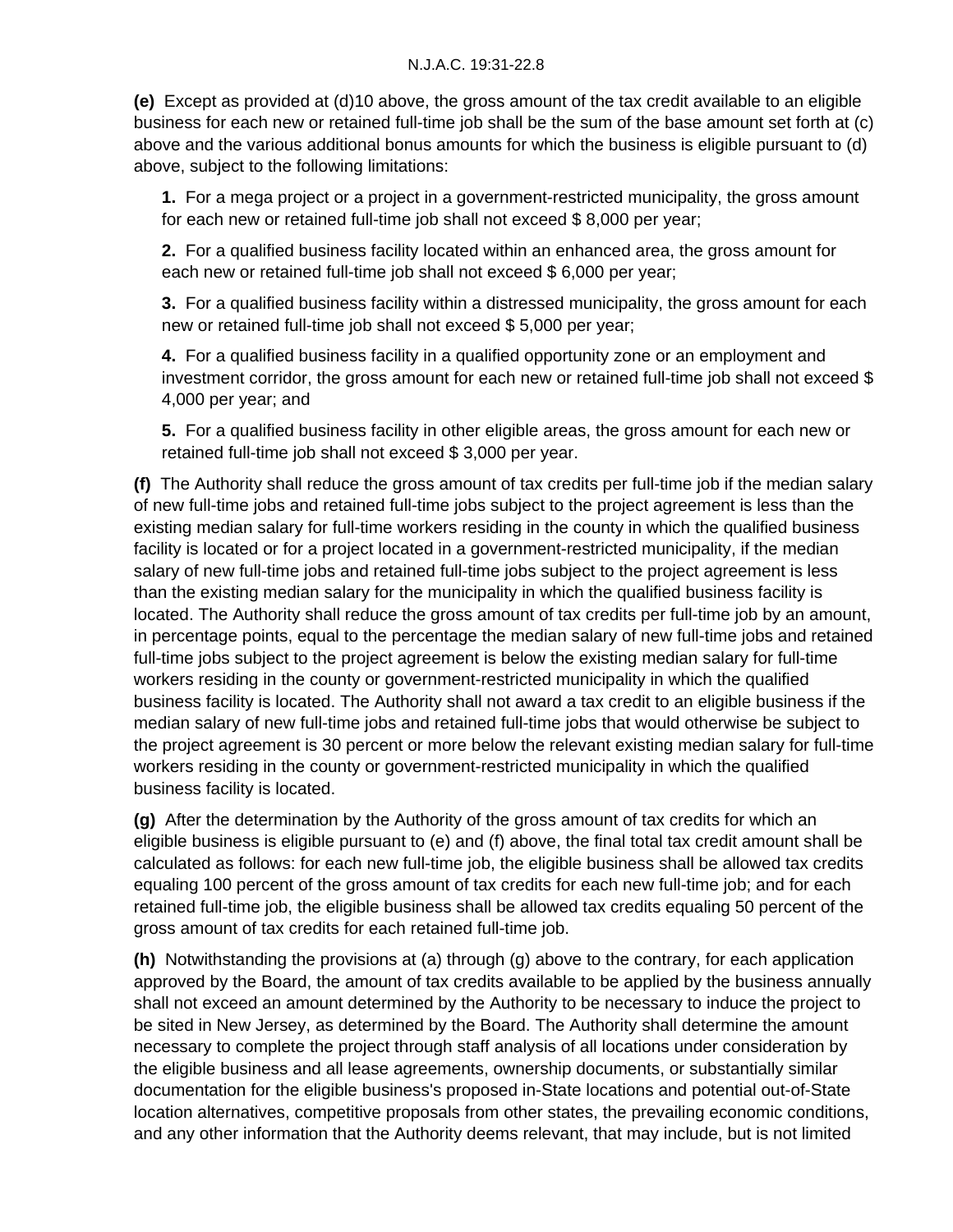to, public policy goals, the amount of space dedicated to eligible positions at the qualified business facility, net positive economic benefits, and leadership in targeted industries.

# **History**

## **HISTORY:**

Amended by R.2022 d.058, effective May 16, 2022.

See: 54 N.J.R. 124(a), 54 N.J.R. 909(b).

 Rewrote (d) and (f); and in (h), substituted "at" for "of" following "provisions" and "proposed" for "current" following "business's".

**Annotations** 

# **Notes**

## Chapter Notes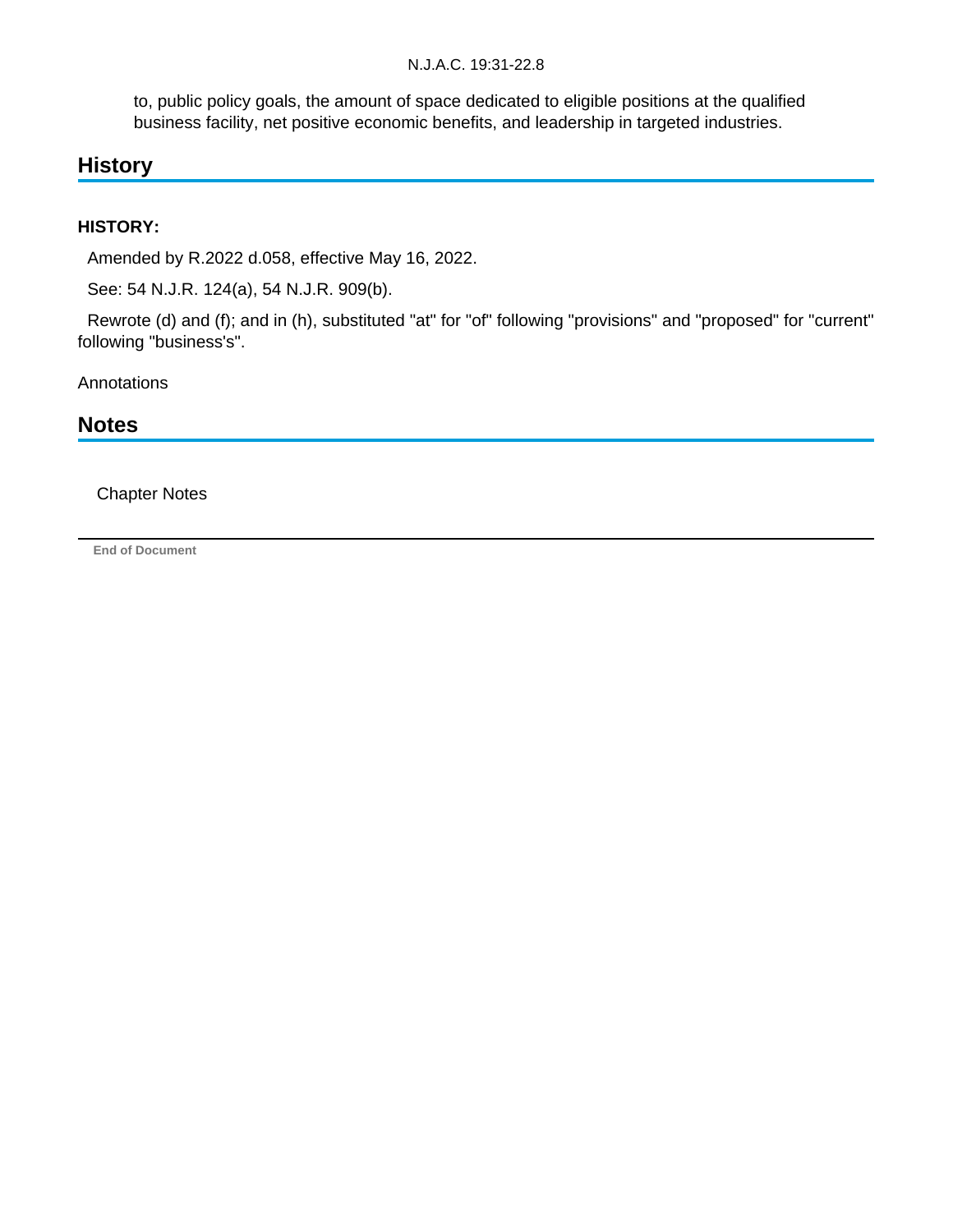This file includes all Regulations adopted and published through the New Jersey Register, Vol. 54 No. 10, May 16, 2022

## **NJ - New Jersey Administrative Code > TITLE 19. OTHER AGENCIES > NEW JERSEY ECONOMIC DEVELOPMENT AUTHORITY > CHAPTER 31. AUTHORITY ASSISTANCE PROGRAMS > SUBCHAPTER 22. EMERGE**

## **§ 19:31-22.9 Approval letter and commitment agreement**

**(a)** Following approval by the Board, but before the issuance of tax credits, the Authority shall require an eligible business to execute and return an approval letter to the Authority. The Board's award of the credits will be subject to conditions subsequently set forth in the approval letter. The conditions in the approval letter must be met in order to retain the approval of the tax credits prior to their issuance and receipt by the business pursuant to (i) below. Such conditions shall include, but not be limited to, the requirement to provide an estimated date of completion of the project; submission of periodic progress reports; submission of the information required by (a)2 below; the requirement that the project complies with the prevailing wage requirements at P.L. 2020, c. 156 and N.J.A.C. 19:31-22.3(b)8 and the Authority's affirmative action requirements pursuant to P.L. 1979, c. 303 (N.J.S.A. 34:1B-5.4) and N.J.A.C. 19:30-3; that the project does not violate any environmental law requirements, including, but not limited to, Flood Hazard Area Control Act Rules, N.J.A.C. 7:13; and that the business submit a plan to meet the minimum environmental and sustainability standards.

**1.** The approval letter shall state the period within which the business must provide to the Authority evidence that the conditions have been met.

**2.** Commencing with the date six months following the date the Authority and an eligible business execute the approval letter, the eligible business shall be required to demonstrate that it has obtained site plan approval for, as applicable, has committed financing for, as applicable, and has site control of, the qualified business facility in accordance with the time periods set forth in this paragraph, unless otherwise modified in the approval of the application by the Board.

**i.** Within the later of 12 months following the date of application approval by the Authority or six months following the date of execution of the approval letter, each approved business shall submit the information required at (a)2 above, except that a business shall have until the later of 24 months from the date of application approval or six months following the date of execution of the approval letter to submit such information.

**ii.** Absent extenuating circumstances or the Authority's determination in its sole discretion, the Authority's approval of the tax credits shall expire if the information required at (a)2 above is not received by the Authority within the required period of time.

**(b)** Upon satisfaction of the conditions in the approval letter, as determined by the Authority, the business shall execute a commitment agreement. The terms of the commitment agreement shall be consistent with the applicable eligibility requirements of section 71 of P.L. 2020, c. 156 and N.J.A.C. 19:31-22.3(b), (c), (d), and (e), and shall include, but shall not be limited to, the following: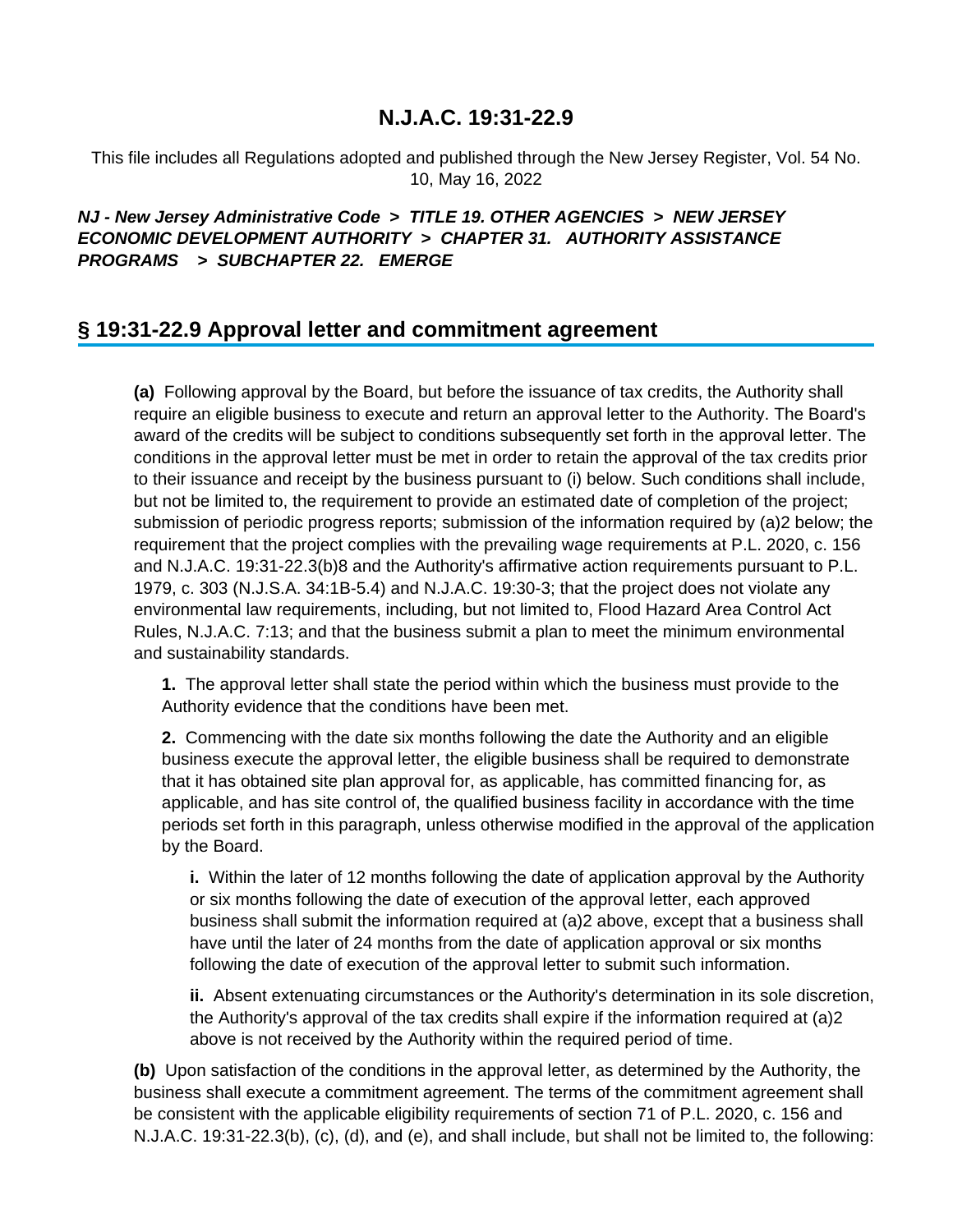**1.** A detailed description of the proposed project that will result in job creation or retention, and the number of new and retained full-time jobs that are approved for tax credits;

**2.** For a phased project, an incentive phase agreement which for each phase identifies a description of the phase, the expected capital investment and number of new full-time jobs, and the time following acceptance of the incentive agreement when each phase is to begin and be completed, with the awarding of tax credits under the incentive agreement to be predicated on the number of full-time jobs created through the fulfillment of each incentive phase agreement;

**3.** The eligibility period of the tax credits or, for a phased project, the eligibility period of the tax credits for each phase;

**4.** An ongoing requirement to provide the Authority with current personnel information that will enable the Authority to administer the program;

**5.** A requirement that the eligible business maintain the project at, or associated with, a location in New Jersey for the commitment period, with at least the minimum number of fulltime jobs, salaries, and withholdings as required by this program pursuant to N.J.A.C. 19:31- 22.14(a), (b), and (c);

**6.** A provision to permit the Authority to recapture all or part of any tax credits awarded, at its discretion, if the eligible business does not remain in compliance with (a)5 above for the required term or significantly reduces the number of full-time employees, or the salaries or withholdings thereof, based on the amounts that result in forfeitures or reductions pursuant to N.J.A.C. 19:31-22.14(a), (b), and (c), to an amount less than the minimum jobs, salaries, or withholdings to which the eligible business certified at the commencement of the eligibility period, for two or more successive tax periods;

**7.** A method for the eligible business to certify that it has met the capital investment, employment, and other eligibility requirements of the program set forth at subsections b. and c. of section 71 of P.L. 2020, c. 156 and N.J.A.C. 19:31-22.3(b), (c), (d), and (e), and to report annually to the Authority the number of new and retained full-time employees, and the withholdings and salaries thereof, for which the tax credits are to be allowed;

**8.** Representations that the eligible business is in substantial good standing or meets the agreement requirements described at paragraph (1) of subsection b. of section 71 of P.L. 2020, c. 156 and N.J.A.C. 19:31-22.7(c)1 and that the project complies with all applicable laws, and specifically, that the project does not violate any environmental law, including, but not limited to, the Flood Hazard Area Control Act Rules, N.J.A.C. 7:13;

**9.** A provision permitting an audit of the payroll records of the business and any other evidence and documentation supporting the certifications pursuant to (e) below, the annual reports pursuant to N.J.A.C. 19:31-22.10, and the addition of affiliates pursuant to N.J.A.C. 19:31-22.14(i) from time-to-time, as the Authority deems necessary;

**10.** A provision acknowledging the Authority's right to confirm with the Department of Environmental Protection, the Department of Labor and Workforce Development, and the Department of the Treasury that the eligible business and each contractor and subcontractor performing work at the qualified business facility is in substantial good standing, as defined at N.J.A.C. 19:31-22.7(c), or has entered into an agreement with the respective department that includes a practical corrective action plan, as applicable;

**11.** A provision providing that if the eligible business is not in substantial good standing with the Department of Environmental Protection, the Department of Labor and Workforce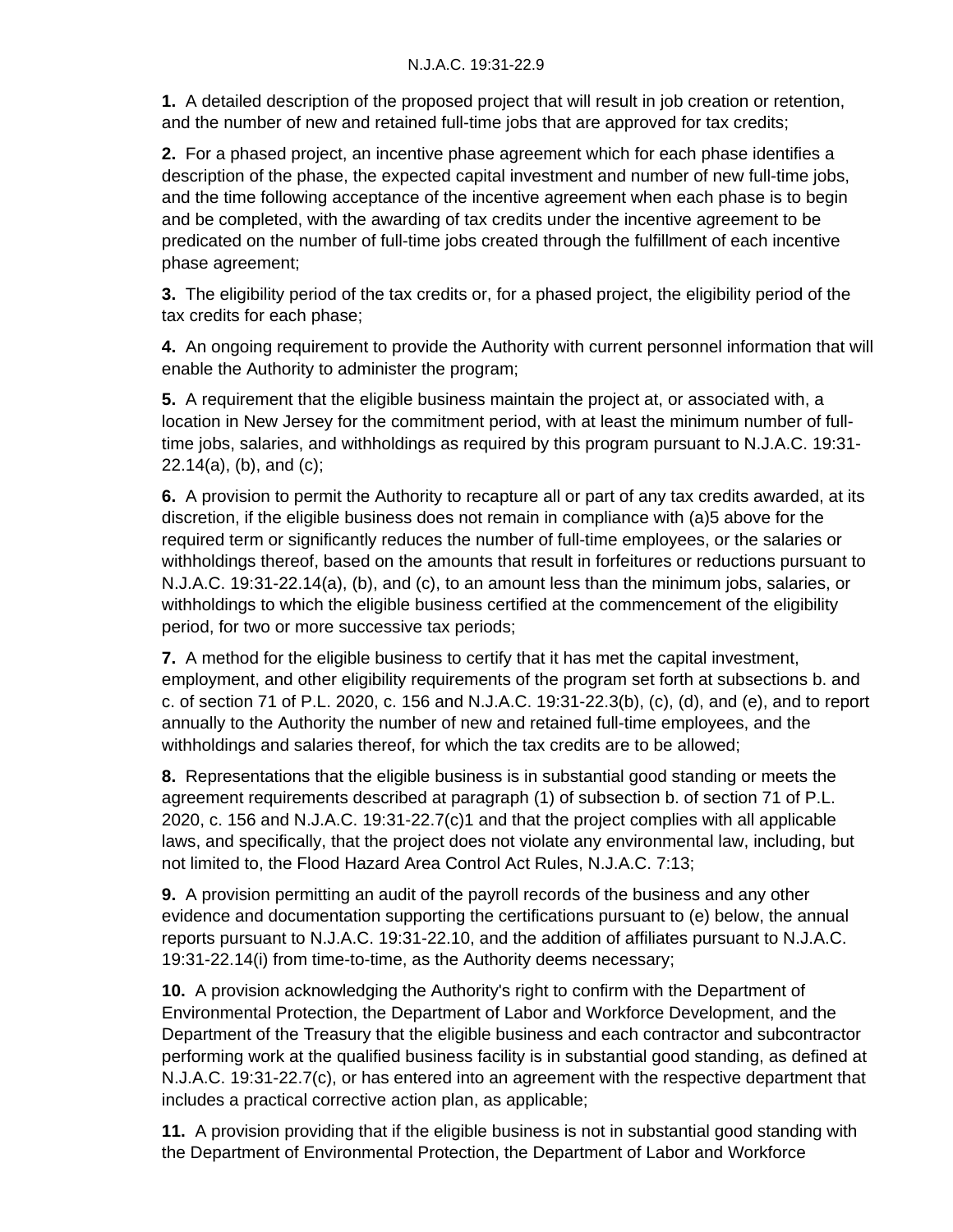Development, and the Department of the Treasury and has not entered into an agreement with the respective department, as set forth at N.J.A.C. 19:31-22.7(c), and has been given written notice thereof, including opportunity to be heard or to contest the determination, by the respective department, then the Authority may suspend the issuance of tax credits pending the resolution of the violation(s) or noncompliance, or if the violation(s) or noncompliance remain unresolved and the suspension continues for two years, then, at the Authority's sole option, the eligible business may forfeit the tax credit for those years;

**12.** A requirement for the eligible business to engage in on-site consultations prior to commencement of construction with the Division of Workplace Safety and Health in the Department of Health;

**13.** A provision permitting the Authority to amend the agreement;

**14.** A provision establishing the conditions under which the Authority, the eligible business, or both, may terminate the agreement;

**15.** For a small business, an attached schedule with the reduced amount of the award, if the business does not meet the projections in the growth plan;

**16.** Milestones for the project, which shall include the estimated date of commencement and completion of the project, and a provision that the Authority may rescind the award of tax credits if a project fails to advance in accordance with milestones in the commitment agreement or fails to provide progress reports required under the approval letter;

**17.** An agreement by the business that the statute of limitations for the collection and assessment of corporation business tax and insurance premiums tax will be extended to the period of the commitment duration;

**18.** Indemnification and insurance requirements;

**19.** Default and remedies, including, but not limited, to a default if an eligible business made a material misrepresentation on its application;

**20.** The schedule indicating the repayment of the incremental tax credits received by a business that elected a period of extended commitment pursuant to N.J.A.C. 19:31-22.3(b)5iv, if the business fails to maintain the project through the expiration of that extended commitment period; and

**21.** A provision requiring a community benefits agreement if the actual total project cost upon completion of the project equals or exceeds \$ 10 million.

**(c)** For a project whose total project cost equals or exceeds \$ 10 million, in addition to the commitment agreement, an eligible business shall execute a community benefits agreement or agreements pursuant to subsection b. of section 73 of P.L. 2020, c. 156, as prescribed below:

**1.** The business shall enter into a community benefits agreement with the Authority and the chief executive of the municipality or, if requested by the chief executive of the municipality, the chief executive of the county, in which the qualified business facility is located. If the municipality requests the county to enter into the agreement, the chief executive of the municipality must submit to the Authority a signed letter notifying the EDA that the municipality has made the request. The Authority shall not participate in negotiations between the eligible business and the municipality or county; however, the Authority shall review the agreement prior to the execution of the agreement to determine compliance with the requirements of this subsection including, but not limited to, a provision for mediation as required pursuant to (d)4ii below. The agreement may include, but shall not be limited to, requirements for training,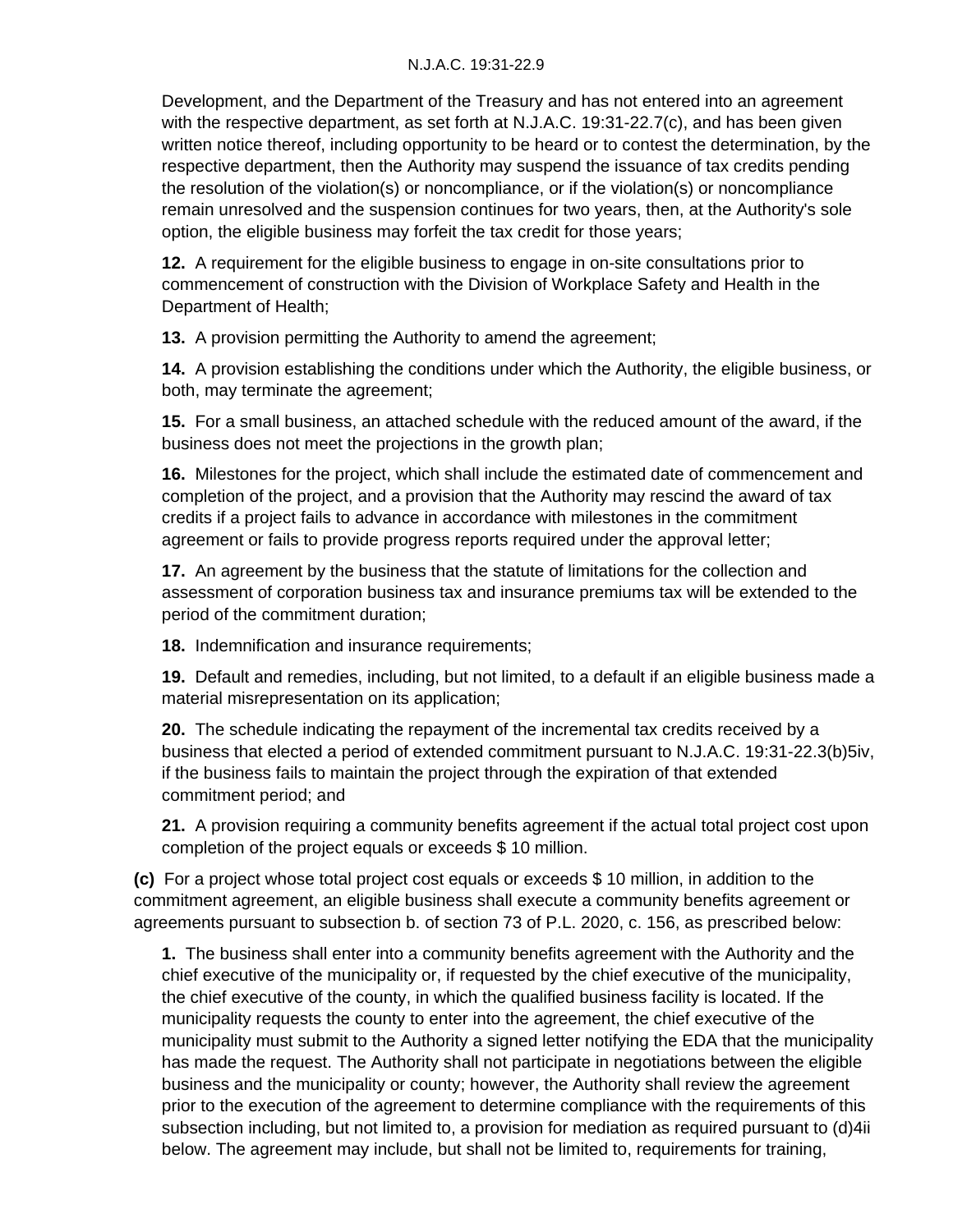employment, and youth development and free services to underserved communities in, and around, the community in which the qualified business facility is located.

**2.** The community benefits agreement shall include a list of contributions by the business; the monetary equivalent for any non-monetary contribution; an event of default if the business forfeits tax credits pursuant to (c)7ii below in two successive years; and the date by when the community advisory committee must submit its annual report pursuant to (c)6 below.

**3.** The eligible business and the municipality or county shall have six months, with two threemonth extensions, after Authority Board approval of the business's application, to enter into a community benefits agreement. The community benefits agreement is a condition to entering into a commitment agreement.

**4.** Prior to entering a community benefits agreement, the governing body of the municipality or, if the county is executing the agreement, the governing body of the county, in which the qualified business facility is located shall hold at least one public hearing subject to the Senator Byron M. Baer Open Public Meetings Act, at which, the chief executive or designee from the chief executive's department or office, shall hear testimony from residents, community groups, and other stakeholders on the needs of the community that the agreement should address. The chief executive shall provide a record, including hearing minutes, satisfactory to the Authority, which shall be an exhibit to the community benefits agreement.

**5.** The community benefits agreement shall provide for the creation of a community advisory committee to oversee the implementation of the agreement, monitor successes, and ensure compliance with the terms of the agreement, as follows:

**i.** The community advisory committee created pursuant to this paragraph shall be comprised of representatives from community groups and residents of the municipality or, if the county is executing the agreement, community groups and residents of the county in which the qualified business facility is located.

**ii.** The chief executive of the municipality or, if the county is executing the agreement, the chief executive of the county shall appoint the members of the community advisory committee, which shall consist of not less than three members.

**iii.** For new construction or substantial rehabilitation projects, the community advisory committee shall have at least one representative from the business community in the zip code in which the qualified business facility is located, at least one representative from a community group, and at least one resident from the zip code in which the qualified business facility is located. There shall be no more than one municipal or county employee on the community advisory committee.

**iv.** For all other projects, the community advisory committee shall be determined by the chief executive of the municipality, or if the county is executing the agreement, the chief executive of the county, without regard to the criteria listed at (c)5iii above.

**v.** Community advisory committee members shall be required to sign a letter certifying that they have no financial or other interested relationship with the eligible business. The certifications shall be submitted to the Authority by the business or the municipality, or if the county is executing the agreement, the county.

**vi.** Any report or action shall be approved by a majority of the members of the community advisory committee.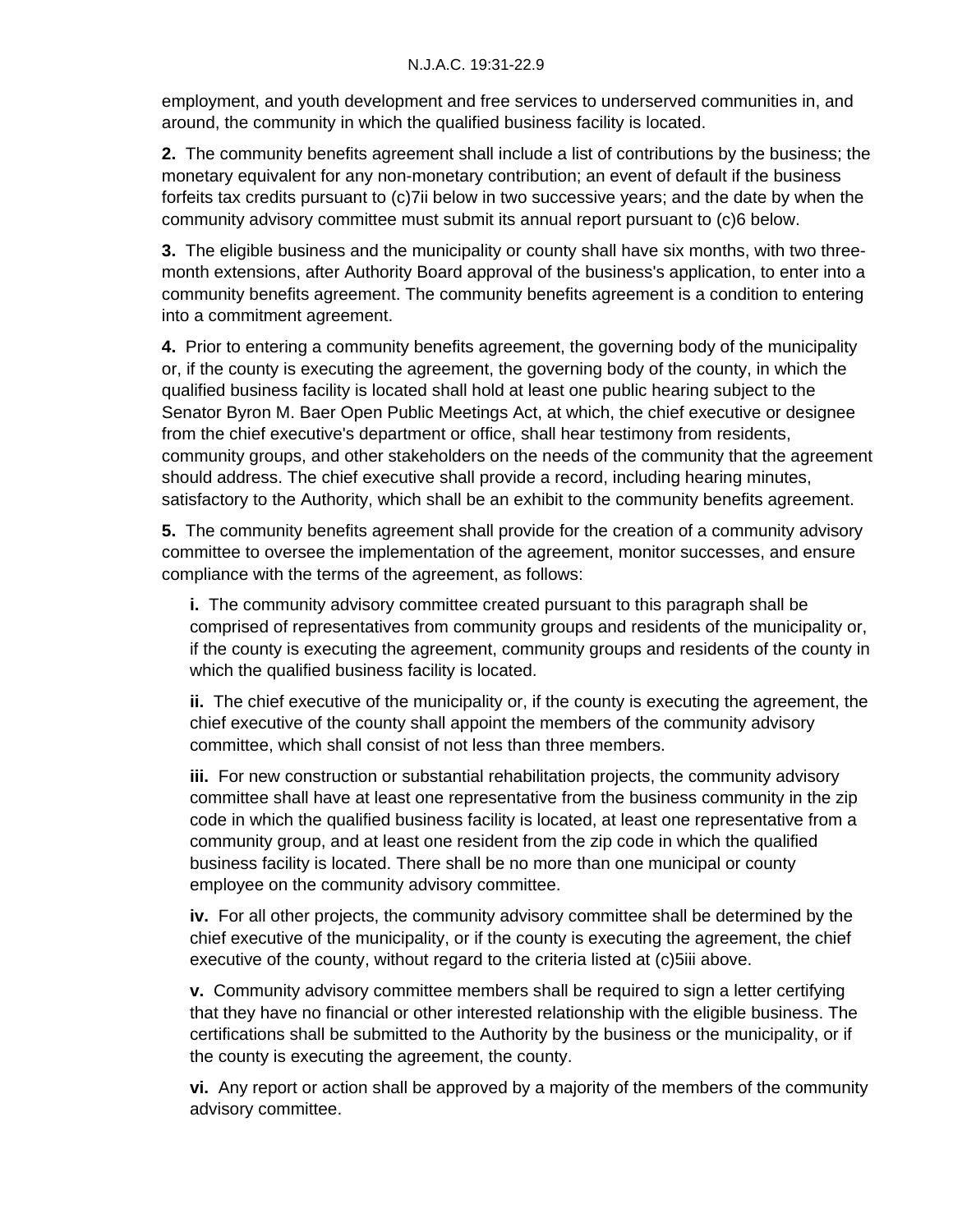**6.** The community advisory committee shall produce an annual report, including an evaluation of whether the eligible business is in compliance with the terms of the community benefits agreement:

**i.** If the report from the community advisory committee and the certification from the eligible business pursuant to N.J.A.C. 19:31-22.10(a)5 both indicate that the eligible business is in compliance with the community benefits agreement, then the eligible business shall be in compliance with the community benefits agreement. Absent extenuating circumstances and the written approval of the Authority, if the community advisory committee does not timely submit the annual report, then the determination of compliance of the eligible business shall be based on the certification from the eligible business pursuant to N.J.A.C. 19:31-22.10(a)5.

**ii.** If the report from the community advisory committee indicates that the eligible business is not in compliance with the terms of the community benefits agreement, the Authority shall serve as, or identify, a mediator. The community advisory committee, municipality, or county, as applicable, and the eligible business shall enter into non-binding mediation to seek resolution or mutually agreeable amendments to the community benefits agreement within 60 days of the notice from the Authority of the person who will serve as a mediator. Thereafter, the results of the mediation shall be reported to the Authority.

**iii.** If a resolution is not able to be achieved through mediation, a hearing officer will be assigned by the Authority. The hearing officer shall perform a review of the written record and may require an in-person hearing. The hearing officer has sole discretion to determine if an in-person hearing is necessary to reach an informed decision on the appeal. Following completion of the record review and in-person hearing, as applicable, the hearing officer shall issue a written report to the Chief Executive Officer containing his or her finding(s) and recommendation(s). The hearing officer's report shall be advisory in nature. The business, municipality, or county, and the community advisory committee shall receive a copy of the written report of the hearing officer and shall have the opportunity to file written comments and exceptions to the hearing officer's report within five business days from receipt of such report. The Chief Executive Officer shall consider the hearing officer's report and any timely submitted written comments and exceptions. Based on that review, the Chief Executive Officer shall make a determination of compliance or non-compliance. The process described in this subsection is not a contested case subject to the requirements of the Administrative Procedure Act, N.J.S.A. 52:14B-1 et seq., and 52:14F-1 et seq., and the Uniform Administrative Procedure Rules, N.J.A.C. 1:1.

**7.** If the business is not in compliance as determined pursuant to (c)6 above, the following apply:

**i.** The amount of tax credits that the business may apply in the relevant tax period shall be reduced by 120 percent of the sum of the monetary values of the contributions for which the business is not in compliance if the Authority determines that:

**(1)** Compliance with the specific contribution is delayed due to unforeseeable acts related to the project beyond the eligible business's control and without its fault or negligence;

**(2)** The eligible business is using best efforts, with all due diligence, to proceed with the completion of the contribution; and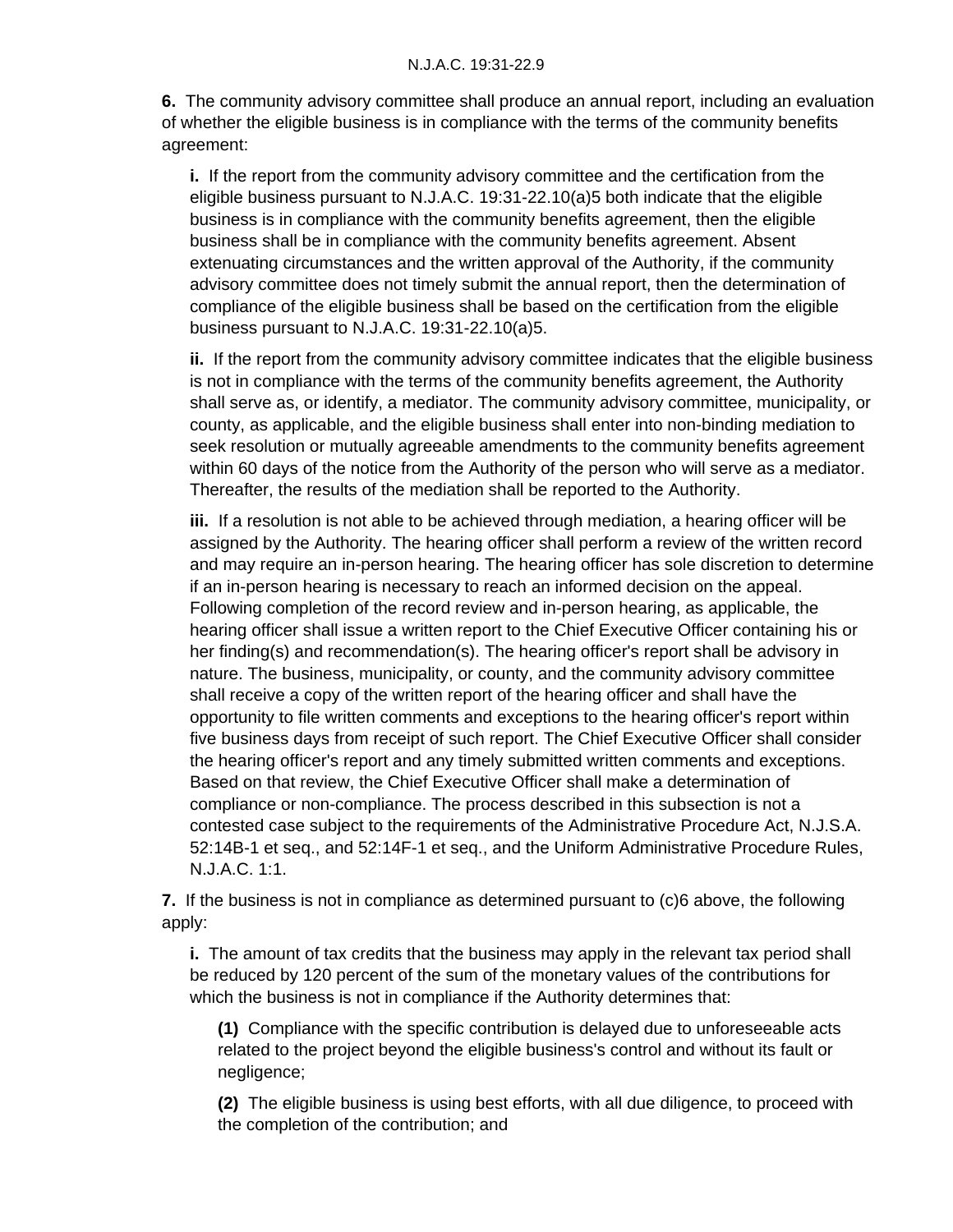**(3)** The eligible business has made all reasonable efforts to prevent, avoid, mitigate, and overcome the noncompliance; and

**ii.** For any other noncompliance, the business shall forfeit its credit amount for that tax period and each subsequent tax period, until the first tax period for which documentation demonstrating compliance has been reviewed and approved by the Authority, for which tax period and each subsequent tax period the full amount of the credit shall be allowed.

**8.** An eligible business shall not be required to enter into a community benefits agreement pursuant to this subsection if the eligible business submits to the Authority a copy of the eligible business's redevelopment agreement and approval letter that is certified by the chief executive of the municipality in which the project is located.

**(d)** Upon completion of the capital investment and employment requirements of the program, an eligible business shall submit to the Authority certifications evidencing that the eligible business has satisfied the conditions of the program and the project agreement relating to the capital investment, employment, and other eligibility requirements, including, but not limited to, withholdings. If applicable, the certifications shall evidence that the eligible business has satisfied the requirements related to a mega project. The business must submit supporting evidence satisfactory to the Authority. Absent extenuating circumstances and the written approval of the Authority, the eligible business shall submit the certifications as described at (h) below within three years following the date of approval of the application. The Authority may grant two sixmonth extensions of the deadline. However, the date of completion shall not occur later than four years following the date of approval of the application. The Authority may grant one additional extension of no more than one year, taking the date of completion to five years past the date of approval of the application, but only if:

**1.** The Authority finds that:

**i.** The project is delayed due to unforeseeable acts related to the project beyond the eligible business's control and without its fault or negligence;

**ii.** The eligible business is using best efforts, with all due diligence, to proceed with the completion of the project and the submission of the certification; and

**iii.** The eligible business has made, and continues to make, all reasonable efforts to prevent, avoid, mitigate, and overcome the delay; and

**2.** The eligible business provides timely notice to the Authority of the delay within 30 days after the eligible business has actual or constructive knowledge of the delay, and shall provide periodic reports, not less than every 30 days, of the status of the delay and the steps the eligible business is taking to mitigate or overcome the delay.

**(e)** In addition to the extensions at (d) above, if the Governor declares an emergency, then the Chief Executive Officer of the Authority shall have the discretion to grant an extension for the duration of the emergency and the Board of the Authority, upon recommendation of the Chief Executive Officer, may grant two additional six-month extensions; provided, however, that:

**1.** The extensions are due to the economic disruption caused by the emergency;

**2.** The project is delayed due to unforeseeable acts related to the project beyond the eligible business's control and without its fault or negligence;

**3.** The eligible business is using best efforts, with all due diligence, to proceed with the completion of the project and the submission of the certification; and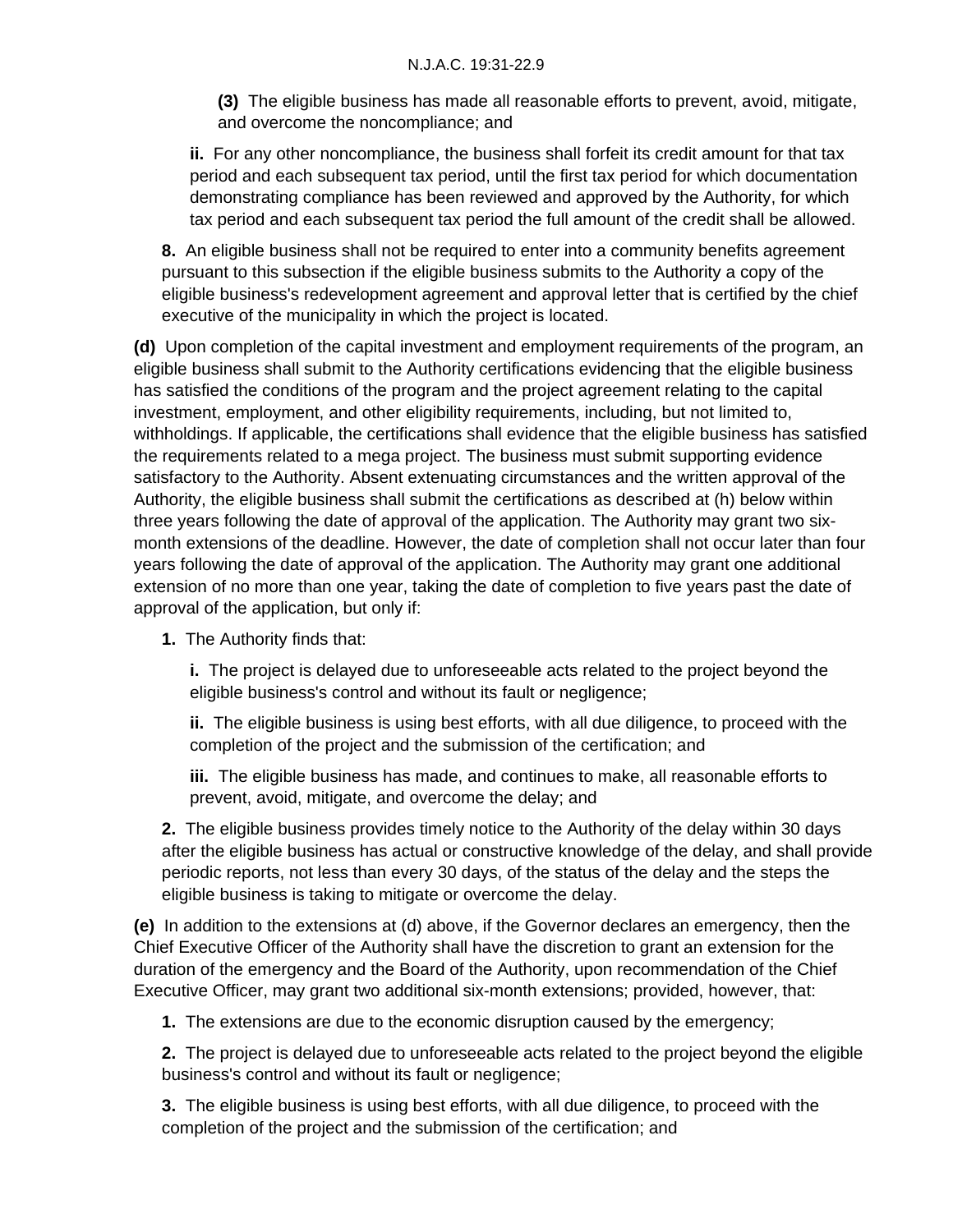**4.** The eligible business has made, and continues to make, all reasonable efforts to prevent, avoid, mitigate, and overcome the delay.

**(f)** The certifications required at (d) above shall be in the following form:

**1.** The business shall submit a certification of a qualified independent certified public accountant, which may be made pursuant to an agreed upon procedures letter acceptable to the Authority, relating to the capital investment. Capital investment in a complex of buildings that are not proximate shall be certified for each building. If the project seeks to qualify for the bonus pursuant to N.J.A.C. 19:31-22.8(d)2, in addition to submitting a certification of capital investment in the qualified business facility, the business shall submit a certification for the capital investment in the industrial or research and development portion of the premises for industrial or research and development use. In the event the capital investment is reduced below the capital investment amount set forth at N.J.A.C. 19:31-22.3(c), the business shall remain eligible if the business donates the difference between the amount set forth at N.J.A.C. 19:31-22.3(c) and the amount of capital investment invested into the Infrastructure Fund. If the amount paid into the Infrastructure Fund together with the amount of capital invested is less than the capital investment in the approval of the application, the Authority may reevaluate the net positive economic benefit and reduce the size of the grant accordingly. If the certified capital investment, together with any donation to the Infrastructure Fund, is less than the minimum eligibility requirement, the business shall no longer be eligible for tax credits.

**2.** The business shall submit a certification of a qualified independent certified public accountant, which may be made pursuant to an agreed upon procedures letter acceptable to the Authority, relating to employment. The number of new and retained full-time jobs in the certification shall be utilized by the Authority in the calculation of tax credits. The number of full-time jobs utilized by the Authority in the calculation of tax credits shall not be increased, regardless of additional jobs located at the qualified business facility. Except as set forth at N.J.A.C. 19:31-22.10(f), in no event will the number of jobs exceed the number of jobs previously approved by the Board. To the extent a business has received an award for both new and retained full-time jobs, the business shall meet the employment requirements as set forth at N.J.A.C. 19:31-22.4(c) and (d). In the event the number and median salary of new or retained full-time jobs is reduced below the number or median salary of new or retained fulltime jobs in the approval of the application, the Authority may reevaluate the net positive economic benefit and reduce the size of the grant accordingly. If the certification indicates that the employment is less than the minimum eligibility requirement set forth at N.J.A.C. 19:31- 22.3(d), the business shall no longer be eligible for tax credits.

**3.** The Authority shall qualify certified public accountants and provide to the business the list of qualified certified public accountants; provided, however, the business may select a certified public accountant that is independent to the business and not on the Authority's list of qualified certified public accountants for purposes of the capital investment certification, or the business's chief financial officer may certify for purposes of the employment certification upon the Authority's prior approval, if the business demonstrates an extenuating circumstance prohibiting the business from retaining a qualified certified public accountant. Such circumstances include, but are not limited to, the unavailability of any of the qualified certified public accountants to timely complete the certification or none of the qualified certified public accountants are independent to the business, or the business is a small business.

**4.** The business shall submit a certification with a floor plan showing the qualified building facility as of the date of the certifications identifying the uses pursuant to N.J.A.C. 19:31- 22.3(c) and square foot of gross leasable area for each such use.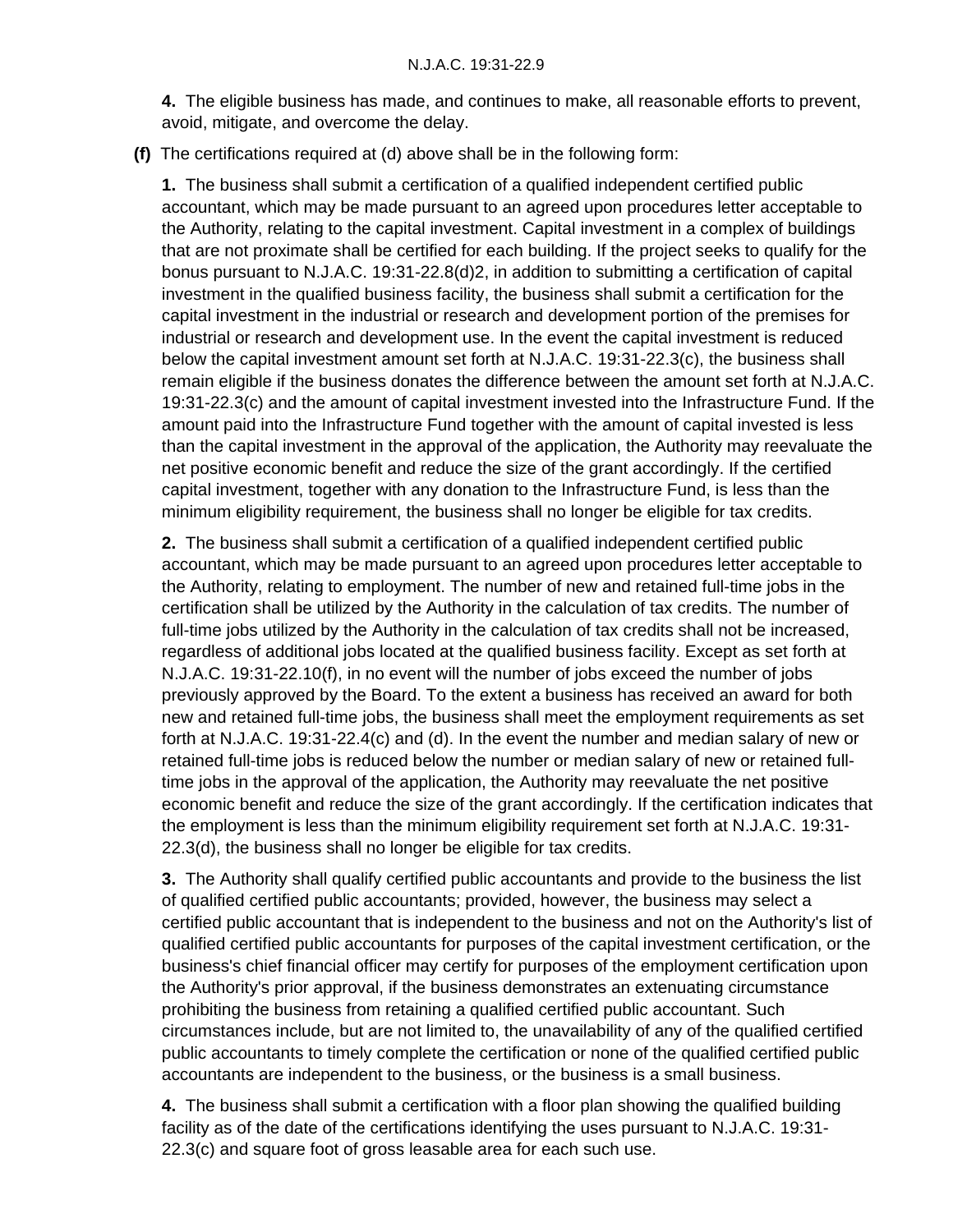**5.** The business shall submit a certification from a licensed engineer that the project has adhered in all material respects to the plan submitted by the business describing how the business would satisfy the minimum environmental and sustainability standards;

**6.** At, or before, the date of certifications, any modification to the project as approved by the Board, including, but not limited to, a reduction in the amount of the capital investment, new and retained full-time jobs, or square foot of gross leasable area for each use pursuant to N.J.A.C. 19:31-22.3(c), shall require review and approval by the Authority to determine that the project as modified does not undermine the basis for the tax credit award approved.

**7.** The Authority may request additional information or certifications from the business to determine eligibility and may seek information from the Department of Labor and Workforce Development to support the certifications.

**8.** The Authority may recalculate the tax credit award, which may include a reevaluation of the amount necessary to induce the project to be sited in New Jersey pursuant to N.J.A.C. 19:31-22.8(h), if the certifications demonstrate different assumptions or facts upon which the Authority relied to calculate the tax credit award at approval.

**(g)** In any submission required by the Authority pursuant to the approval letter or the certifications at (f) above, the owner of the eligible business, or an authorized agent of the owner, shall certify that the information provided is true under the penalty of perjury.

**(h)** Once the Authority accepts the certifications at (f) above and the Authority determines that other required conditions have been met, within 90 days of the Authority's acceptance of the certifications and evidence satisfactory to the Authority, the Authority shall notify the business and notify the Director, and the business shall receive its tax credit certificate which will be based on the information submitted in the certifications pursuant to (e) above, provided it shall not exceed the maximum amount determined by the Board pursuant to N.J.A.C. 19:31-22.7(g) and 22.8. The use of the tax credit certificate shall be subject to the receipt of an annual certificate of compliance issued by the Authority.

**Annotations** 

## **Notes**

Chapter Notes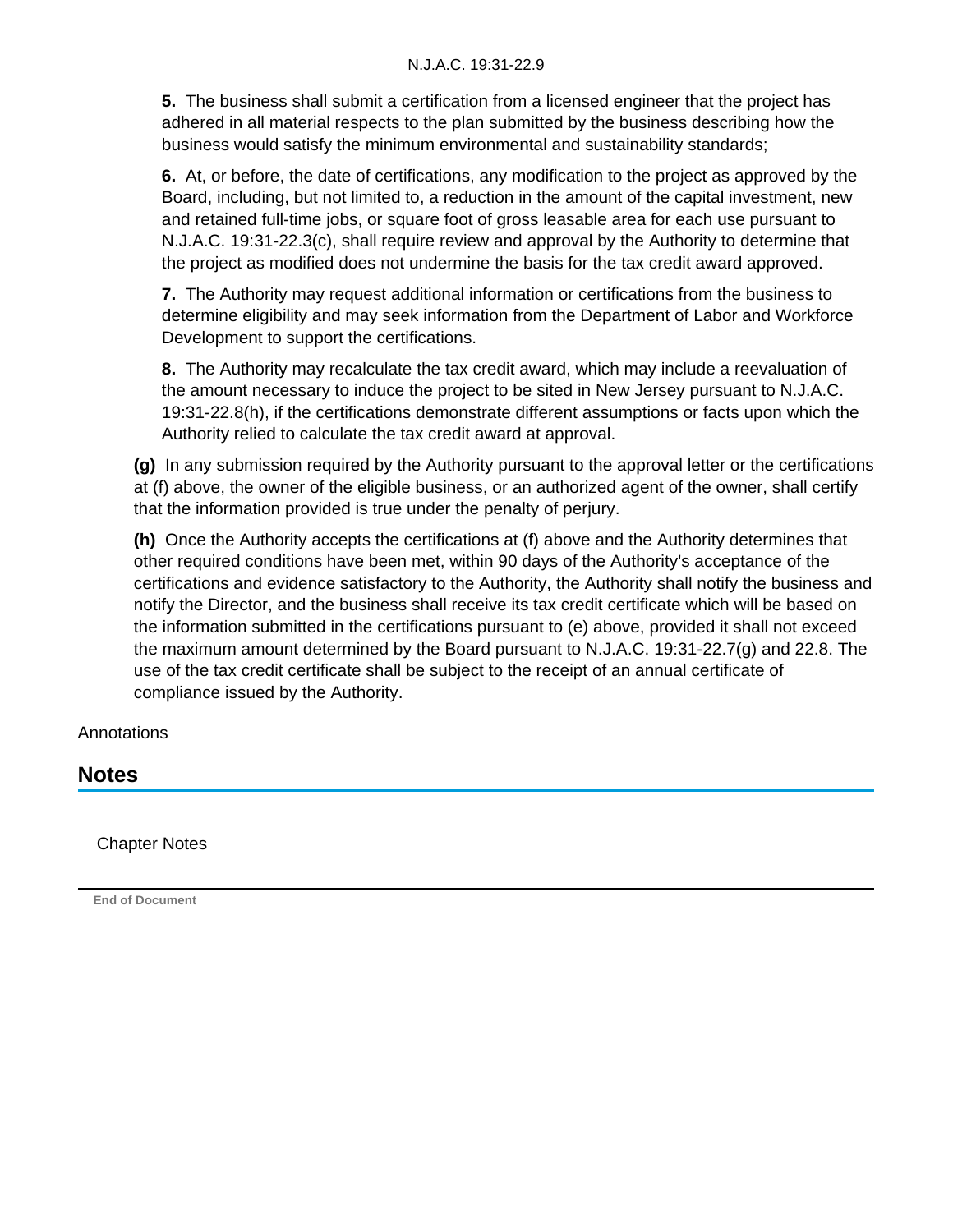This file includes all Regulations adopted and published through the New Jersey Register, Vol. 54 No. 10, May 16, 2022

## **NJ - New Jersey Administrative Code > TITLE 19. OTHER AGENCIES > NEW JERSEY ECONOMIC DEVELOPMENT AUTHORITY > CHAPTER 31. AUTHORITY ASSISTANCE PROGRAMS > SUBCHAPTER 22. EMERGE**

## **§ 19:31-22.10 Reporting requirements and annual reports**

**(a)** An eligible business that is awarded tax credits under the program shall submit, annually, commencing in the year in which the grant of tax credits is issued and for the remainder of the commitment period, a report that indicates that the eligible business continues to maintain the number of new and retained full-time jobs and provides the salaries specified in the commitment agreement, including, but not limited to:

**1.** A certification, made pursuant to an agreed upon procedures letter acceptable to the Authority, of a qualified independent certified public accountant, which shall be qualified by the Authority pursuant to N.J.A.C. 19:31-22.9(f)3, containing the following:

**i.** The number of full-time employees and new or retained full-time jobs employed in the State;

**ii.** The list of affiliates that contributed to the full-time employees in the State;

**iii.** The number of full-time employees in the business's Statewide workforce;

**iv.** The number of full-time employees in New Jersey in the last tax period prior to the credit amount approval of any affiliate that contributed to the full-time employees and was not listed in the application; and

**v.** A copy of the business's applicable New Jersey tax return showing business income and withholdings as a condition of its continuation in the program, and the quarterly wage report required pursuant to N.J.S.A. 43:21-14 submitted to the Department of Labor and Workforce Development together with an annual payroll report showing:

**(1)** The new full-time jobs that were created in accordance with the project agreement;

**(2)** The new full-time jobs created during each subsequent year of the commitment period; and

**(3)** The withholdings and salaries, as measured by the median salary, of the new and retained full-time jobs created and the amount of withholdings paid to New Jersey;

**2.** Information on any change or anticipated change in the identity of the affiliates comprising the business elected to claim all or a portion of the credit;

**3.** The eligible business shall confirm that each contractor or subcontractor performing work at the qualified business facility is registered as required pursuant to the Public Works Contractor Registration Act, P.L. 1999, c. 238 (N.J.S.A. 34:11-56.48 et seq.), has not been debarred by the Department of Labor and Workforce Development from engaging in or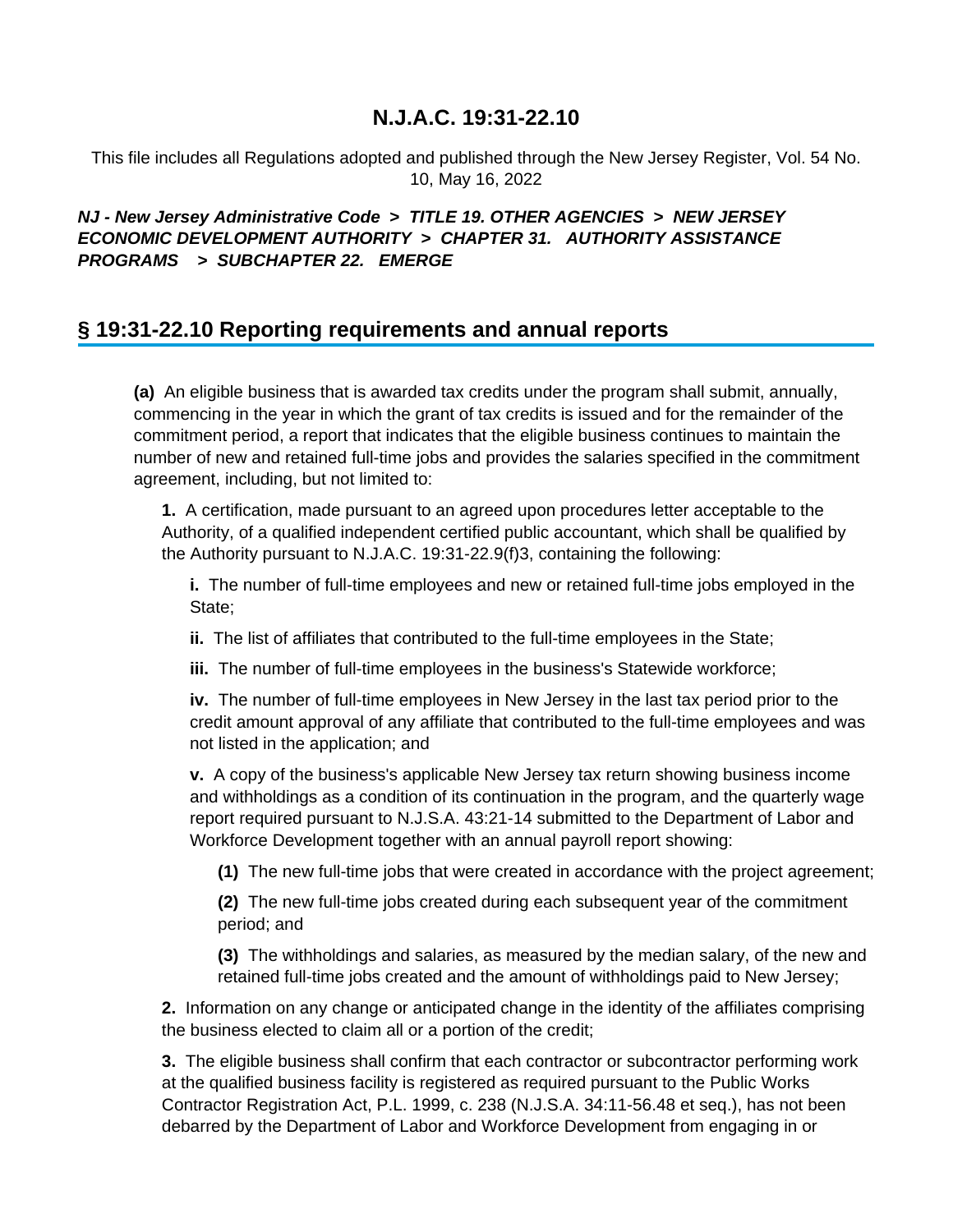bidding on Public Works Contracts in the State, and possesses a tax clearance certificate issued by the Division of Taxation in the Department of the Treasury; and

**4.** A certification indicating whether or not the business is aware of any condition, event, or act that would cause the business not to be in compliance with the approval, the Act, the commitment agreement, community benefits agreement pursuant to subsection b. of section 73 of P.L. 2020, c. 156, and this subchapter.

**(b)** The certified report required pursuant to (a) above is due 120 days after the end of the business's tax privilege period; and failure to timely submit the certified report, absent extenuating circumstances and the written approval of the Authority, shall result in the forfeiture of the tax credits for that privilege period.

**(c)** An eligible business shall explain, in the certified report required pursuant to (a) above, the reason for any discrepancies between the annual payroll report submitted by the eligible business to the Authority and the quarterly wage report submitted to the Department of Labor and Workforce Development. The chief executive officer of the eligible business, or an equivalent officer, shall certify that the information provided pursuant to (a) above and this subsection is true under the penalty of perjury. Claims, records, or statements submitted by an eligible business to the Authority in order to receive tax credits shall not be considered claims, records, or statements made in connection with State tax laws.

**(d)** Upon receipt and review to the Authority's satisfaction of each certified report required pursuant to (a) above submitted during the eligibility period, the Authority shall provide to the eligible business and the Director a certificate of compliance indicating the amount of tax credits that the eligible business may apply against its tax liability. The Authority shall prorate the tax credit for the first and last years of the eligibility period based on the number of full months the project was certified in the year the eligible business first certifies. No tax credit certificate will be valid without the certificate of compliance issued for the relevant tax privilege period. The certificate of compliance will indicate the amount of the tax credit certificate that will be recommended to the Division of Taxation for issuance for an identified tax privilege period.

**(e)** In conducting its annual review, the Authority may require a business to submit any information determined by the Authority to be necessary and relevant to its review.

**(f)** If the certified report required pursuant to (a) above submitted by a small business demonstrates that the business has met the number of new full-time employees specified in the growth plan pursuant to N.J.A.C. 19:31-22.3(d)1 in each year of the eligibility period, then the business shall be entitled to an increased credit amount for that tax period, and each subsequent tax period, for each additional full-time employee added above the number of full-time employees certified, until the full-time employees number meets the maximum number projected for the final year of the eligibility period. Failure to meet the projections in any year shall not constitute a default but shall cause the Authority to reduce the award in accordance with a schedule attached to the project agreement.

**(g)** An eligible business shall forfeit the credit amount for any tax period for which the eligible business's documentation remains uncertified as of the date for certification indicated in the commitment agreement, although credit amounts for the remainder of the years of the eligibility period shall remain available to the eligible business.

**(h)** Full-time employment for an accounting or privilege period shall be determined as the average of the monthly full-time employment for the period.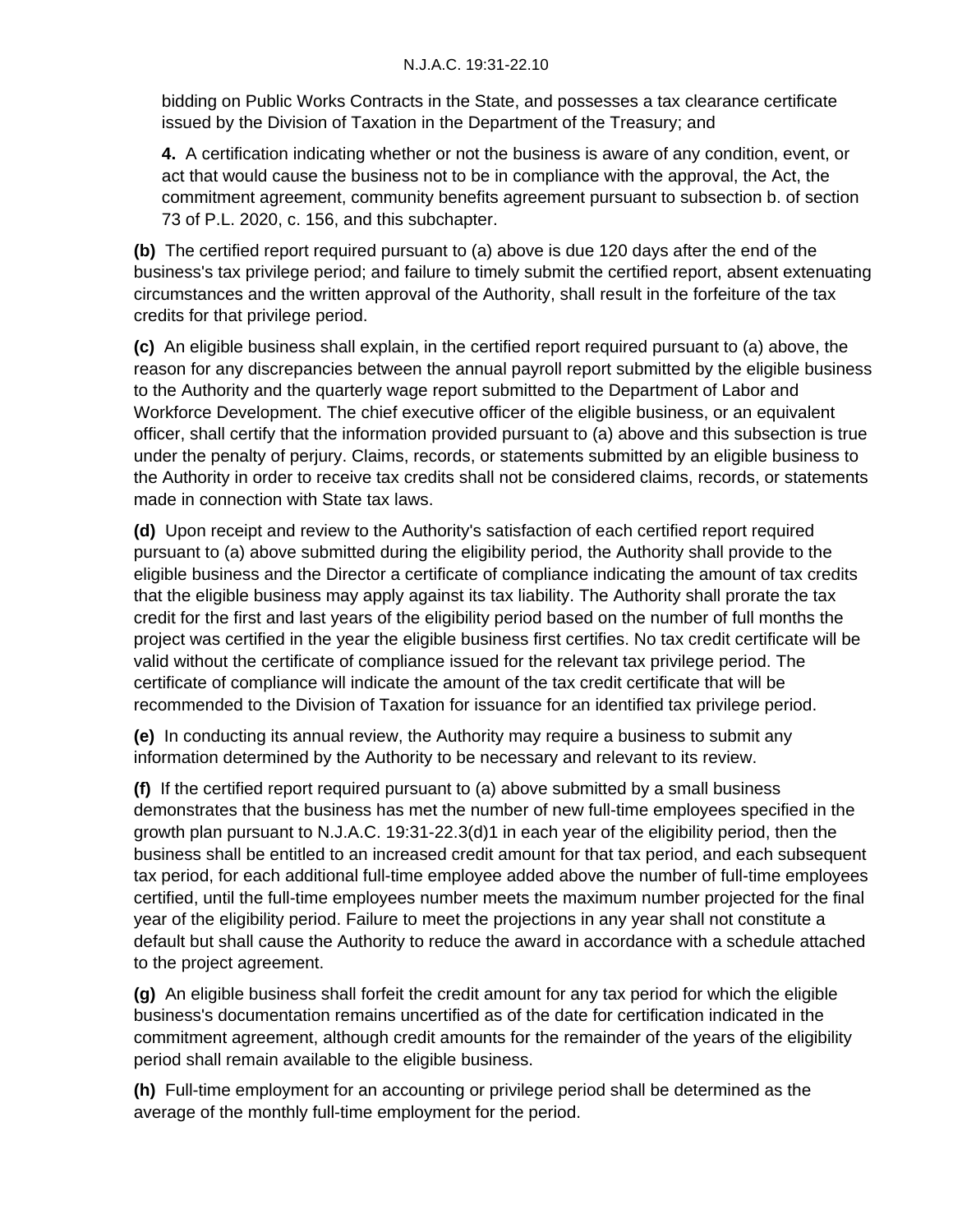**(i)** A business may include an affiliate for any period, provided that the business provides a valid tax clearance certificate for the affiliate and a verification of the nature of the affiliate relationship during the relevant period, and provided further that the affiliate provides acceptable responses to the Authority's legal disclosures inquiries, as determined by the Authority, and the affiliate executes a joinder to the commitment agreement, in the form approved by the Authority. A business may remove an affiliate by notifying the Authority and the Director, in a form approved by the Authority, of the affiliate that is to be removed. A formal modification of the Authority's approval of the approval letter shall not be necessary to add or remove an affiliate after approval or execution of the approval letter.

**(j)** A business may change its name filed with the Authority by providing a copy of the filed amendment to the certificate of incorporation or formation, as the case may be, of the business and a valid tax clearance certificate with the business's new name. A formal modification of the Authority's approval shall not be necessary to change a business's name after approval or execution of the approval letter.

## **History**

#### **HISTORY:**

Amended by R.2022 d.058, effective May 16, 2022.

See: 54 N.J.R. 124(a), 54 N.J.R. 909(b).

In (a)1i and (a)1ii, substitued "in the State" for "at, or associated with, the quailified business facility"; in (a)2 deleted "and" from the end; recodified former (a)3 as (a)4; added new (a)3; and in (c), substituted "chief executive officer" for "owner" and "equivalent officer" for "authorized agent of the owner".

**Annotations** 

**Notes**

Chapter Notes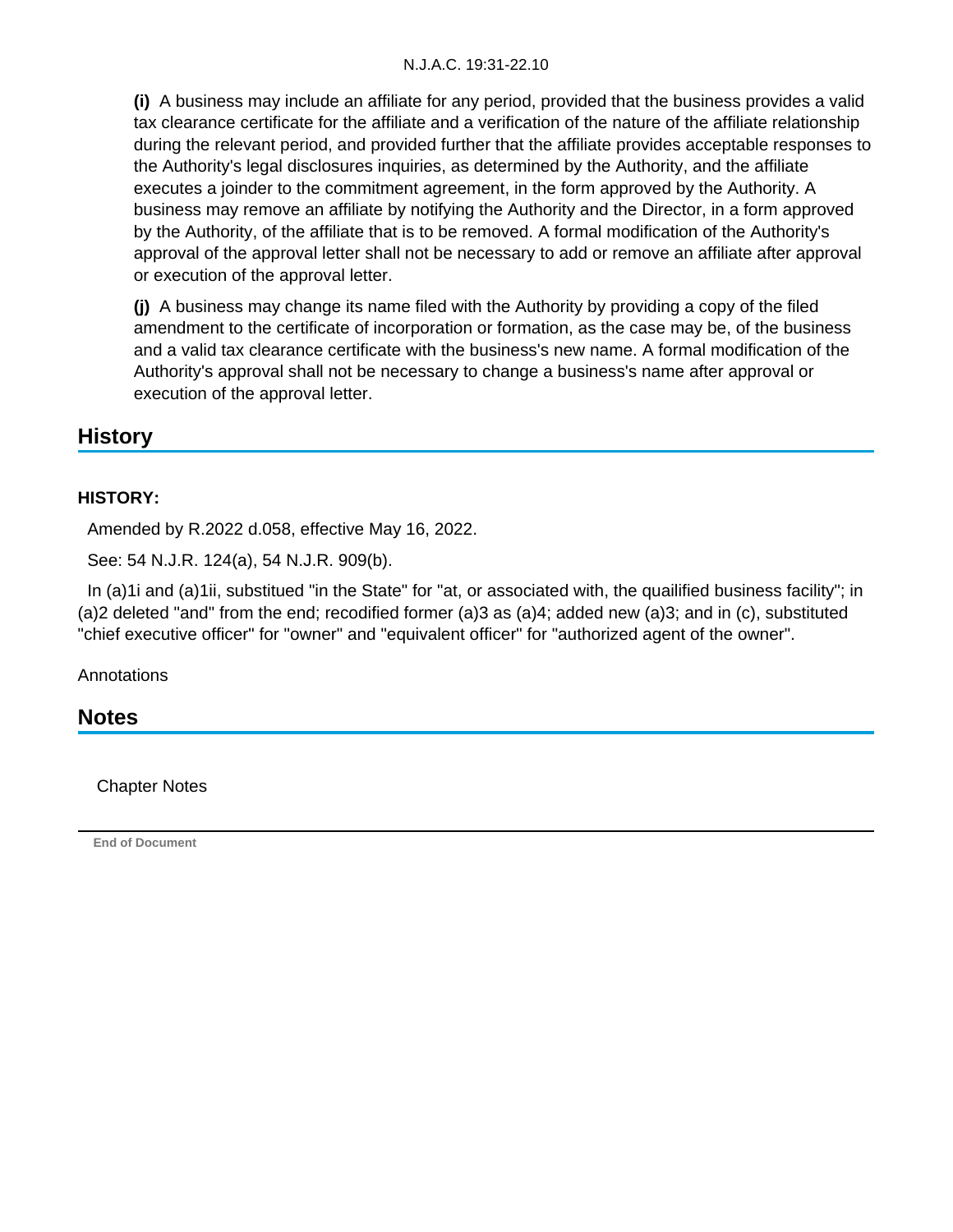This file includes all Regulations adopted and published through the New Jersey Register, Vol. 54 No. 10, May 16, 2022

## **NJ - New Jersey Administrative Code > TITLE 19. OTHER AGENCIES > NEW JERSEY ECONOMIC DEVELOPMENT AUTHORITY > CHAPTER 31. AUTHORITY ASSISTANCE PROGRAMS > SUBCHAPTER 22. EMERGE**

## **§ 19:31-22.11 Tax credit amount; application and allocation of the tax credit**

**(a)** Except for a small business that will have incremental or additional tax credits pursuant to a growth plan pursuant to N.J.A.C. 19:31-22.10(f), for each tax accounting or privilege period during the eligibility period, a business may apply the amount of tax credits equal to the total credit amount divided by the duration of the eligibility period in years (fractions of a cent rounded down) subject to the provisions of the Act and this subchapter. Except as set forth at N.J.A.C. 19:31- 22.10(f), the total tax credit amount that a business may apply for each year shall not exceed the maximum annual amount determined by the Board at approval pursuant to N.J.A.C. 19:31-18.7(g) and 22.8.

**(b)** Upon notification to the Director by the Authority, the Director shall allow the eligible business a tax credit. The eligible business may apply the credit allowed by the Director against the eligible business's tax liability for the tax period in which the Director allowed the tax credit or may carry forward the credit for use by the eligible business in any of the next seven successive tax periods, which credit shall thereafter expire.

**(c)** The amount of credit allowed may be applied against the tax liability otherwise due pursuant to section 5 of P.L. 1945, c. 162 (N.J.S.A. 54:10A-5); sections 2 and 3 of P.L. 1945, c. 132 (N.J.S.A. 54:18A-2 and 54:18A-3); section 1 of P.L. 1950, c. 231 (N.J.S.A. 17:32-15); or N.J.S.A. 17B:23-5.

**(d)** Credits granted to a partnership shall be passed through to the corporate partners, corporate members, or corporate owners, respectively, pro-rata, or pursuant to an executed agreement among all partners, members, or owners documenting an alternate distribution method provided to the Director accompanied by any additional information as the Director may prescribe consistent with any rule, guidance, or other publication issued by the Division of Taxation.

**1.** With respect to credits passed through to a person subject to tax liability due pursuant to sections 2 or 3 of P.L. 1945, c. 132 (N.J.S.A. 54:18A-2 and 54:18A-3), the person shall be allowed to apply credits against the person's tax liability without the provision of a tax credit certificate to the Division of Taxation in the Department of the Treasury for the tax period accompanying the person's tax return, subject to the person submitting any additional authenticating or supporting information with the tax return, and the person shall be considered the tax certificate holder and be subject to this subsection.

**2.** The Authority may recapture all or part of any tax credits claimed by a person pursuant to (d)1 above with penalties and interest from the person or the business in the event the Division of Taxation in the Department of the Treasury does not issue a tax credit certificate in an amount at least equal to the tax credit amount claimed on the person's tax return for the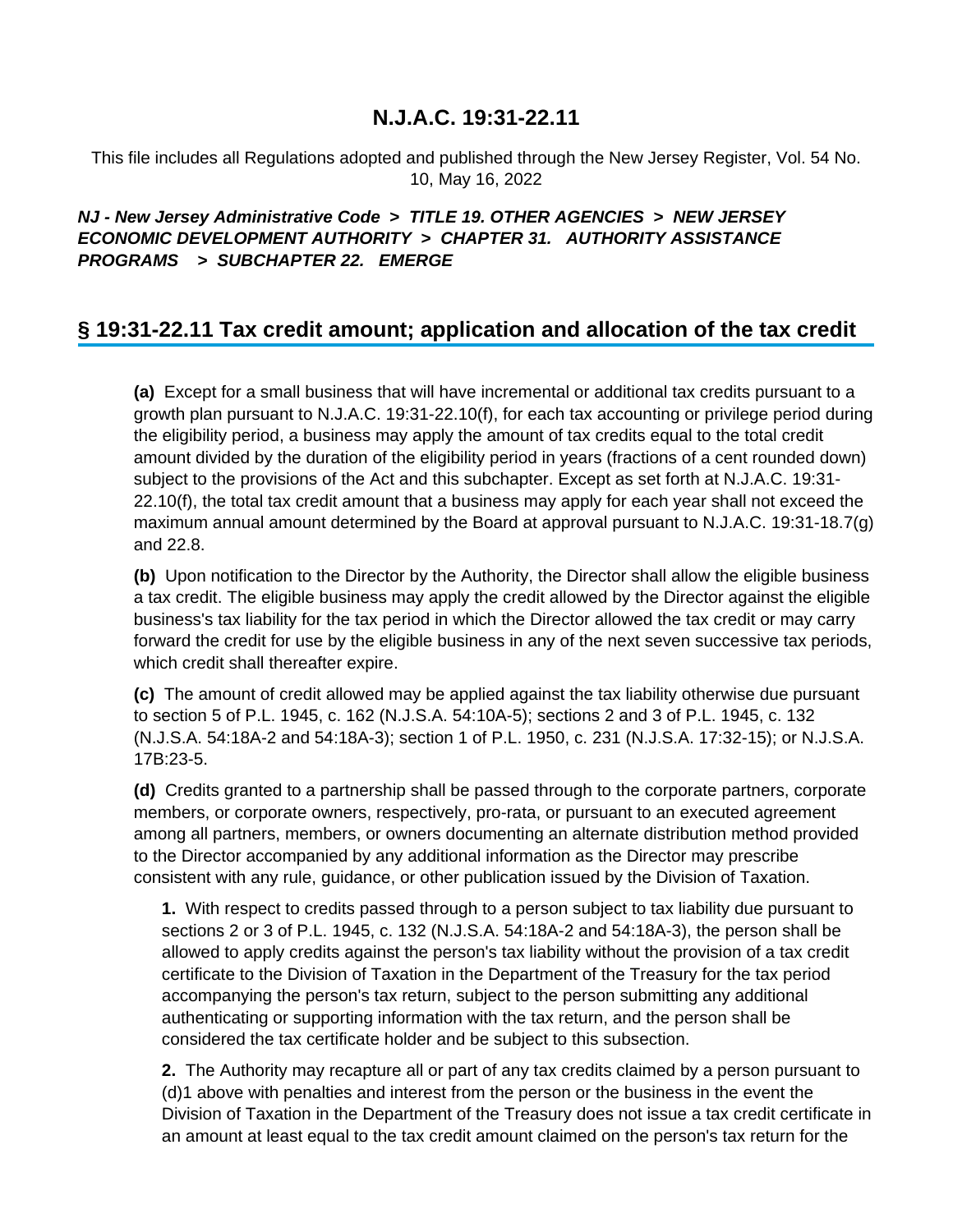applicable tax period. Such recapture amount may include interest on the recapture amount, at a rate equal to the statutory rate for tax deficiencies, plus any statutory penalties, and all costs incurred by the Authority and the Division of Taxation in the Department of the Treasury in connection with the pursuit of the recapture, including, but not limited to, counsel fees, court costs, and other costs of collection. The Authority shall confer with the Division of Taxation to determine the recapture amount.

**(e)** The Director shall prescribe the order of priority of the application of the credit allowed under this section and any other credits allowed by law against the tax imposed pursuant to section 5 of P.L. 1945, c. 162 (N.J.S.A. 54:10A-5). The amount of a credit applied pursuant to this section against the tax imposed pursuant to section 5 of P.L. 1945, c. 162 (N.J.S.A. 54:10A-5) for a privilege period, together with any other credits allowed by law, shall not reduce the tax liability to an amount less than the statutory minimum provided at subsection (e) of section 5 of P.L. 1945, c. 162 (N.J.S.A. 54:10A-5).

**(f)** In lieu of applying any credit certificate or credit transfer certificate against tax liability otherwise due pursuant to section 5 of P.L. 1945, c. 162 (N.J.S.A. 54:10A-5); sections 2 and 3 of P.L. 1945, c. 132 (N.J.S.A. 54:18A-2 and 54:18A-3); section 1 of P.L. 1950, c. 231 (N.J.S.A. 17:32-15); or N.J.S.A. 17B:23-5, the credit certificate or credit transfer certificate may be surrendered to the Division of Taxation in the Department of the Treasury for a cash payment equal to 90 percent of the amount of tax credits evidenced by the certificate, subject to appropriation and the availability of funds, provided that the issuance date of the credit certificate or credit transfer certificate to the taxpayer surrendering such certificate occurred at least two years prior to the date of surrender and the credit certificate or credit transfer certificate has not been sold or assigned previously, in a form and manner prescribed by the Director.

# **History**

#### **HISTORY:**

Amended by R.2022 d.058, effective May 16, 2022.

See: 54 N.J.R. 124(a), 54 N.J.R. 909(b).

 In (f), inserted "and the credit certificate or credit transfer certificate has not been sold or assigned previously".

**Annotations** 

## **Notes**

Chapter Notes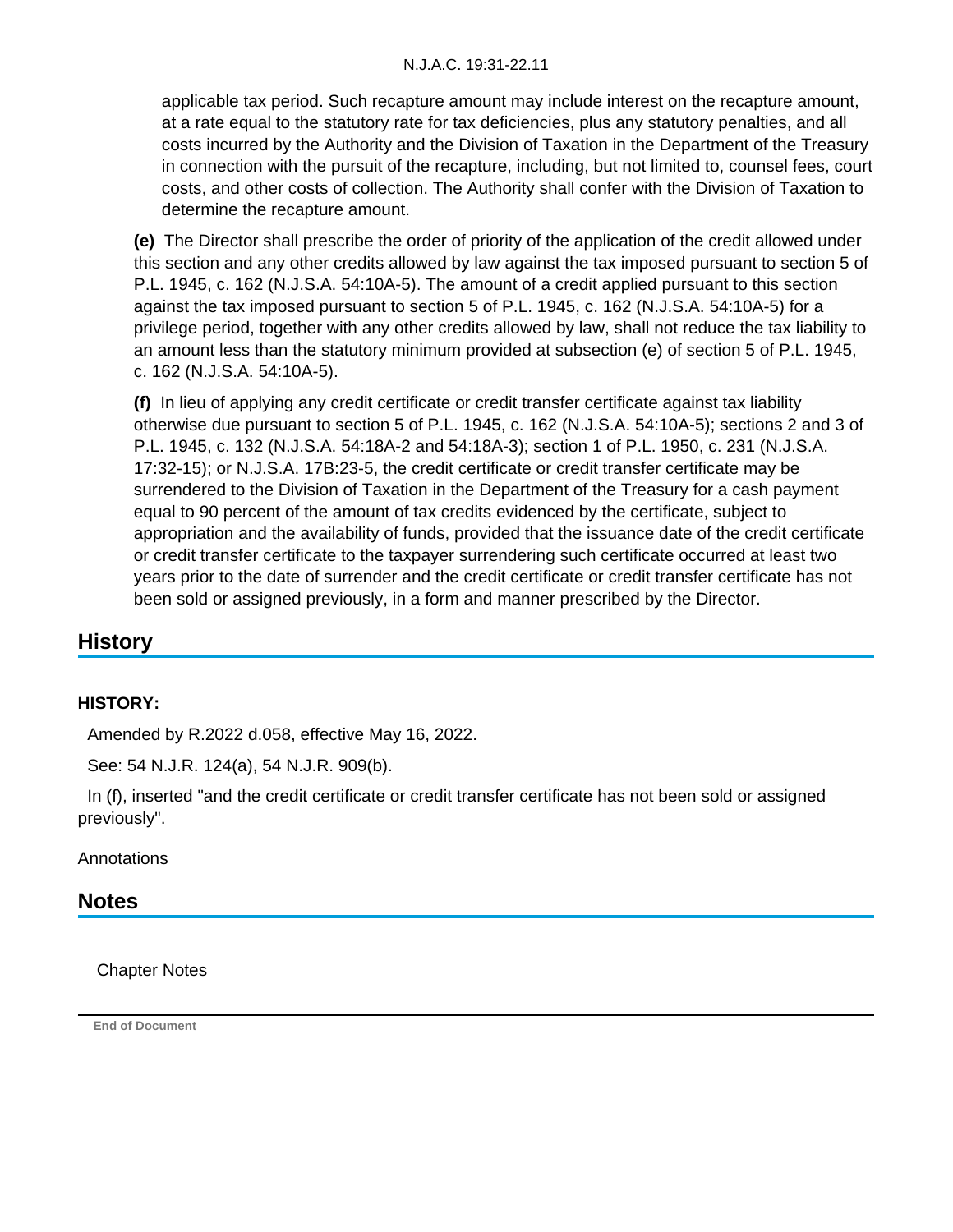This file includes all Regulations adopted and published through the New Jersey Register, Vol. 54 No. 10, May 16, 2022

## **NJ - New Jersey Administrative Code > TITLE 19. OTHER AGENCIES > NEW JERSEY ECONOMIC DEVELOPMENT AUTHORITY > CHAPTER 31. AUTHORITY ASSISTANCE PROGRAMS > SUBCHAPTER 22. EMERGE**

# **§ 19:31-22.12 Application for tax credit transfer certificate**

**(a)** An eligible business may apply to the Director and the Chief Executive Officer of the Authority for a tax credit transfer certificate, within three years of the tax period in which the Director allows the eligible business a tax credit, in lieu of any amount of the tax credit against the eligible business's State tax liability. The tax credit transfer certificate, upon receipt thereof by the eligible business from the Director and the Chief Executive Officer of the Authority, may be sold or assigned, in an amount not less than \$ 25,000, within three years of the tax period in which the eligible business receives the tax credit transfer certificate from the Director, to another person that may have a tax liability pursuant to section 5 of P.L. 1945, c. 162 (N.J.S.A. 54:10A-5); sections 2 and 3 of P.L. 1945, c. 132 (N.J.S.A. 54:18A-2 and 54:18A-3); section 1 of P.L. 1950, c. 231 (N.J.S.A. 17:32-15); or N.J.S.A. 17B:23-5. A purchaser or assignee of a tax credit transfer certificate pursuant to this section shall apply the transferred credit against the same tax for which the eligible business was approved a tax credit under the program. The tax credit transfer certificate provided to the eligible business shall include a statement waiving the eligible business's right to claim the credit that the eligible business has elected to sell or assign.

**(b)** The eligible business shall not sell or assign a tax credit transfer certificate allowed pursuant to this section for consideration received by the eligible business of less than 85 percent of the transferred credit amount before considering any further discounting to present value that shall be permitted. The tax credit transfer certificate issued to the eligible business by the Director shall be subject to any limitations and conditions imposed on the application of State tax credits under this program and any other terms and conditions that the Director may prescribe, including, but not limited to, any applicable statutes of limitations for claiming a refund or credit.

**(c)** With respect to credits to be sold or assigned, in full or in part, pursuant to an application to the Authority for a tax credit transfer certificate by a business to a person subject to tax liability due pursuant to sections 2 or 3 of P.L. 1945, c. 132 (N.J.S.A. 54:18A-2 or 54:18A-3), the person shall be allowed to apply the credits against the person's tax liability without the provision of a tax credit transfer certificate to the Division of Taxation in the Department of the Treasury for the tax period accompanying its tax return, subject to the person submitting any additional authenticating or supporting information with the tax return, and the person be considered a tax credit transferee and be subject to (d) below.

**(d)** The Authority may recapture all or part of any tax credits claimed by a person pursuant to (c) above with penalties and interest from the person or the business in the event the Authority or the Director does not issue a tax credit certificate in an amount at least equal to the tax credit amount claimed on the person's tax return for the applicable tax period. Such recapture amount may include interest on the recapture amount, at a rate equal to the statutory rate for tax deficiencies,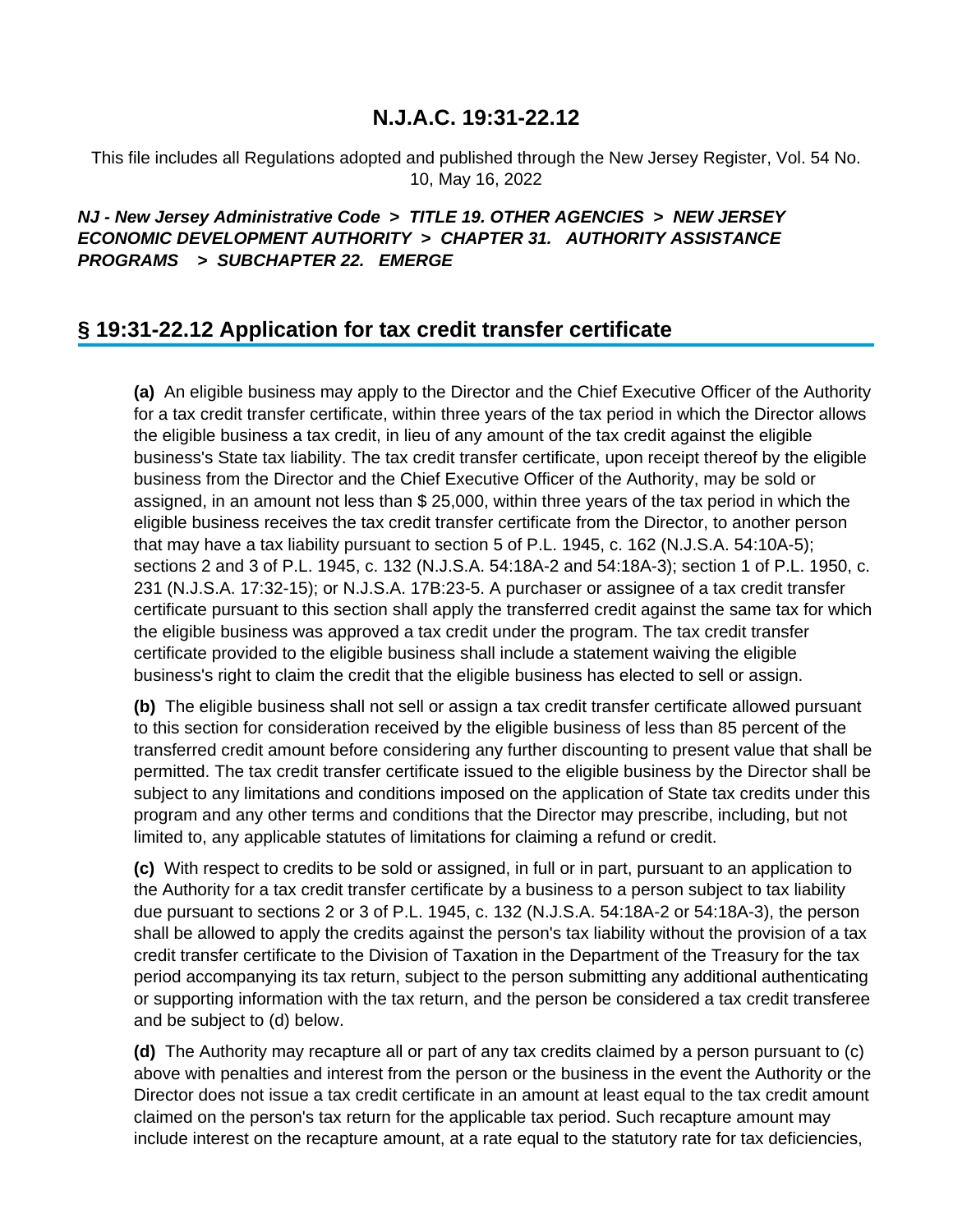plus any statutory penalties, and all costs incurred by the Authority and the Division of Taxation in the Department of the Treasury in connection with the pursuit of the recapture, including, but not limited to, counsel fees, court costs, and other costs of collection. The Authority shall confer with the Division of Taxation to determine the recapture amount.

**(e)** The purchaser or assignee of a tax credit transfer certificate shall be subject to any limitations and conditions that apply to the use of the tax credits by the eligible business. A purchaser or assignee of a tax credit transfer certificate pursuant to this section shall not make any subsequent transfers, assignments, or sales of the tax credit transfer certificate.

**(f)** The Authority shall publish on its Internet website the following information concerning each tax credit transfer certificate approved by the Authority and the Director pursuant to this section:

- **1.** The name of the transferrer;
- **2.** The name of the transferee;
- **3.** The value of the tax credit transfer certificate;
- **4.** The State tax against which the transferee may apply the tax credit; and
- **5.** The consideration received by the transferrer.

#### **Annotations**

## **Notes**

#### Chapter Notes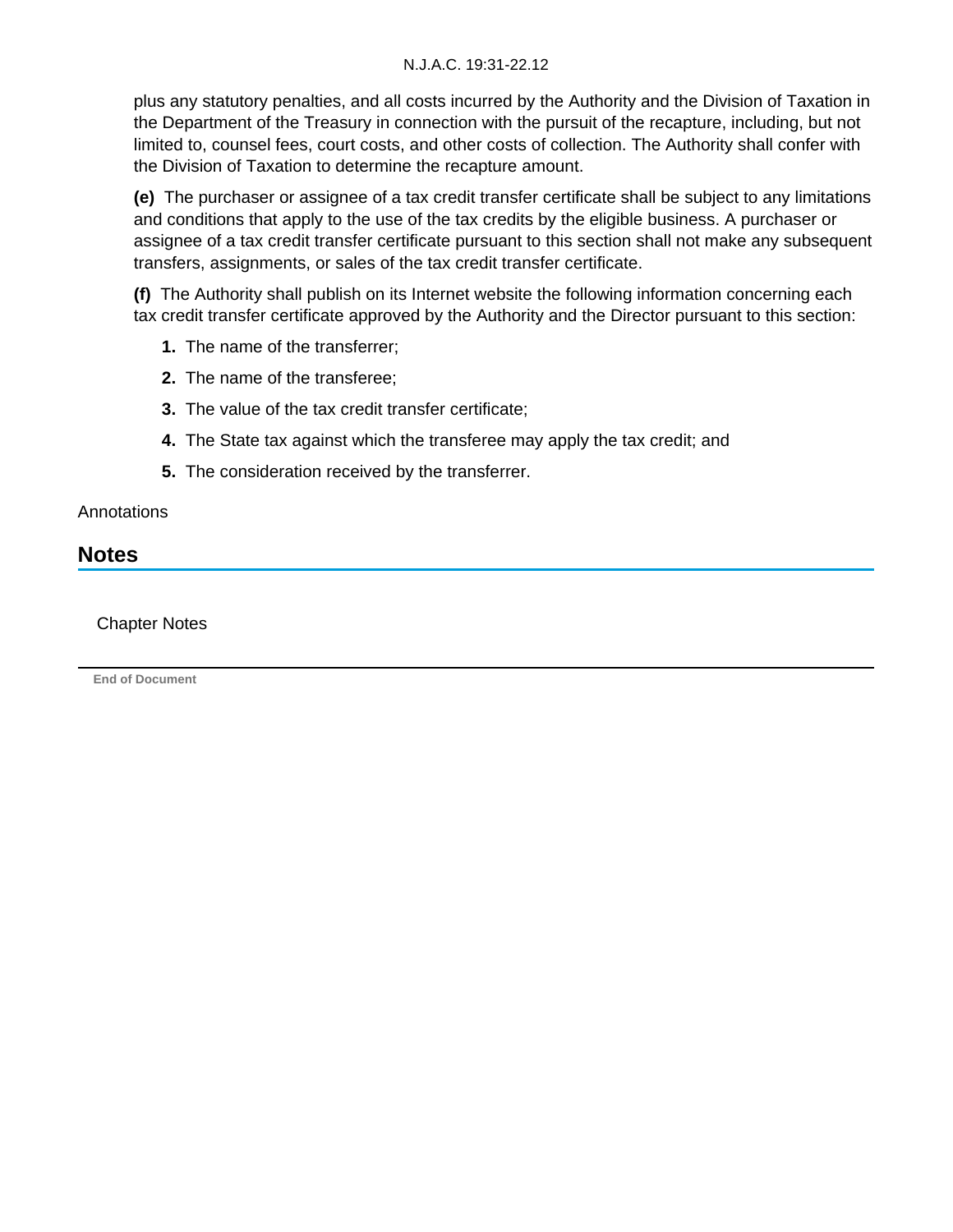This file includes all Regulations adopted and published through the New Jersey Register, Vol. 54 No. 10, May 16, 2022

## **NJ - New Jersey Administrative Code > TITLE 19. OTHER AGENCIES > NEW JERSEY ECONOMIC DEVELOPMENT AUTHORITY > CHAPTER 31. AUTHORITY ASSISTANCE PROGRAMS > SUBCHAPTER 22. EMERGE**

# **§ 19:31-22.13 Cap on total credits**

The combined value of all credits approved by the Authority pursuant to this program shall be subject to limitations set forth at section 98 of P.L. 2020, c. 156. The amount of available tax credit shall be posted at the beginning of each calendar year on the website of the Authority.

Annotations

### **Notes**

Chapter Notes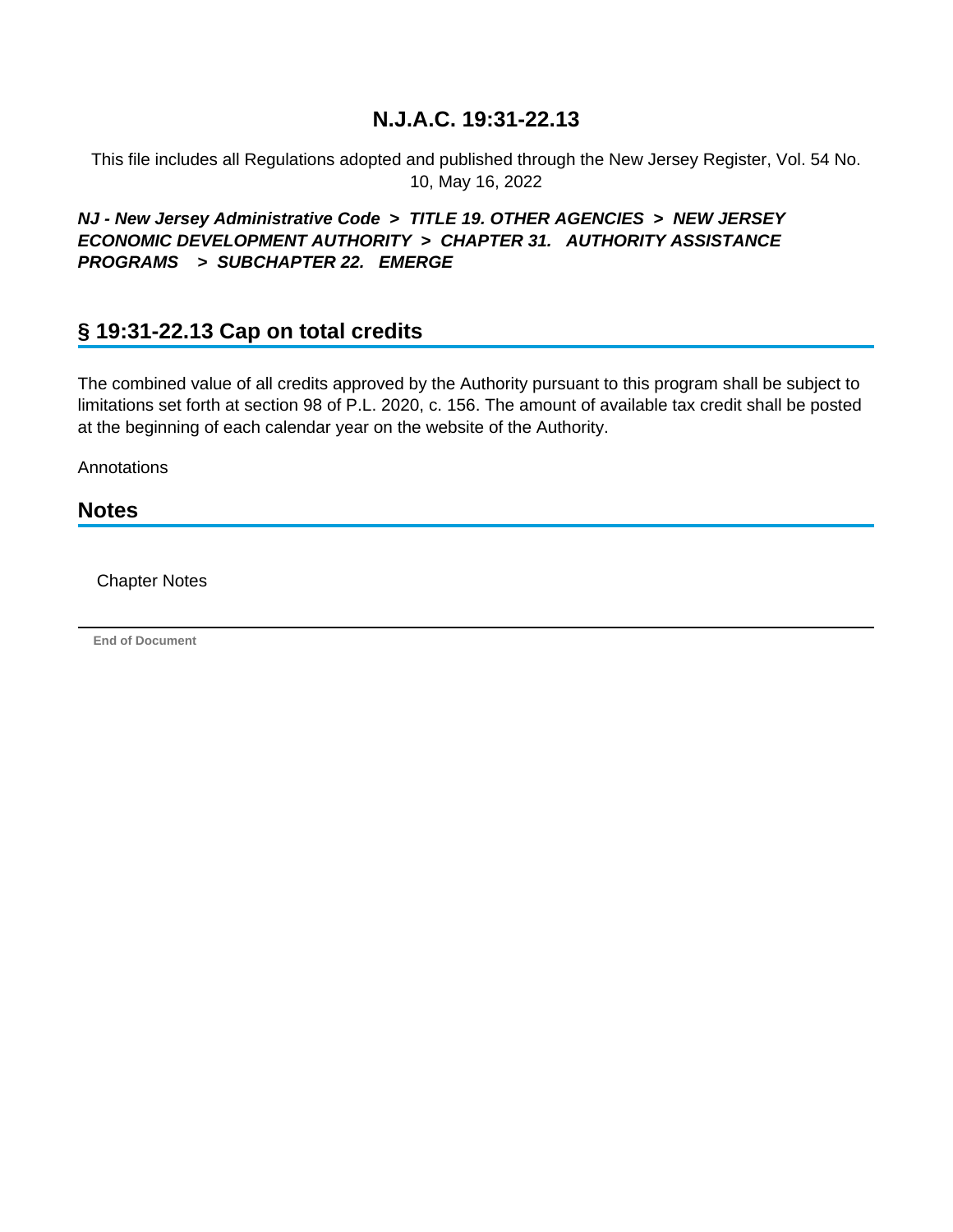This file includes all Regulations adopted and published through the New Jersey Register, Vol. 54 No. 10, May 16, 2022

## **NJ - New Jersey Administrative Code > TITLE 19. OTHER AGENCIES > NEW JERSEY ECONOMIC DEVELOPMENT AUTHORITY > CHAPTER 31. AUTHORITY ASSISTANCE PROGRAMS > SUBCHAPTER 22. EMERGE**

# **§ 19:31-22.14 Reduction and forfeiture of tax credits**

**(a)** If, in any tax period, an eligible business reduces the total number of full-time employees in its Statewide workforce by more than 20 percent from the number of full-time employees in its Statewide workforce in the last tax period prior to the credit amount approval under the program, then the eligible business shall forfeit its credit amount for that tax period and each subsequent tax period, until the first tax period for which documentation demonstrating the restoration of the eligible business's Statewide workforce to the threshold levels required by this subsection has been reviewed and approved by the Authority, for which tax period and each subsequent tax period the full amount of the credit shall be allowed.

**(b)** Except for a small business, if the annual report filed by an eligible business pursuant to section 77 of P.L. 2020, c. 156, and N.J.A.C. 19:31-22.10(a) provides that the number of new fulltime employees employed by the eligible business subject to the project agreement or the salaries of the new full-time employees, as measured by the median salary, was reduced by more than 10 percent of the number of new full-time employees, or salaries thereof, in the annual report of the prior year, or the project agreement if the annual report is the first such report filed, then the Authority may reevaluate the net positive economic benefit of the project and reduce the size of the award accordingly. This reduction shall not affect any recapture pursuant to (f) below.

**(c)** If, in any tax period, the amount of withholdings paid to New Jersey or full-time employees employed by the eligible business subject to the project agreement or the salaries thereof, drops below 80 percent of the withholdings and number of new and retained full-time jobs, and the salaries thereof, specified in the project agreement or the project phase agreement, then the eligible business shall forfeit its tax credit amount for that tax period and each subsequent tax period, until the first tax period for which documentation demonstrating the restoration of the amount of withholdings paid to New Jersey or number of full-time employees employed by the eligible business subject to the project agreement to 80 percent of the withholdings and number of jobs specified in the project agreement or project phase agreement or the restoration of 80 percent of the salaries specified in the project agreement is reviewed and approved by the Authority.

**(d)** If the business is not in compliance with the community benefits agreement pursuant to N.J.A.C. 19:31-22.9(c), the Authority shall reduce the size of the award by the amount equal to 120 percent of the monetary value of the contribution or contributions for which the business in not in compliance. This reduction shall not affect any recapture pursuant to (f) below.

**(e)** If at any time during the eligibility period, the Authority determines that the eligible business made a material misrepresentation on the eligible business's application, the eligible business shall forfeit all tax credits awarded under the program, which shall be in addition to any other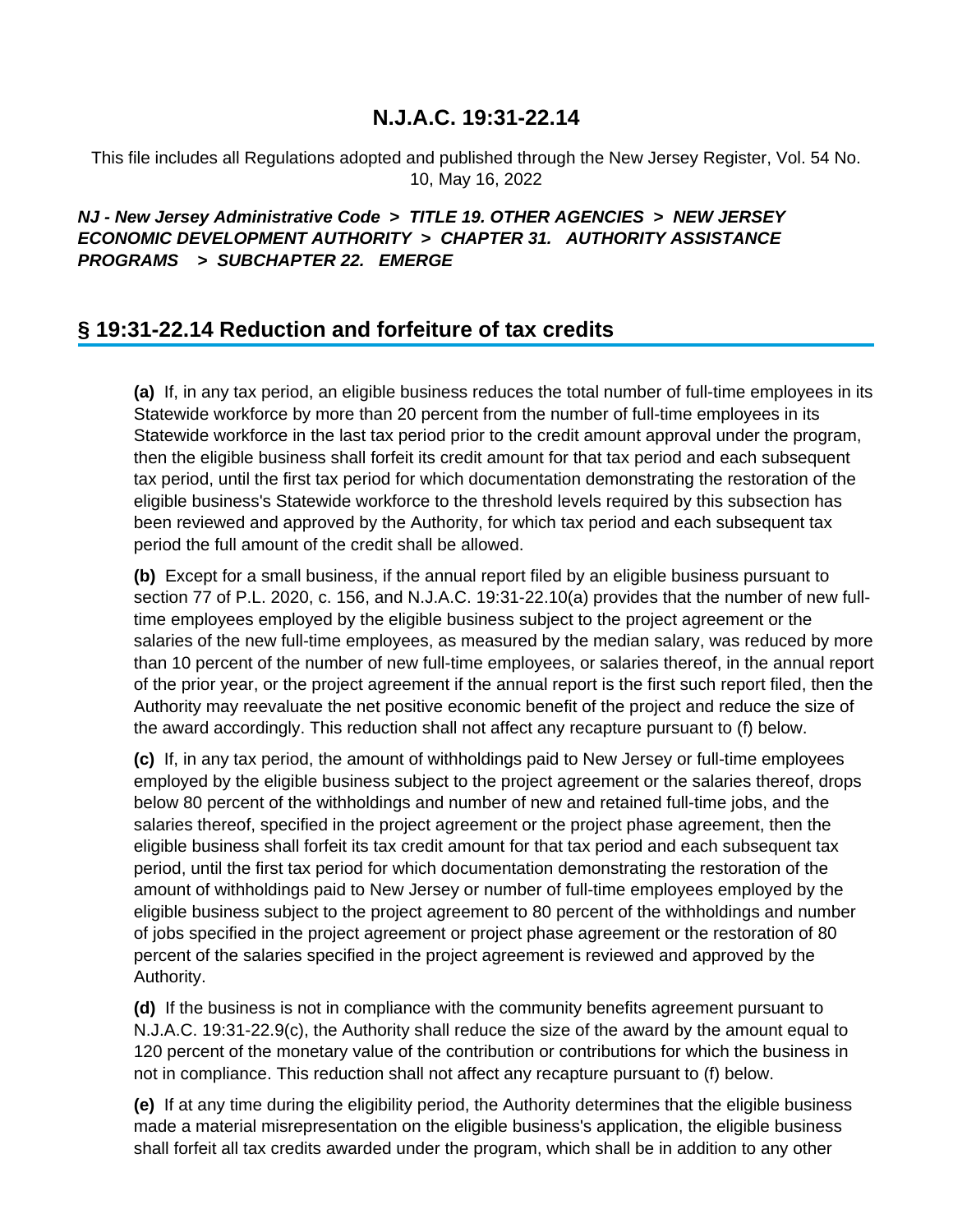remedies in the commitment agreement and any criminal or civil penalties to which the business and the officer may be subject.

**(f)** The Authority may recapture all, or part of, a tax credit awarded if an eligible business does not remain in compliance with the requirements of a project agreement for the duration of the commitment period. A recapture pursuant to this subsection may include interest on the recapture amount, at a rate equal to the statutory rate for corporate business or insurance premiums tax deficiencies, plus any statutory penalties, and all costs incurred by the Authority and the Division of Taxation in the Department of the Treasury in connection with the pursuit of the recapture, including, but not limited to, counsel fees, court costs, and other costs of collection. Failure of the eligible business to meet any program criteria shall constitute a default and shall result in the recapture of all or part of the tax credit awarded.

**(g)** With the exception of N.J.A.C. 19:31-22.12(d), if all or part of a tax credit sold or assigned pursuant to section 78 of P.L. 2020, c. 156, and N.J.A.C. 19:31-22.12 is subject to recapture, then the Authority shall pursue recapture from the eligible business and not from the purchaser or assignee of the tax credit transfer certificate.

**(h)** Any funds, net of costs incurred by the Authority, recaptured pursuant to this section, including penalties and interest, shall be deposited into the General Fund of the State.

# **History**

## **HISTORY:**

Amended by R.2022 d.058, effective May 16, 2022.

See: 54 N.J.R. 124(a), 54 N.J.R. 909(b).

 In (b), substituted "subject to the project agreement" for "at, or associated with, the qualified business facility," and "project" for "commitment" preceding "agreement"; rewrote (c); and in (h), inserted ", net of costs incurred by the Authority,".

**Annotations** 

## **Notes**

Chapter Notes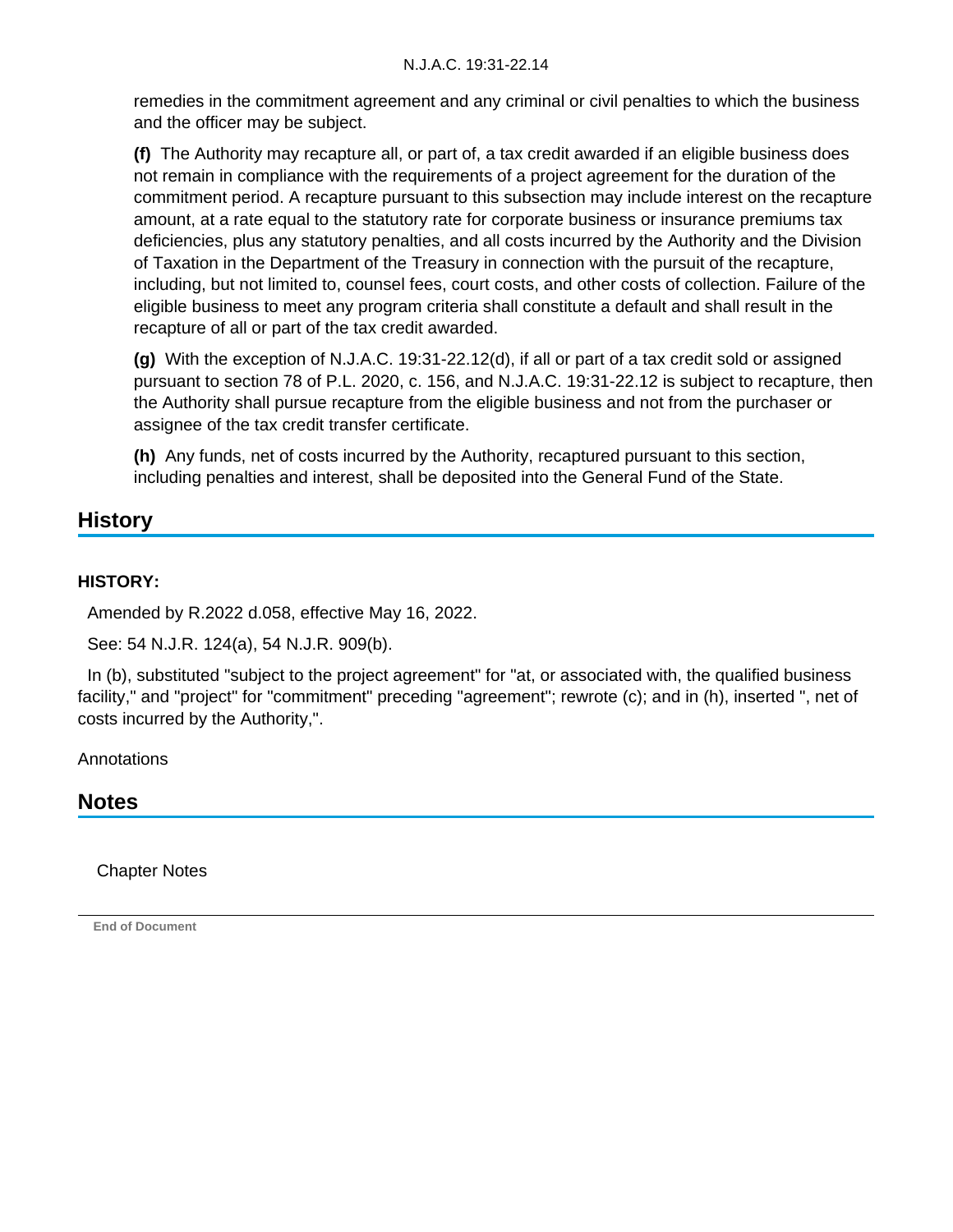This file includes all Regulations adopted and published through the New Jersey Register, Vol. 54 No. 10, May 16, 2022

## **NJ - New Jersey Administrative Code > TITLE 19. OTHER AGENCIES > NEW JERSEY ECONOMIC DEVELOPMENT AUTHORITY > CHAPTER 31. AUTHORITY ASSISTANCE PROGRAMS > SUBCHAPTER 22. EMERGE**

# **§ 19:31-22.15 Effect of sale or lease of qualified facilities and relocation of qualified business facility**

**(a)** A small business may move its qualified business facility, upon prior notice to the Authority, provided that the business remains in New Jersey during the commitment period and, for the purposes of this subsection, the tax credit calculation for each new or retained job will be recalculated for the new location, but the tax credit amount shall not be greater than the amount approved.

**(b)** Except for a small business, or an eligible business engaged primarily in a targeted industry with less than 50 employees at application:

**1.** If the qualified business facility is sold in whole or in part during the eligibility period, the new owner shall not acquire the capital investment of the seller, provided, however, that any tax credits of tenants shall remain unaffected. If the business merges or consolidates with another entity, the resulting or transferee entity shall not be considered the new owner. The seller shall forfeit all tax credits for the tax period in which the sale occurs and all subsequent tax periods, provided, however, that an eligible business may change the location of the qualified business facility before certification of the capital investment if:

#### **i.** The new facility:

**(1)** Meets all applicable location qualifying criteria and has a gross leasable area not less than the gross leasable area of the qualified business facility initially approved by the Authority, and the alternate qualified business facility meets the minimum capital investment and sustainability requirements of the program; or

**(2)** Does not meet all applicable location qualifying criteria or has less gross leasable area than the gross leasable area of the qualified business facility initially approved by the Authority, if the alternate qualified business facility meets the minimum capital investment and sustainability requirements of the program. The Authority shall require a new cost benefit analysis illustrating the economics of the occupancy at the alternate proposed qualified business facility location for the remaining duration of the commitment period compared to the economics of continuing occupancy at the qualified business facility proposed to be vacated. The alternate proposed qualified business facility must be 90 percent or more of the aggregate cost of the qualified business facility proposed to be vacated. If less than 90 percent, the Authority shall review the business's decision to relocate, including supporting documentation evidencing the reasons for relocation, to determine if the relocation to the alternate qualified business facility is consistent with the Board's approval of the application for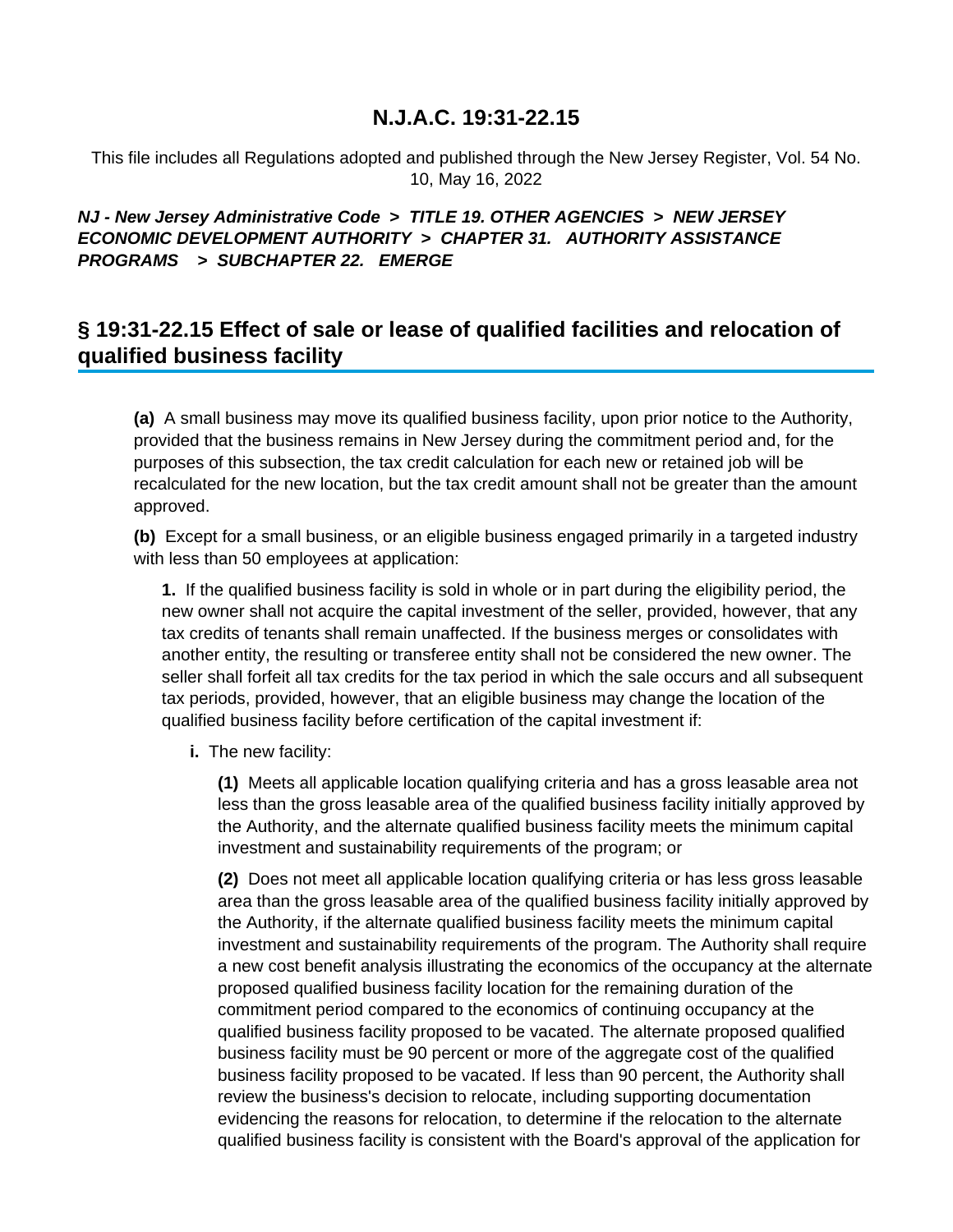the qualified business facility to be vacated. The Authority shall recalculate the net positive economic benefit of the project to reflect the economics of occupancy at the alternate proposed location for the remaining duration of the net positive economic benefit test period. The award of tax credits shall be reduced consistent with the variations in qualifying criteria for the alternate qualified business facility location, as well as in a manner consistent with the revised net positive economic benefit calculation.

**(c)** In the event that the modified project economics materially deviate from the economics of the initial approval in a manner that undermines the recommendation of approval made by the staff of the Authority at the time of the initial approval, then the business requesting to relocate a qualified business facility shall be required to obtain the approval of the Board.

**(d)** If a business leases, or subleases, or otherwise reduces its tenancy in whole or in part during the eligibility period, the new tenant shall not acquire the tax credits of the business, and the business shall forfeit all tax credits for any tax period of its lease or sublease in which the business, in continued occupation of a portion of the qualified business facility, fails to maintain the number of jobs required for the business to earn tax credits for the tax period or fails to independently satisfy the minimum capital investment or sustainability requirements for the program as set forth at section 71 of P.L. 2020, c. 156. Provided, however, if the capital investment of the business in the occupied portion of the qualified business facility is below the project minimum capital investment as set forth at section 71 of P.L. 2020, c. 156, the business may include capital investment made by, or on behalf of, the new tenant in the leased or subleased portion of the qualified business facility, so long as that capital investment is not the subject of an independent application under an incentive program with the Authority. Notwithstanding the foregoing, a business may lease or sublease a portion of its qualified business facility to a new tenant that is a quality child care facility and up to five percent for any other new tenant without forfeiting any of the business's credits, provided that the new tenant's full-time employees and capital investment shall not be included in the business's eligible full-time employees or capital investment.

**Annotations** 

# **Notes**

Chapter Notes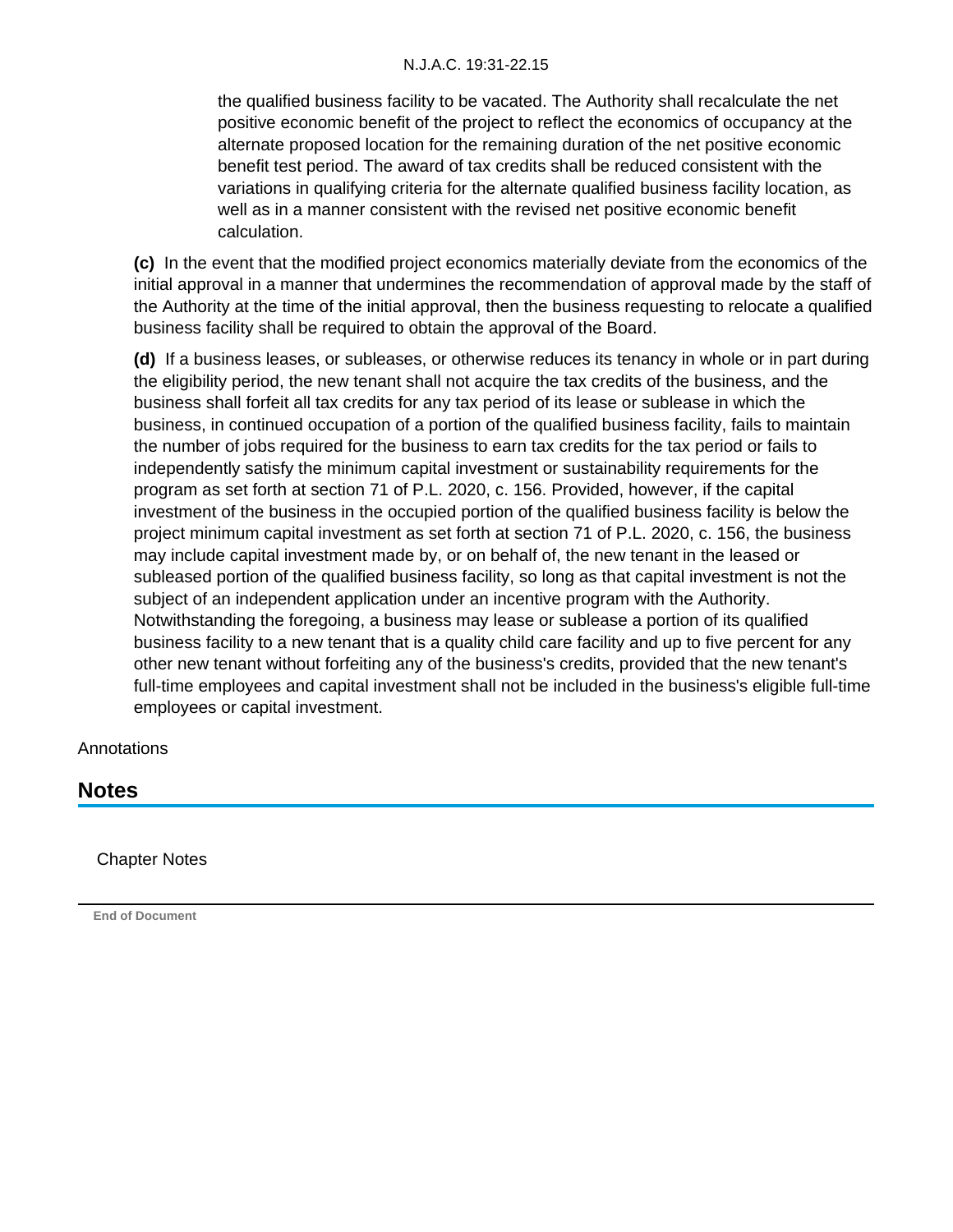This file includes all Regulations adopted and published through the New Jersey Register, Vol. 54 No. 10, May 16, 2022

### **NJ - New Jersey Administrative Code > TITLE 19. OTHER AGENCIES > NEW JERSEY ECONOMIC DEVELOPMENT AUTHORITY > CHAPTER 31. AUTHORITY ASSISTANCE PROGRAMS > SUBCHAPTER 22. EMERGE**

# **§ 19:31-22.16 Affirmative action and prevailing wage**

**(a)** The Authority's affirmative action requirements at P.L. 1979, c. 203 (N.J.S.A. 34:1B-5.4) and N.J.A.C. 19:30-3 shall apply to construction contracts at the qualified business facility undertaken in connection with financial assistance received under the program. The affirmative action requirements shall apply for two years after the first certificate of compliance is issued.

**(b)** The Authority's prevailing wage requirements at P.L. 2007, c. 245 (N.J.S.A. 34:1B-5.1), N.J.A.C. 19:30-4, and 19:31-22.3(b)8 shall apply to construction work at the qualified business facility by the business or construction work incurred on behalf of the business by the landlord, as follows:

**1.** Construction contracts for work performed 24 months prior to the eligibility period pursuant to N.J.S.A. 34:1B-5.1(b); and

**2.** Construction contracts for work undertaken in connection with financial assistance received under the program. In accordance with section 1 of P.L. 1979, c. 303 (N.J.S.A. 34:1B-5.1), nothing in this paragraph shall be construed as requiring the payment of prevailing wage for construction commencing more than two years after the Authority has issued the first certificate of compliance.

**(c)** During the commitment period, prevailing wage shall apply to building services at the qualified business facility pursuant to N.J.A.C. 19:31-22.3(b)8.

## **History**

#### **HISTORY:**

Repeal and New Rule, R.2022 d.058, effective May 16, 2022.

See: 54 N.J.R. 124(a), 54 N.J.R. 909(b).

Section was "Reinstatement of lapsed license".

Amended by R.2022 d.058, effective May 16, 2022.

See: 54 N.J.R. 124(a), 54 N.J.R. 909(b).

Rewrote the section.

**Annotations**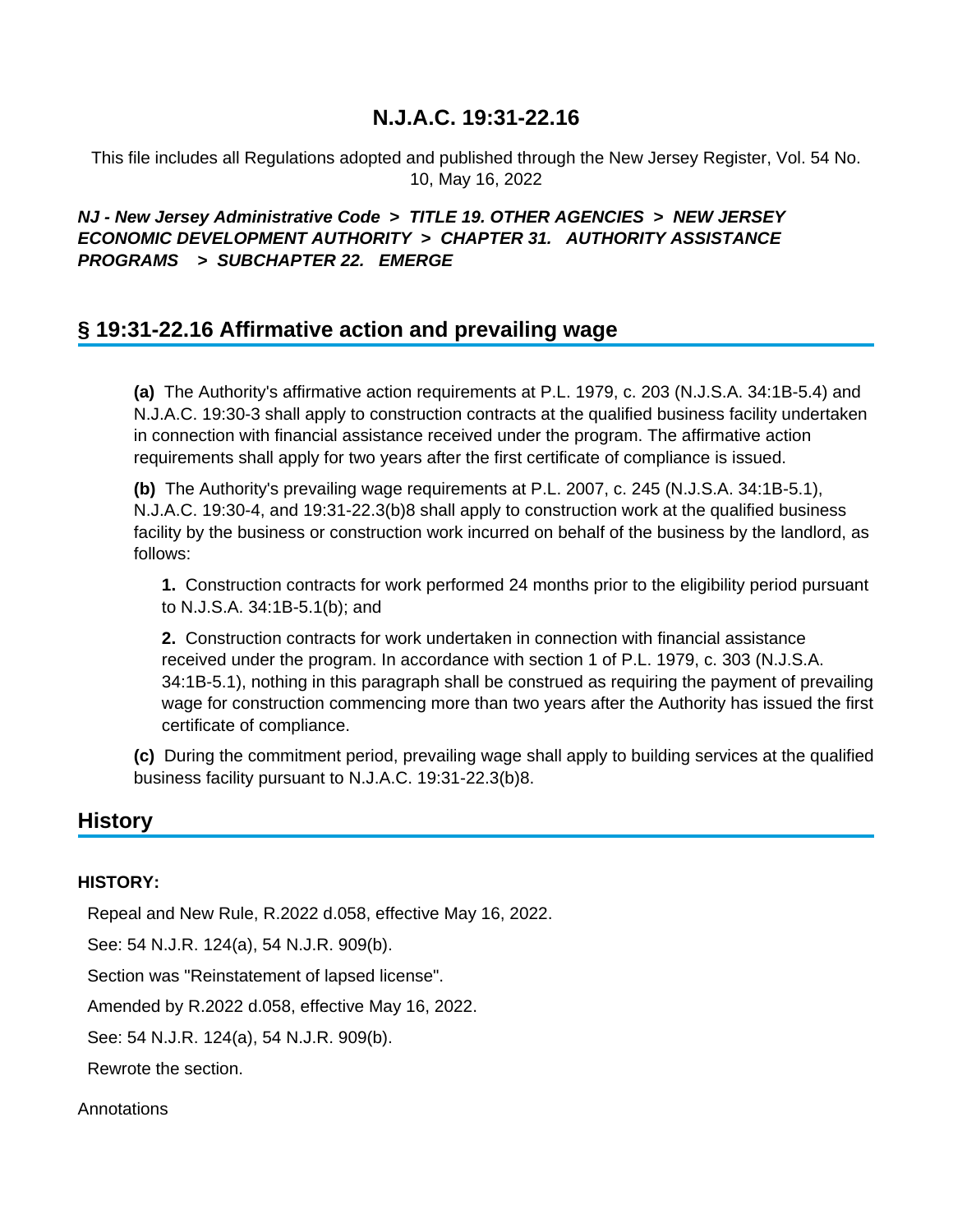# **Notes**

## Chapter Notes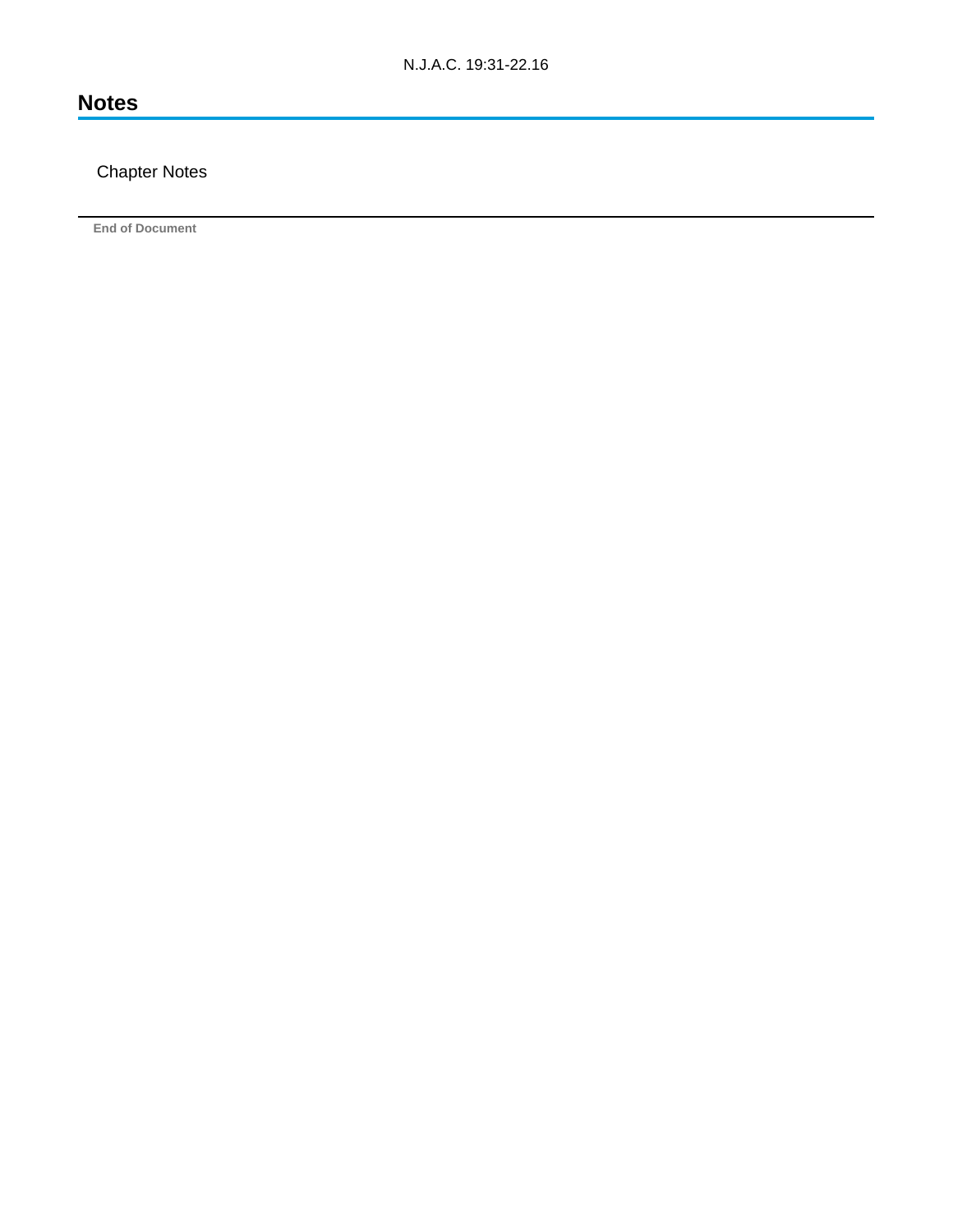This file includes all Regulations adopted and published through the New Jersey Register, Vol. 54 No. 10, May 16, 2022

## **NJ - New Jersey Administrative Code > TITLE 19. OTHER AGENCIES > NEW JERSEY ECONOMIC DEVELOPMENT AUTHORITY > CHAPTER 31. AUTHORITY ASSISTANCE PROGRAMS > SUBCHAPTER 22. EMERGE**

# **§ 19:31-22.17 Appeals**

**(a)** The Board's action shall be effective 10 business days after the Governor's receipt of the minutes, provided neither an early approval nor veto has been issued.

**(b)** An applicant may appeal the Board's action by submitting in writing to the Authority, within 20 calendar days from the effective date of the Board's action, an explanation as to how the applicant has met the program criteria. Such appeals are not contested cases subject to the requirements of the Administrative Procedure Act, N.J.S.A. 52:14B-1 et seq., 52:14F-1 et seq., and the Uniform Administrative Procedure Rules, N.J.A.C. 1:1.

**(c)** Appeals that are timely submitted shall be handled by the Authority as follows:

**1.** The Chief Executive Officer shall designate an employee of the Authority to serve as a hearing officer for the appeal and to make a recommendation on the merits of the appeal to the Board. The hearing officer shall perform a review of the written record and may require an in-person hearing. The hearing officer has sole discretion to determine if an in-person hearing is necessary to reach an informed decision on the appeal. The Authority may consider new evidence or information that would demonstrate that the applicant meets all of the application criteria.

**2.** Following completion of the record review and/or in-person hearing, as applicable, the hearing officer shall issue a written report to the Board containing his or her finding(s) and recommendation(s) on the merits of the appeal. The hearing officer's report shall be advisory in nature. After reviewing the report, the Chief Executive Officer of the Authority may also include a recommendation to the written report of the hearing officer. The applicant shall receive a copy of the written report of the hearing officer, which shall include the recommendation of the Chief Executive Officer, if any, and shall have the opportunity to file written comments and exceptions to the hearing officer's report within five business days from receipt of such report.

**3.** The Board shall consider the hearing officer's report, the recommendation of the Chief Executive Officer, if any, and any written comments and exceptions timely submitted by the applicant. Based on that review, the Board shall issue a final decision on the appeal.

**4.** Final decisions rendered by the Board shall be appealable to the Superior Court, Appellate Division, in accordance with the Rules Governing the Courts of the State of New Jersey.

### **Annotations**

## **Notes**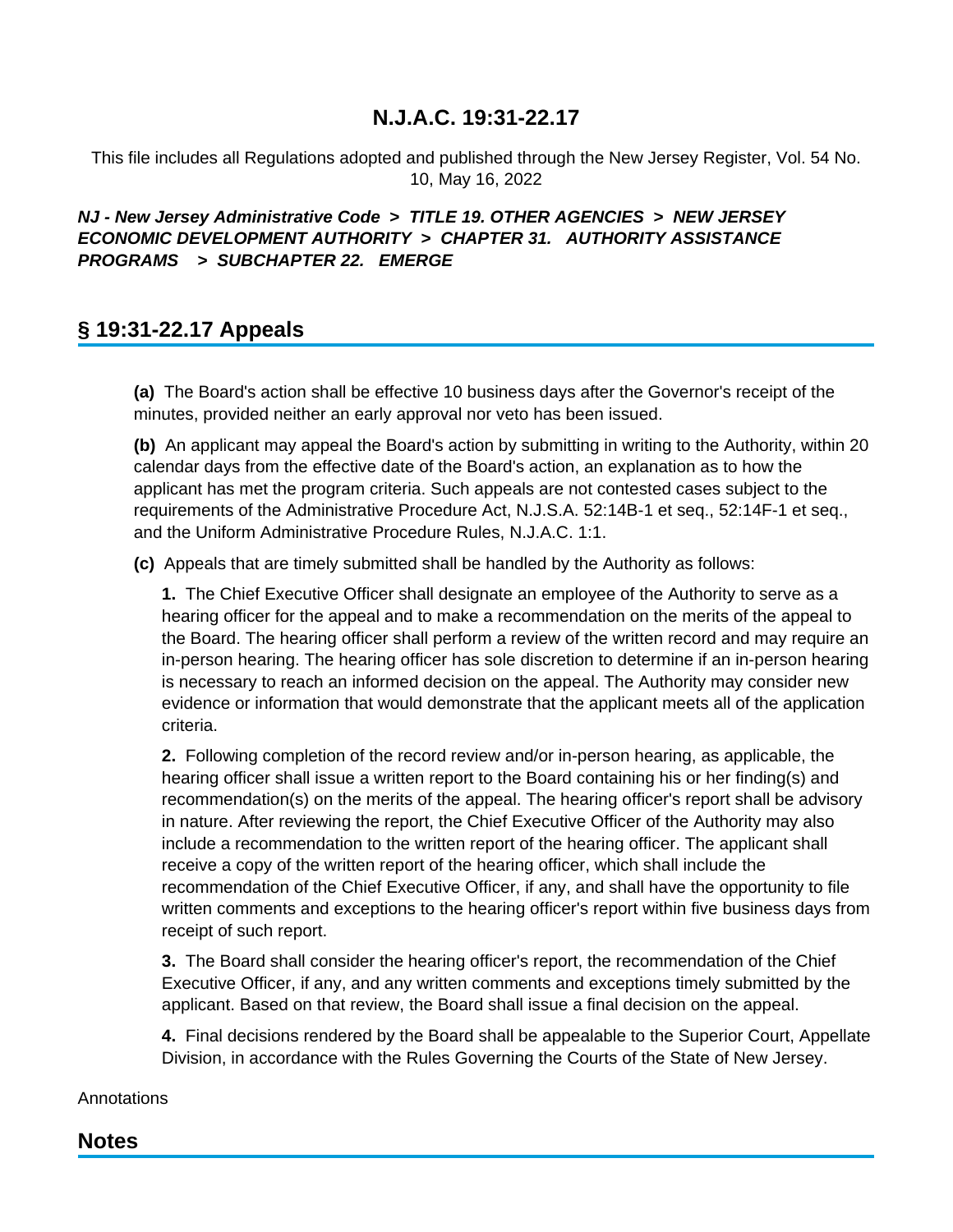## Chapter Notes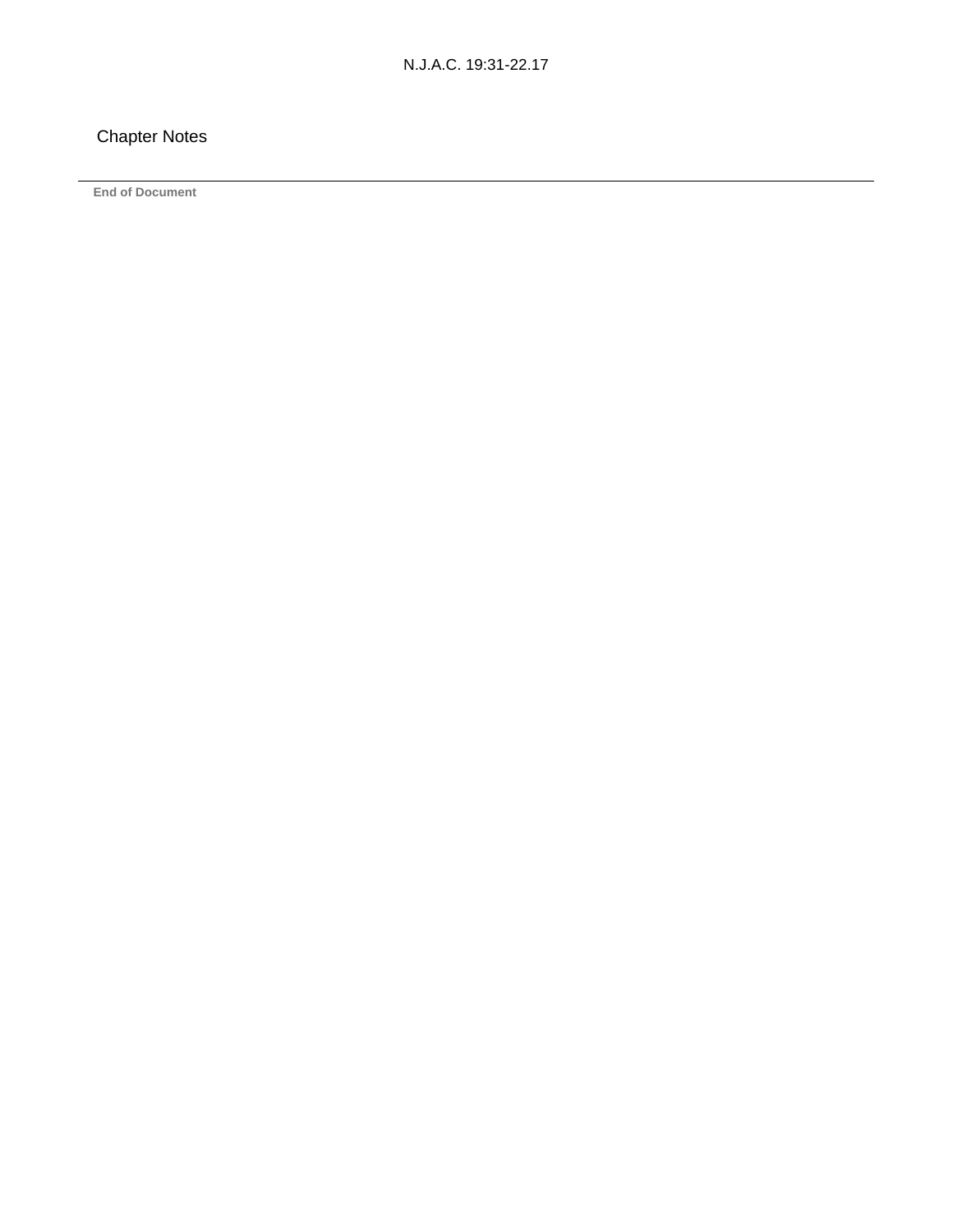This file includes all Regulations adopted and published through the New Jersey Register, Vol. 54 No. 10, May 16, 2022

## **NJ - New Jersey Administrative Code > TITLE 19. OTHER AGENCIES > NEW JERSEY ECONOMIC DEVELOPMENT AUTHORITY > CHAPTER 31. AUTHORITY ASSISTANCE PROGRAMS > SUBCHAPTER 22. EMERGE**

# **§ 19:31-22.18 Recovery Infrastructure Fund**

**(a)** The Authority shall establish a dedicated fund to be known as the Recovery Infrastructure Fund. Money in the fund shall be dedicated to the purpose of funding local infrastructure, which shall include:

**1.** Buildings and structures, such as schools, fire houses, police stations, recreation centers, public works garages, and water and sewer treatment and pumping facilities;

- **2.** Sidewalks, streets, roads, ramps, and jug handles;
- **3.** Open space with improvements, such as athletic fields, playgrounds, and planned parks;
- **4.** Open space without improvements;
- **5.** Public transportation facilities, such as train stations and public parking facilities; and
- **6.** The purchase of equipment considered vital to public safety.

**(b)** The fund shall be credited with money remitted by eligible businesses pursuant to paragraph (2) of subsection b. of section 71 of P.L. 2020, c. 156, or N.J.A.C. 19:31-22.3(c)6 or 22.9(f)1.

**(c)** Money remitted to the fund by an eligible business pursuant to N.J.A.C. 19:31-22.3(c)6 or 22.9(f)1 shall be earmarked for use on local infrastructure projects in the municipality in which the eligible business's project is located.

**(d)** A municipality shall apply to the Authority, in a form and manner prescribed by the Authority, for disbursements from the Recovery Infrastructure Fund. The Authority, in consultation with the Department of Community Affairs, shall review and approve applications for disbursements of money from the fund pursuant to the provisions of this section. Applications shall be reviewed in the order that completed applications are received. In order to be approved, an application will be required to meet a minimum score established by the Authority in consultation with the Department of Community Affairs, based on factors, including, but not limited to, whether the applicant demonstrates that it has a financing plan for the entire project and the proposed public benefit of the project. The Authority shall issue an approval with conditions to be met prior to disbursements.

**(e)** The Authority shall coordinate with the Department of Community Affairs to carry out the local infrastructure projects funded through the Recovery Infrastructure Fund. The Authority shall also coordinate with the Department of Community Affairs on the involvement by other boards, commissions, institutions, departments, agencies, and State officers and employees.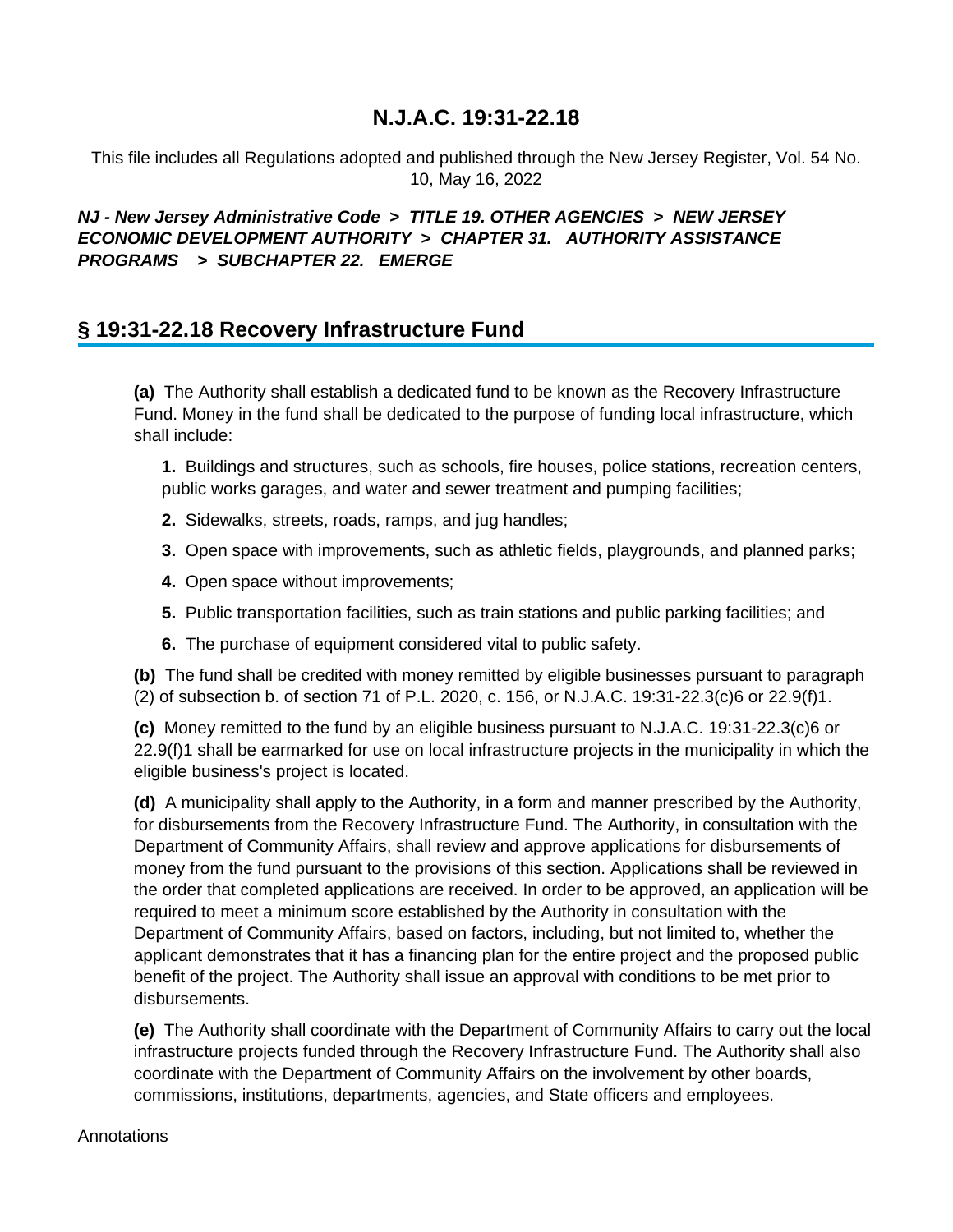# **Notes**

## Chapter Notes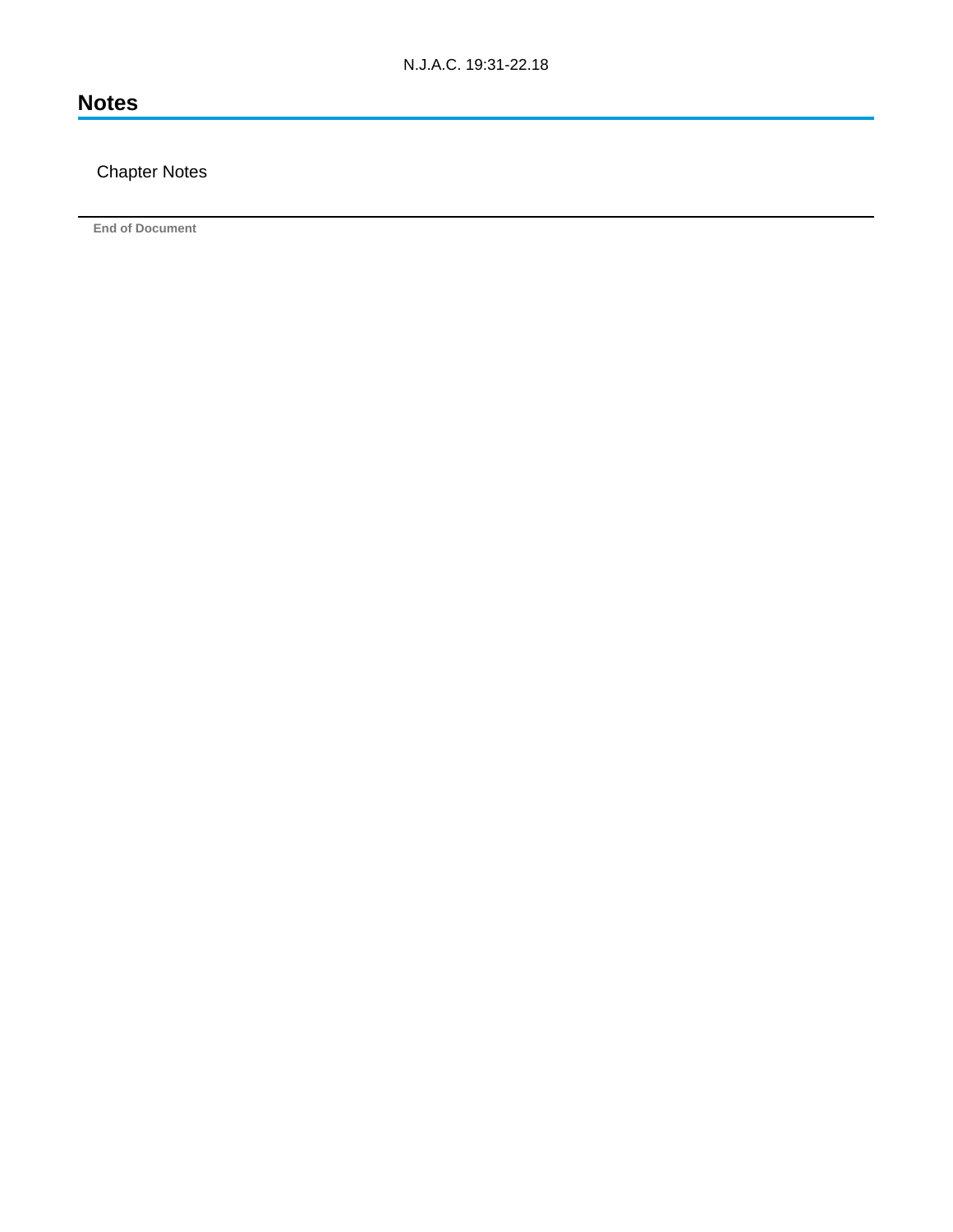This file includes all Regulations adopted and published through the New Jersey Register, Vol. 54 No. 10, May 16, 2022

### **NJ - New Jersey Administrative Code > TITLE 19. OTHER AGENCIES > NEW JERSEY ECONOMIC DEVELOPMENT AUTHORITY > CHAPTER 31. AUTHORITY ASSISTANCE PROGRAMS > SUBCHAPTER 22. EMERGE**

# **§ 19:31-22.19 Reports on implementation of program**

Beginning in 2022 and every two years thereafter, a State college or university shall, pursuant to an agreement executed between the State college or university and the Authority, prepare a report on the implementation of the program, and submit the report to the Authority, the Governor, and, pursuant to section 2 of P.L. 1991, c. 164 (N.J.S.A. 52:14-19.1), the Legislature. Each biennial report required pursuant to this section shall include a description of each eligible business receiving a tax credit under the program, a detailed analysis of the consideration given to each applicant, an analysis of whether the incentives awarded influenced the eligible business's decisions to locate a qualified business facility in the State, the return on investment for incentives awarded, the eligible business's impact on the State's economy, and any other metrics the State college determines are relevant based upon national best practices. The Authority shall prepare a written response to the report, which the Authority shall submit to the Governor and, pursuant to section 2 of P.L. 1991, c. 164 (N.J.S.A. 52:14-19.1), to the Legislature.

**Annotations** 

**Notes**

Chapter Notes